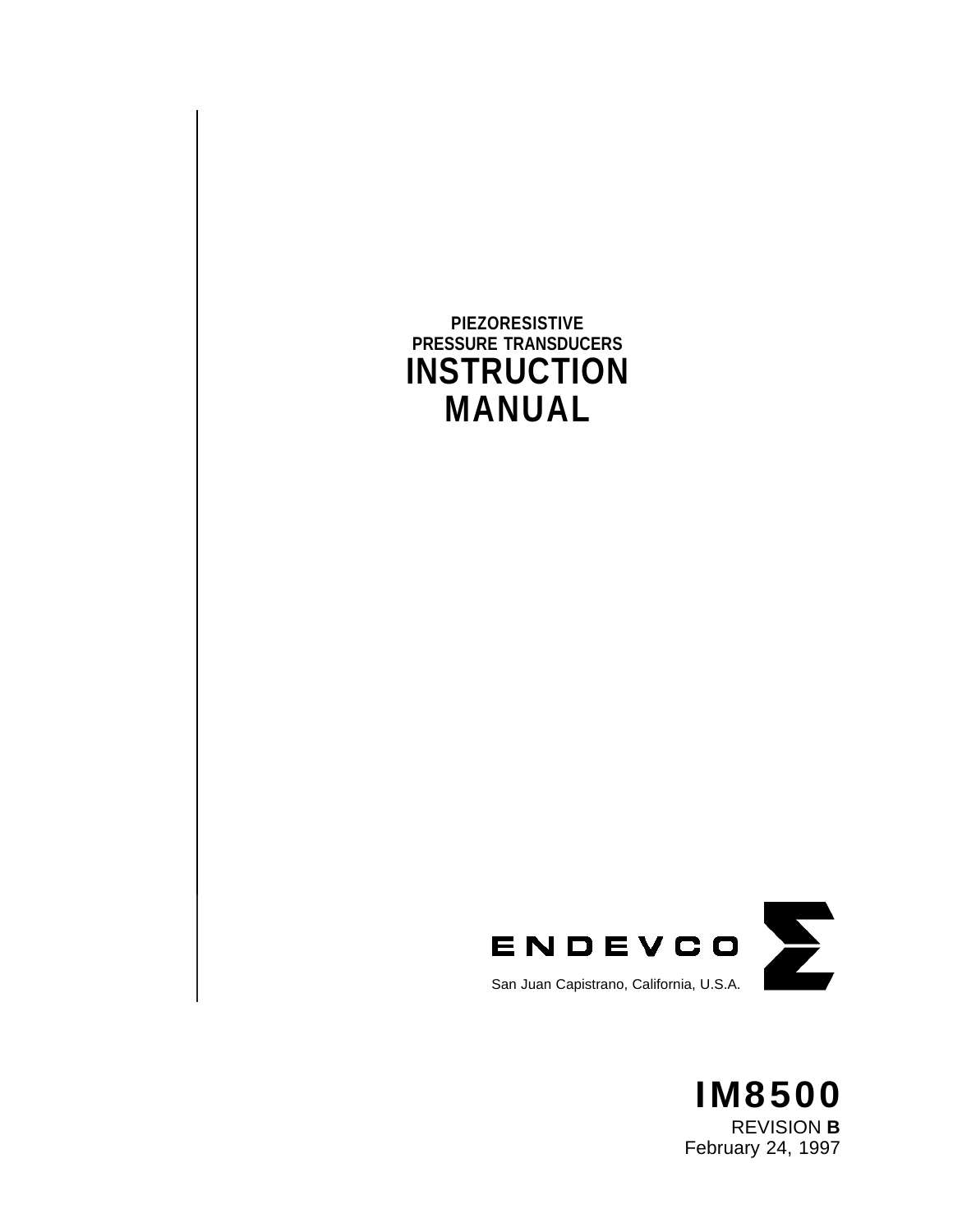## **TABLE OF CONTENTS**

|     | <b>SECTION 1: INTRODUCTION</b>                        | PAGE     |
|-----|-------------------------------------------------------|----------|
|     | 1. INTRODUCTION                                       | $1 - 1$  |
|     | 2. PURPOSE                                            | $1 - 1$  |
|     | 3. GENERAL APPLICATION                                | $1 - 1$  |
|     | 4. GENERAL CAUTIONS                                   | $1 - 2$  |
|     | 5. IDENTIFICATION                                     | $1 - 2$  |
|     | <b>SECTION 2: THEORY OF OPERATION</b>                 |          |
|     | 1. THEORY OF OPERATION                                | $2 - 1$  |
|     | 2. PR PRESSURE TRANSDUCERS                            | $2 - 1$  |
| 3.  | <b>MICROPHONES</b>                                    | $2 - 2$  |
|     | 4. SENSING ELEMENTS                                   | $2 - 2$  |
|     | 5. SENSING BRIDGE                                     | $2 - 3$  |
|     | 6. TRANSDUCER DESIGN                                  | $2 - 5$  |
|     | <b>SECTION 3: PERFORMANCE CHARACTERISTICS</b>         |          |
|     | 1. PERFORMANCE CHARACTERISTICS                        | $3 - 1$  |
|     | 2. RANGE                                              | $3 - 1$  |
|     | 3. SENSITIVITY                                        | $3 - 1$  |
| 4.  | COMBINED NON-LINEARITY, NON-REPEATABILITY, HYSTERESIS | $3 - 1$  |
| 5.  | NON-LINEARITY, INDEPENDENT                            | $3 - 1$  |
| 6.  | NON-REPEATABILITY                                     | $3 - 3$  |
|     | 7. PRESSURE HYSTERESIS                                | $3 - 3$  |
| 8.  | ZERO MEASURAND OUTPUT (ZMO)                           | $3 - 4$  |
| 9.  | <b>ZERO SHIFT</b>                                     | $3 - 4$  |
| 10. | THERMAL SENSITIVITY SHIFT AND THERMAL ZERO SHIFT      | 3-4      |
| 11. | RESONANT FREQUENCY                                    | $3 - 6$  |
| 12. | RISE AND RESPONSE TIME                                | $3 - 7$  |
| 13. | THERMAL TRANSIENT RESPONSE                            | $3 - 7$  |
| 14. | PHOTO FLASH RESPONSE                                  | $3 - 9$  |
| 15. | <b>ACCELERATION SENSITIVITY</b>                       | $3 - 11$ |
| 16  | <b>BURST PRESSURE</b>                                 | $3 - 11$ |
|     | 17. FULL SCALE OUTPUT                                 | $3 - 11$ |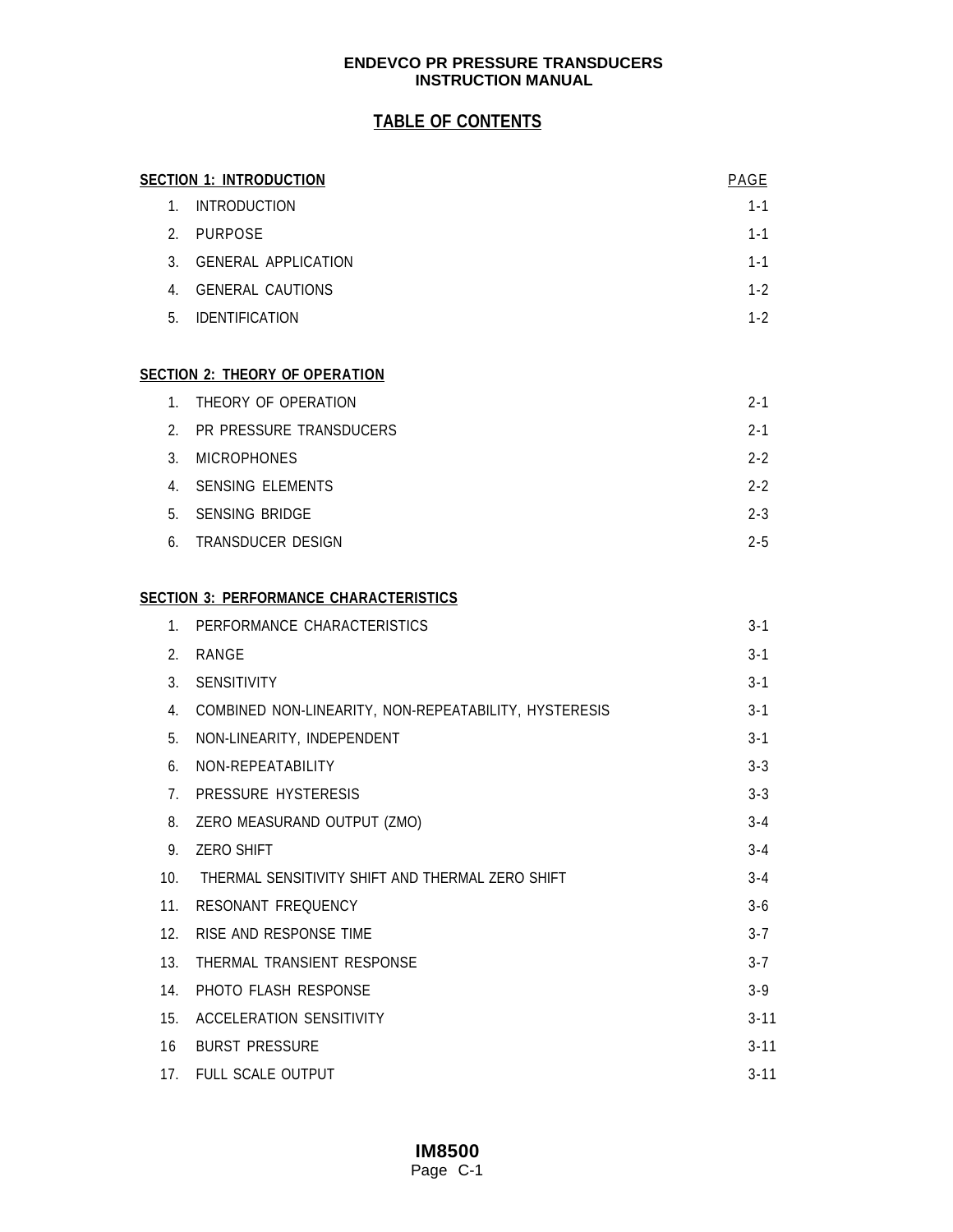| <b>SECTION 3: PERFORMANCE CHARACTERISTICS - (continued)</b><br>PAGE |                                           |          |  |  |  |  |  |
|---------------------------------------------------------------------|-------------------------------------------|----------|--|--|--|--|--|
| 18.                                                                 | SUPPLY VOLTAGE OR EXCITATION              | 3.11     |  |  |  |  |  |
| 19.                                                                 | POLARITY                                  | $3 - 12$ |  |  |  |  |  |
| 20.                                                                 | INPUT/OUTPUT RESISTANCE                   | $3 - 12$ |  |  |  |  |  |
|                                                                     | 21. ISOLATION RESISTANCE                  |          |  |  |  |  |  |
|                                                                     | <b>SECTION 4: ENVIRONMENTAL</b>           |          |  |  |  |  |  |
|                                                                     | 1. TEMPERATURE                            | $4 - 1$  |  |  |  |  |  |
| 2.                                                                  | ACCELERATION, SHOCK, AND VIBRATION        | $4 - 1$  |  |  |  |  |  |
| 3.                                                                  | RF AND MAGNETIC FIELDS                    |          |  |  |  |  |  |
|                                                                     | 4. SEALING AND HERMETICITY                |          |  |  |  |  |  |
| 5.                                                                  | MEDIA                                     | $4 - 2$  |  |  |  |  |  |
| 6.                                                                  | NUCLEAR RADIATION                         | $4 - 2$  |  |  |  |  |  |
|                                                                     | <b>SECTION 5: APPLICATION INFORMATION</b> |          |  |  |  |  |  |
|                                                                     | 1. CONNECTION DIAGRAMS                    | $5 - 1$  |  |  |  |  |  |
| 2 <sub>1</sub>                                                      | MOUNTING TECHNIQUES                       | $5 - 1$  |  |  |  |  |  |
| 3.                                                                  | INSULATION                                | $5 - 4$  |  |  |  |  |  |
|                                                                     | 4. CABLING                                | $5 - 4$  |  |  |  |  |  |
| 5.                                                                  | <b>LOADING EFFECTS</b>                    | $5 - 5$  |  |  |  |  |  |
| 6.                                                                  | EFFECT OF CABLE ON SENSITIVITY            | $5-6$    |  |  |  |  |  |
|                                                                     | 7. BALANCING ZERO MEASURAND OUTPUT        | $5 - 7$  |  |  |  |  |  |
| 8.                                                                  | MEASUREMENT OF DYNAMIC PRESSURES          |          |  |  |  |  |  |
|                                                                     | <b>SECTION 6: ELECTRONICS</b>             |          |  |  |  |  |  |
| 1 <sub>1</sub>                                                      | DC POWER SUPPLIES                         | $6 - 1$  |  |  |  |  |  |
| 2.                                                                  | <b>EXTERNAL SENSING</b>                   | $6 - 2$  |  |  |  |  |  |
| 3.                                                                  | SIGNAL CONDITIONING                       | $6 - 2$  |  |  |  |  |  |
| 4.                                                                  | <b>AMPLIFIERS</b>                         | $6 - 2$  |  |  |  |  |  |
| 5.                                                                  | <b>SYSTEMS</b>                            | $6 - 3$  |  |  |  |  |  |
|                                                                     | <b>SECTION 7: CALIBRATION</b>             |          |  |  |  |  |  |
| 1.                                                                  | <b>INTRODUCTION</b>                       | $7 - 1$  |  |  |  |  |  |
| 2.                                                                  | <b>STATIC CALIBRATIONS</b>                | $7 - 1$  |  |  |  |  |  |
| 3.                                                                  | <b>DYNAMIC CALIBRATIONS</b>               | $7 - 1$  |  |  |  |  |  |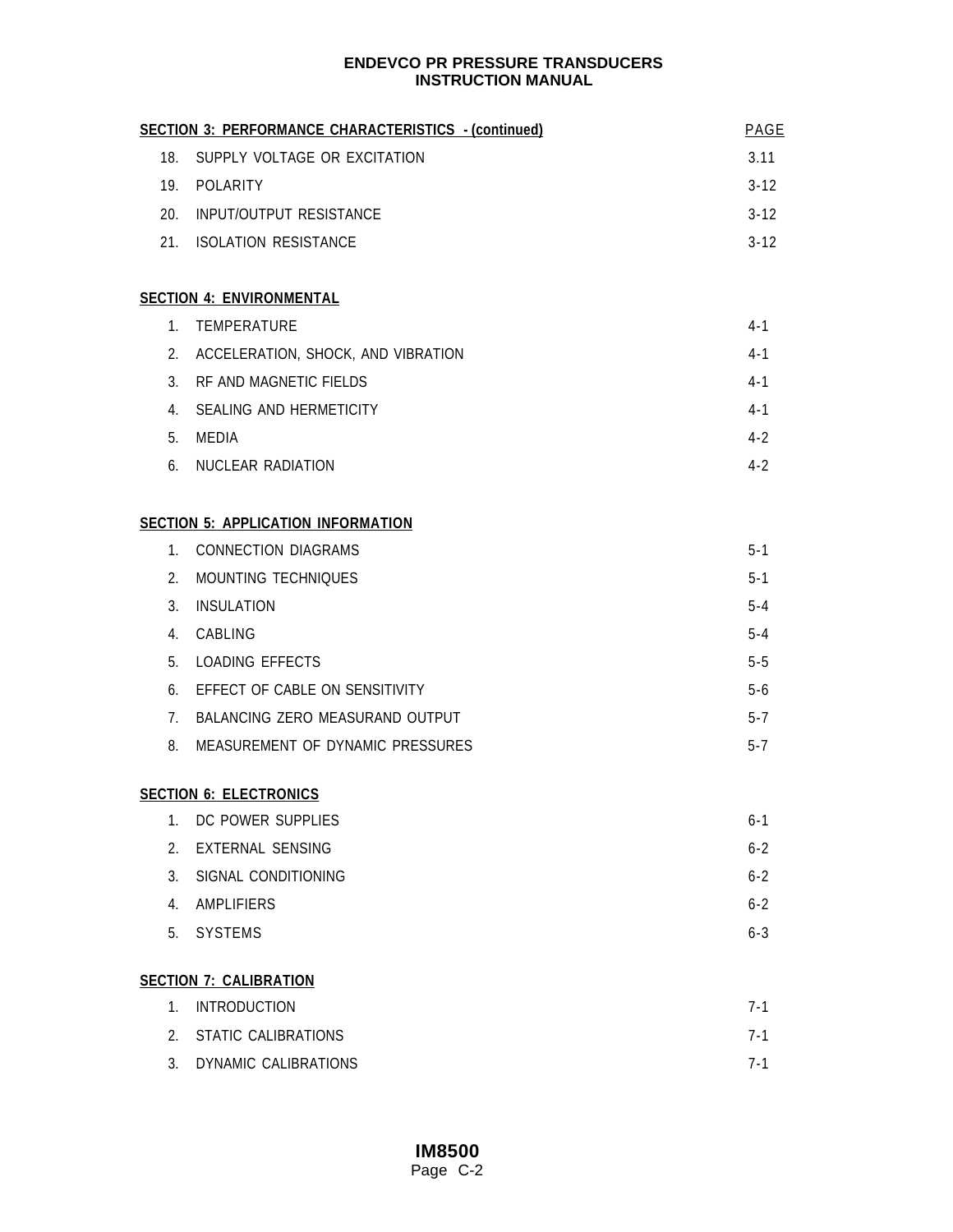|                | <b>SECTION 8: CHECK LIST</b>                             | PAGE    |
|----------------|----------------------------------------------------------|---------|
|                | 1. INTRODUCTION                                          | $8 - 1$ |
|                | 2. MEASUREMENT SYSTEM INSTALLATION CHECKLIST             | $8 - 1$ |
|                | <b>SECTION 9: MAINTENANCE AND WARRANTY</b>               |         |
| $1_{-}$        | RECEIVING INSPECTION AND TROUBLE SHOOTING                | $9 - 1$ |
| 2.             | <b>TRANSDUCER MAINTENANCE</b>                            | $9 - 1$ |
| 3.             | RECALIBRATION                                            | $9 - 2$ |
| 4.             | <b>CABLE MAINTENANCE</b>                                 | $9 - 2$ |
| 5 <sub>1</sub> | WARRANTY                                                 | $9 - 2$ |
| 6.             | RETURN OF EQUIPMENT                                      | $9 - 2$ |
|                | <b>APPENDIX A: GLOSSARY</b>                              |         |
|                | 1. GLOSSARY                                              | $A-1$   |
|                | <b>APPENDIX B: PRESSURE CONVERSION CHART</b>             |         |
|                | 1. PRESSURE CONVERSION CHART                             | $B-1$   |
|                |                                                          |         |
|                | <b>LIST OF ILLUSTRATIONS</b>                             |         |
| $2 - 1$        | DIFFUSED, ETCH-CONTOURED PRESSURE SENSOR                 | $2 - 2$ |
| $2 - 2$        | DIFFUSED, STRAIN GAGE                                    | $2 - 3$ |
| $2 - 3$        | PRESSURE DIAPHRAGM                                       | $2 - 4$ |
| $2 - 4$        | CUT-AWAY SECTION THROUGH NOTCHES AND ISLANDS             | $2 - 4$ |
| $2 - 5$        | SCHEMATIC DIAGRAM FOR 4-ARM BRIDGE                       | $2 - 4$ |
| $2 - 6$        | CUT-AWAY VIEW OF TYPICAL PRESSURE TRANSDUCER             | $2 - 5$ |
| $3 - 1$        | TYPICAL INPUT TO OUTPUT CURVE                            | $3 - 2$ |
| $3 - 2$        | TYPICAL INDEPENDENT LINEARITY CURVE                      | $3 - 3$ |
| $3 - 3$        | TRANSDUCER REPEATABILITY                                 | $3 - 3$ |
| $3 - 4$        | <b>TRANSDUCER HYSTERESIS</b>                             | $3 - 3$ |
| $3 - 5$        | <b>TYPICAL 8510 SENSITIVITY VS. TEMPERATURE</b>          | $3 - 5$ |
| $3-6$          | TYPICAL 8510 ZERO SHIFT VS. TEMPERATURE                  | $3 - 6$ |
| $3 - 7$        | RELATIVE FREQUENCY RESPONSE                              | $3 - 6$ |
| $3 - 8$        | TYPICAL 8510 TEMPERATURE TRANSIENT EFFECT                | $3 - 8$ |
| $3 - 9$        | TYPICAL PR ZERO OUTPUT CHANGE FROM TEMPERATURE TRANSIENT | $3 - 9$ |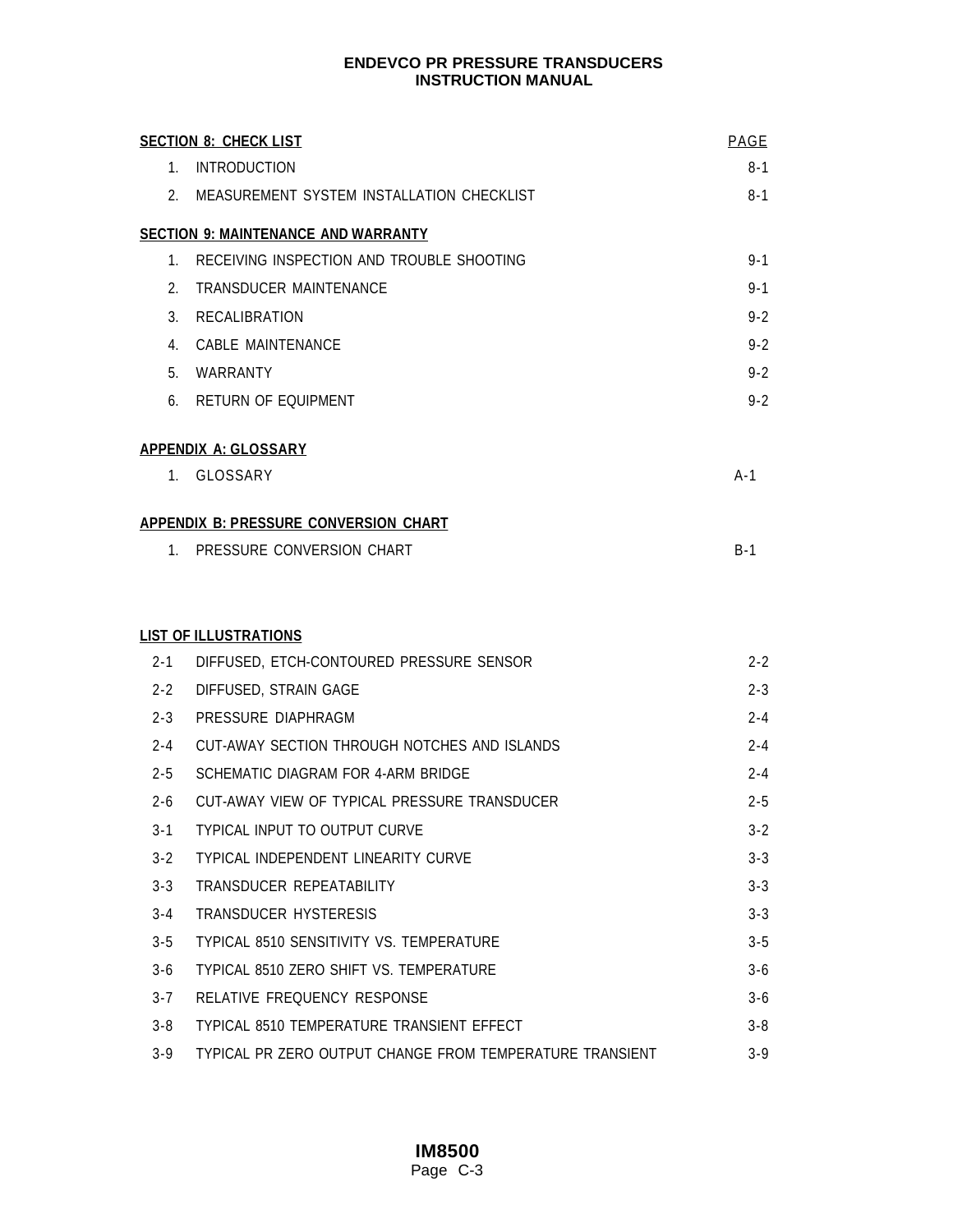|          | LIST OF ILLUSTRATIONS - (continued)                     | PAGE     |
|----------|---------------------------------------------------------|----------|
| $3 - 10$ | TYPICAL PR TRANSDUCER CONFIGURATIONS                    | $3 - 10$ |
| $3 - 11$ | ZERO CHANGE WITH INPUT VOLTAGE CHANGE                   | $3 - 12$ |
| $3 - 12$ | SENSITIVITY CHANGE WITH INPUT VOLTAGE CHANGE            | $3 - 12$ |
| $5 - 1$  | LOW PROFILE PR TRANSDUCER                               | $5 - 2$  |
| $5 - 2$  | MOUNTING METHODS FOR LOW PROFILE PR TRANSDUCER          | $5 - 3$  |
| $5 - 3$  | <b>TYPICAL BASE STRAIN SENSITIVITY</b>                  | $5 - 4$  |
| $5 - 4$  | SCHEMATIC DIAGRAM OF LOADING EFFECTS                    | $5 - 5$  |
| $5 - 5$  | SCHEMATIC DIAGRAM OF SIMPLIFIED CIRCUIT WITH LONG CABLE | $5-6$    |
| $5-6$    | ZERO OUTPUT NETWORK FOR FULL-BRIDGE TRANSDUCER          | $5 - 7$  |
| $5 - 7$  | ORGAN PIPE RESONANCE                                    | $5 - 8$  |
| $5 - 8$  | CAVITY RESONANCES-1                                     | $5-9$    |
| $5-9$    | CAVITY RESONANCES-2                                     | $5 - 9$  |
| $5 - 10$ | TRANSMITTING TUBE CONNECTED TO CAVITY                   | $5 - 9$  |
| $5 - 11$ | ACOUSTIC LIMITATIONS OF A PRESSURE PROBE                | $5 - 10$ |
| $6 - 1$  | TYPICAL GROUND LOOP POTENTIAL                           | $6 - 4$  |
| $7 - 1$  | PRESSURE SHOCK TUBE                                     | $7 - 2$  |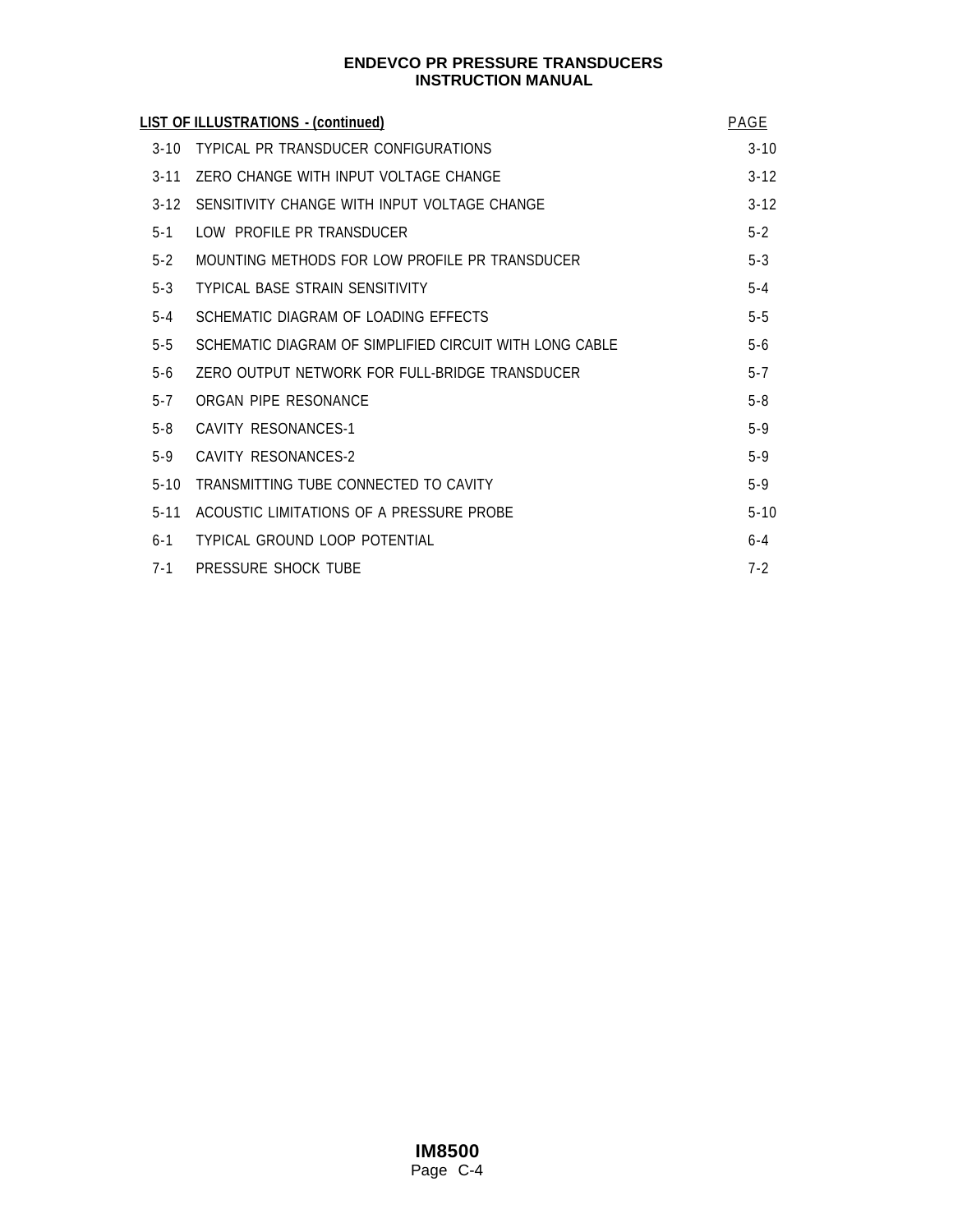## **SECTION 1: INTRODUCTION**

#### 1. **INTRODUCTION**

A piezoresistive pressure transducer is a transducer whose electrical output is proportional to the pressure on its sensing surface. Although its application is similar to that of a strain-gage transducer, the piezoresistive transducer offers the advantages of lighter weight, smaller size, higher output, and higher frequency response when compared to other types of transducers.

Unlike the piezoelectric transducer, the piezoresistive is useful for measuring steady-state or static pressures as well as dynamic pressures. The zero frequency response is essential in making accurate long-duration, transient measurements.

With their inherently high gage factors, 10 to over 100 times that of the conventional wire gages, piezoresistive type transducers provide a relatively large output signal. Because of their low output impedance, they can operate directly into oscilloscopes, digital voltmeters, tape recorders, and computers, without intervening electronics or amplification.

The ENDEVCO® Model 8500 Diffused Piezoresistive Pressure Transducers are a family of Pressure Transducers consistent with Endevco's tradition of producing high quality instruments. In addition to high quality and high performance, these transducers provide a high degree of miniaturization. One of the most popular versions of the product family is cased in a 10-32 UNF threaded housing (5 mm diameter). The active area of the pressure sensing surface, which is made of silicon, is only 0.08 in (2 mm) in diameter. Key to the performance and ruggedness is the unique sensor design which incorporates a four-arm Wheatstone bridge diffused into the silicon chip. Instead of a simple flat diaphragm Endevco has developed a special shaped silicon chip which concentrates the stress at the location of the resistive elements. This results in a higher sensitivity for a given resonant frequency as well as a substantial increase in ruggedness. Included within the small transducers are bridge balancing and temperature compensating elements to optimize performance. This is accomplished through the use of hybrid circuit fabrication techniques.

## 2. PURPOSE

The purpose of this manual is to describe the theory of operation, application, and installation of Endevco piezoresistive pressure transducers.

Data Sheet terminology is defined and discussed. Selection and Installation tips are provided, as well as a brief discussion of some common problems encountered in making dynamic pressure measurements. A glossary and pressure unit conversion chart are provided.

#### 3. GENERAL APPLICATIONS

Manufacturers of sensors and transducers are continuing their efforts to refine designs and improve performance. Most of these efforts are reflected in advances in the semiconductor technology associated with integrated circuits. Some of these same processes are utilized in Endevco's line of miniature pressure transducers. The heart of these products is the novel micro-machined silicon diaphragm, which has an active four-arm Wheatstone bridge diffused into its single crystal structure. See Endevco Technical Paper 277 for more details.

These silicon diaphragms are extremely small in size and are packaged in a variety of configurations including threaded and cylindrical housings, and flat cases.

Most conventional silicon diaphragm transducers have initially been thought of as dynamic-only devices. Only recently have they begun to gain acceptance as a static measuring device. Typical static errors (non-linearity, hysteresis and non-repeatability) are 0.25% of full scale output and below. With these accuracies, silicon diaphragm devices have begun to find applications where they can be used to advantage to measure static pressures.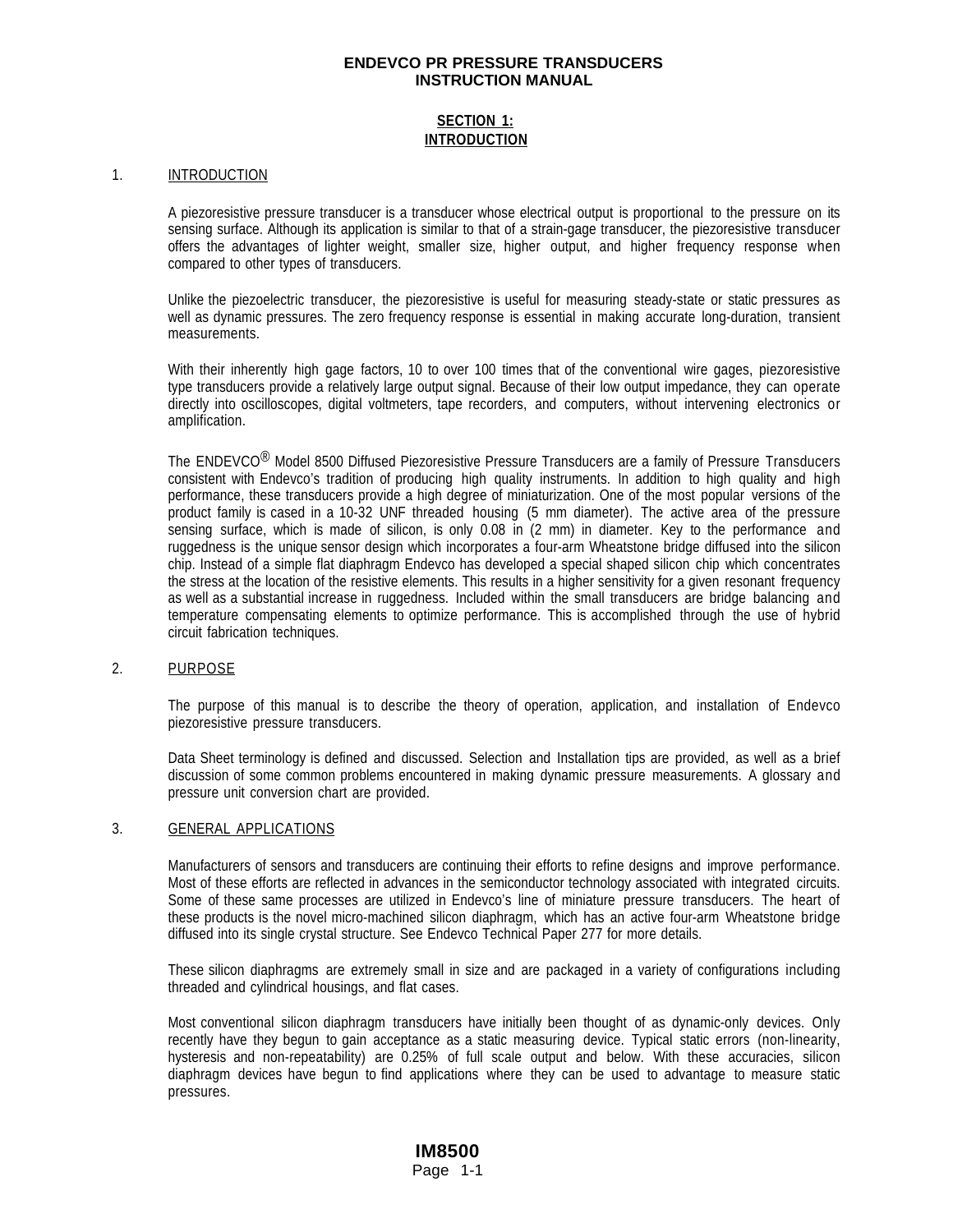Because of the extremely small size of the sensing element, the solid state sensors offer more flexibility in packaging than any other technology. Typical aerospace applications are model and full-scale wind tunnel tests, flight tests, brake and hydraulic system tests, jet engine fuel system tests, and other measurements of turbulent flow. Automotive applications include engine, air and fuel systems, brake systems, automatic transmissions, and general laboratory pressure measurements.

#### 4. GENERAL CAUTIONS

#### A. LOADING

Do not subject the silicon diaphragm to concentrated loading. It is designed for distributed pressure loading. Point or concentrated loading, such as pencil tips, tweezers, or other sharp objects pressed against the diaphragm WILL BREAK the diaphragm.

## B. CABLE ATTACHMENT

Do not subject the cable attachment to tensile load. Cable attachments of most models will withstand up to 10 pounds pull without damage, but cables should be secured to prevent whipping and excessive loading of the cable attachment.

#### C. SEALING

Do not immerse the back end in liquid or conductive gas. The cable and vent tube entries into the case (when present) are epoxy sealed. The vent tube leads directly into the case cavity and to the back side of the diaphragm. Components and connections inside the case are Parylene coated for protection against humidity, but they will be damaged by immersion in conductive media.

For best protection, seal the case, cable entry, and cable with RTV or similar sealant. BE CAREFUL NOT TO PLUG THE VENT TUBE on gage and differential units.

#### D. CABLE PROTECTION

Protect the cable from sharp objects, since the silicone jacket is easily cut.

#### 5. IDENTIFICATION

Endevco pressure transducers are identified by a four-digit basic model number (i.e. 8510) signifying the transducer type and physical configuration. A letter following the model number indicates the applicable revision level (i.e. 8510-B, 8507-C). The pressure range in pounds per square inch is indicated by a dash-number following the basic model number. Minor variations, configuration controlled models, etc. are designated by an Mnumber suffix.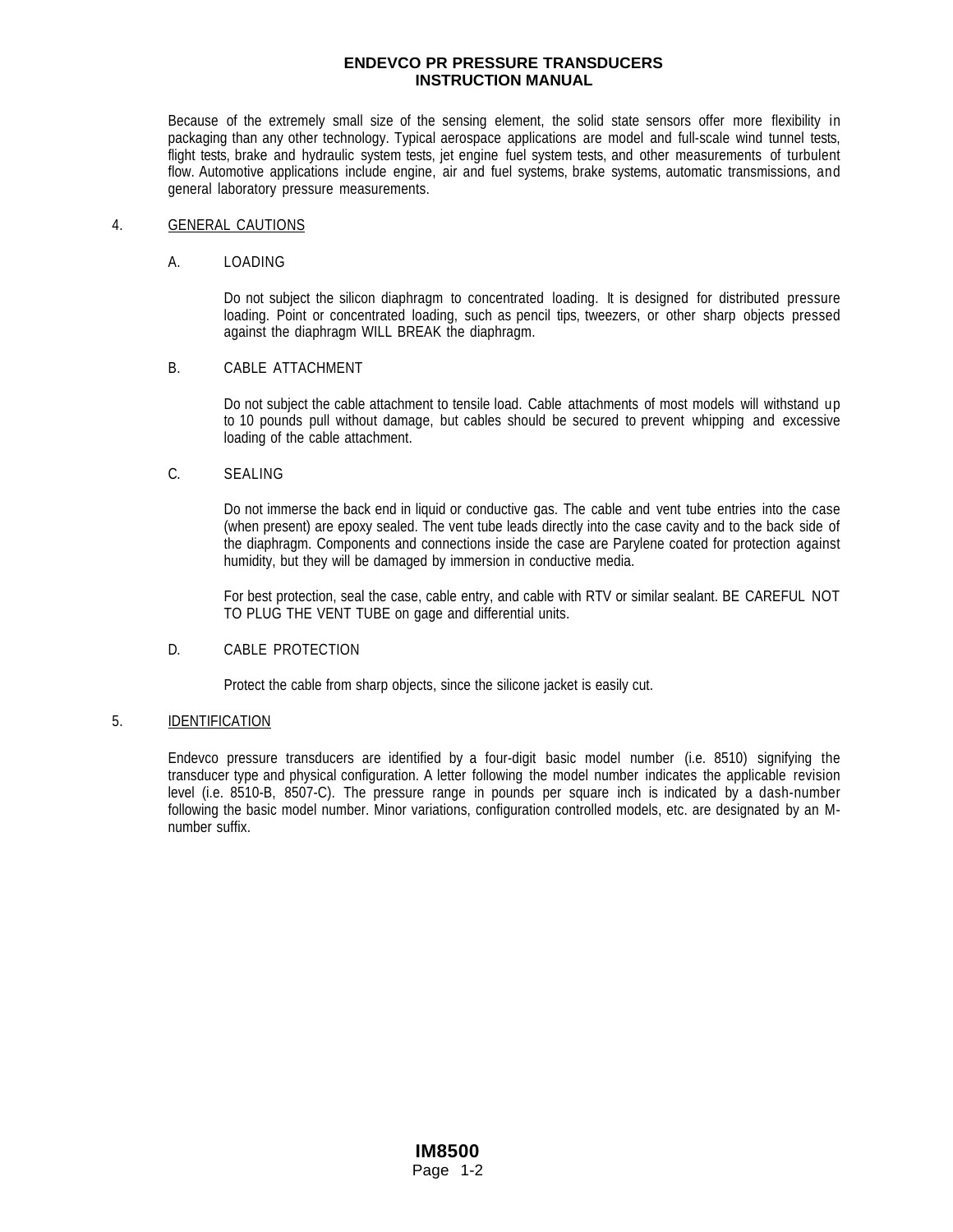## **SECTION 2: THEORY OF OPERATION**

#### 1. THEORY OF OPERATION

Pressure is defined as force-per-unit area. The most common measurements are made in gaseous or liquid media. All pressure gauges and transducers use a force-summing device to convert the pressure into a stress or displacement proportional to the pressure. In transducers, the stress or displacement is then applied to an electrical transduction element to generate the required signal. Endevco piezoresistive pressure transducers combine the force-summing device and the transduction element into a sculptured diffused silicon diaphragm. The high stiffness, small size, and low mass of the transduction system provide an ideal combination of wide frequency response, high sensitivity, and immunity to acceleration and strain inputs.

#### 2 PIEZORESISTIVE PRESSURE TRANSDUCERS

#### A. GENERAL DESCRIPTION

A pressure transducer is a transducer that produces an electrical output proportional to the pressure applied. The frequency of pressure fluctuation should be lower than the resonant frequency of the transducer, and the electrical output is essentially independent of frequency below one-fifth the resonant frequency (flat frequency response).

When pressure is applied, the force on the sensing element due to the pressure results in a deformation of the sensing element. This deformation changes the resistance of the element and the electrical output of the transducer. In a well-designed transducer, the deformation and electrical output are directly proportional to pressure over a wide range of frequencies.

The sensing elements and constraining parts in silicon diaphragm pressure transducers possess such a small amount of damping due to internal friction that it may be disregarded. Significant amounts of damping may be introduced by the medium being measured.

Endevco pressure transducers employ a fully active Wheatstone Bridge, consisting of four piezoresistive gages atomically diffused into a sculptured silicon diaphragm (See Figure 2-1). The silicon integrated chip is itself the diaphragm. Applied pressure presents a distributed load to the diaphragm, which in turn provides bending stresses and resultant strains to which the strain gages react. This stress creates a strain proportional to the applied pressure, which results in a bridge unbalance. With an applied voltage, this unbalance produces a millivolt deviation at the bridge output, which is proportional to the net difference in pressure acting upon the diaphragm.

#### B. REFERENCE PRESSURE

Pressure transducers are available with three reference pressure options: Gauge, psig; Absolute, psia; and Differential, psid.

Gauge-PSIG: Pressure is referenced to ambient pressure through an open reference tube.

Absolute-PSIA: Pressure is referenced to absolute zero pressure by sealing a vacuum within the transducer cavity (true absolute).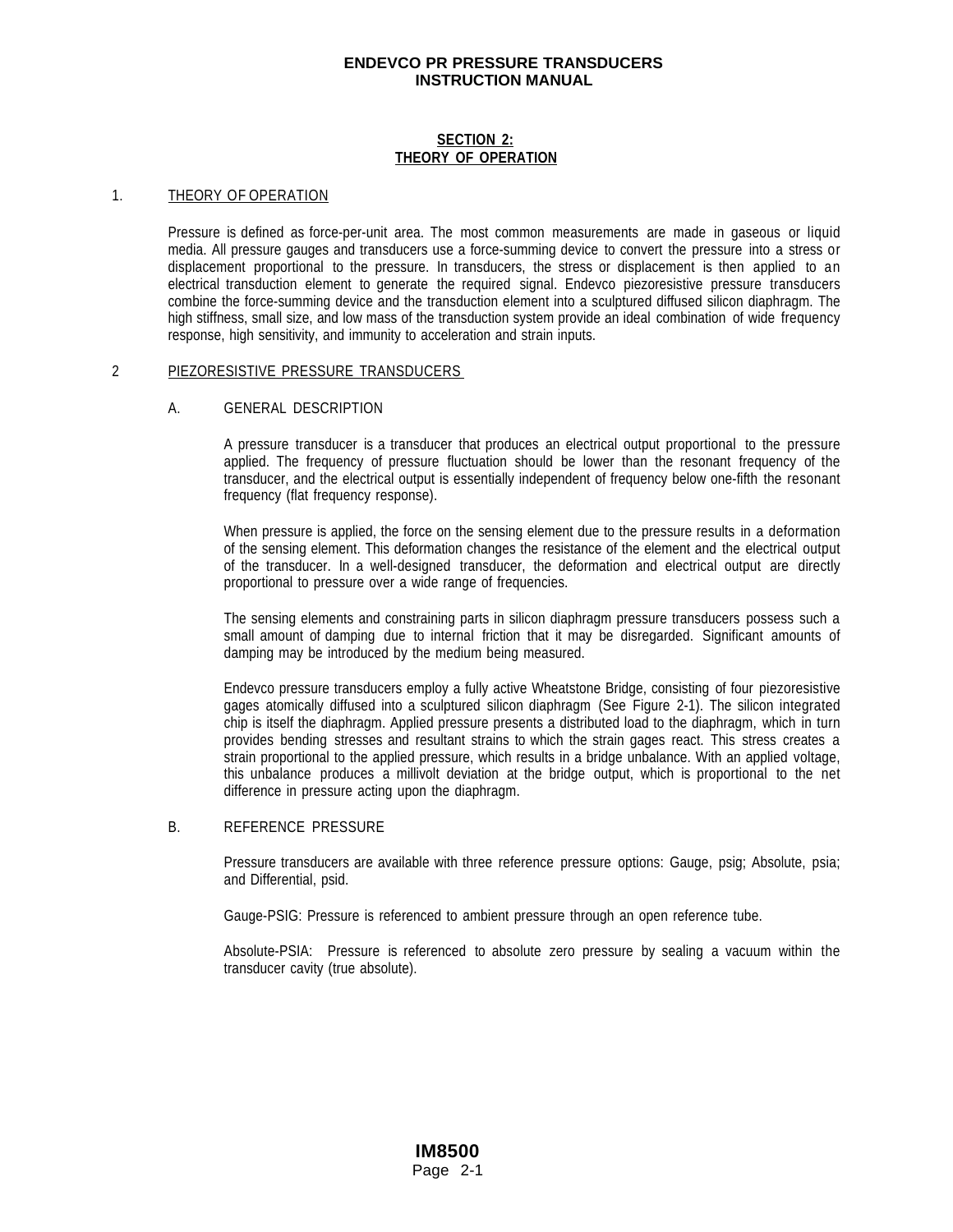Differential-PSID: Pressure is referenced to a second pressure source through the reference tube. For the reference port source, differential units must use a non-conductive non-corrosive medium, which will not affect epoxy. Water and media containing water are not permissible. The reference port is the LOW PRESSURE side in all differential measurements. Differential transducers are designed for specified maximum line pressure. Maximum reference pressure, and maximum case pressure are specified on the data sheets.



FIGURE 2-1: DIFFUSED, ETCH-CONTOURED PRESSURE SENSOR

#### 3. MICROPHONES

Microphones are very sensitive pressure transducers, which are calibrated in terms of Sound Pressure Level (SPL), rather than common pressure units. SPL is expressed in dB. "Decibel" for pressure levels, voltages, accelerations, and similar measurements is defined by :

$$
dB = 20 log10 \frac{P1}{P0}
$$

where  $P_1$  is the pressure being characterized and  $P_0$  is the reference pressure. By international agreement, reference pressure for SPL is 0.00002 N/m<sup>2</sup> (pascal) or 2.90 x 10<sup>-9</sup> psi. Note also that pressures for SPL are always rms pressure levels.

For more information on microphones, refer to Endevco TP278-- "Microphone Talk."

#### 4. SENSING ELEMENTS

The piezoresistive strain-gage element is a solid-state, silicon resistor, which changes electrical resistance in proportion to applied mechanical stress. Since it is a single crystal it is not only strong but virtually free of mechanical hysteresis with inherently good linearity. The significant characteristic of this element is that its change of resistance is largely relative to its change in length. It has a gage factor many times greater than the typical wire strain gage. Piezoresistive element gage factors range typically from 50 to 200.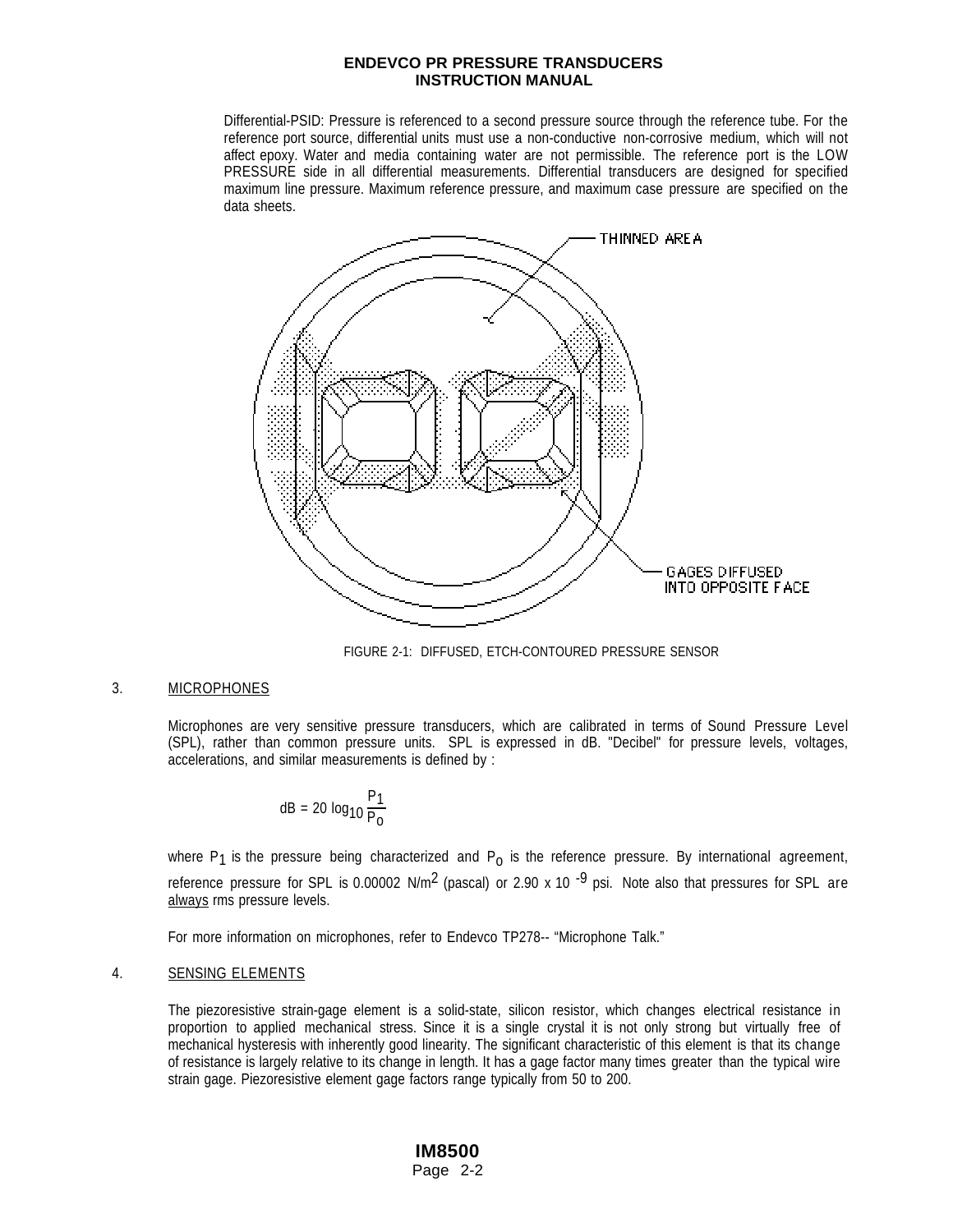Diffused Semi-conductor Strain Gages The diffused piezoresistive transducer uses a silicon element for the mechanical structure, and the strain gage is an integral part of the silicon element. The gage is diffused into the structure (Figure 2-2). To accomplish this, IC manufacturing techniques are employed, and the technique lends itself to miniaturization and volume manufacture.



FIGURE 2-2: DIFFUSED STRAIN GAGE

A typical sculptured diaphragm is shown in Figure 2-3. Note the two thicknesses. It is considerably thicker at the outer edge, and it has two islands in the middle section. Notice how closely the islands come to each other and to the edge. This is shown much better in the cross-section in Figure 2-4. It can be easily seen that a distributed load, or pressure, on one side results in stress concentrations at points A, B, and C.

Most devices have been designed to stress the gage material so that the gage increases its length. This is the manner in which larger wire and foil gages are used. Another approach is to use a transverse gage laid lengthwise in the groove. As the groove bends, this gage is strained so that it effectively changes width.

A fundamental benefit from using the transverse gage is that pressure transducer amplitude linearity can be excellent, typically better than 0.1% Best Straight Line (BSL) to full scale. The transverse gage has decreasing sensitivity in tension and increasing sensitivity in compression. Parallel gages have decreasing sensitivity with increasing stress in both tension and compression, so that bridge nonlinearity is the average nonlinearity of both. When used in a bridge configuration, with one element in tension and the other in compression, the transverse gage approach can be better. With transverse gages mounted in tension and compression, their average nonlinearity is close to zero. For a more complete description of sculptured diaphragm pressure transducers, request Endevco TP277.

The major disadvantages of silicon diaphragms are their difficulties of providing water and chemical media protection and their tendency to shatter under particle impingement. Silicon is a brittle material, crystalline in structure, and can crack or shatter on impact. Protective screens are provided or optional on all Endevco models to minimize this property .

## 5. SENSING BRIDGE

Most piezoresistive transducers utilize four piezoresistive elements connected electrically in a Wheatstone Bridge in a way similar to other resistance strain-gage circuits. See Figure 2-5. A regulated voltage excitation is applied to the bridge input, and the bridge voltage output varies with the pressure applied.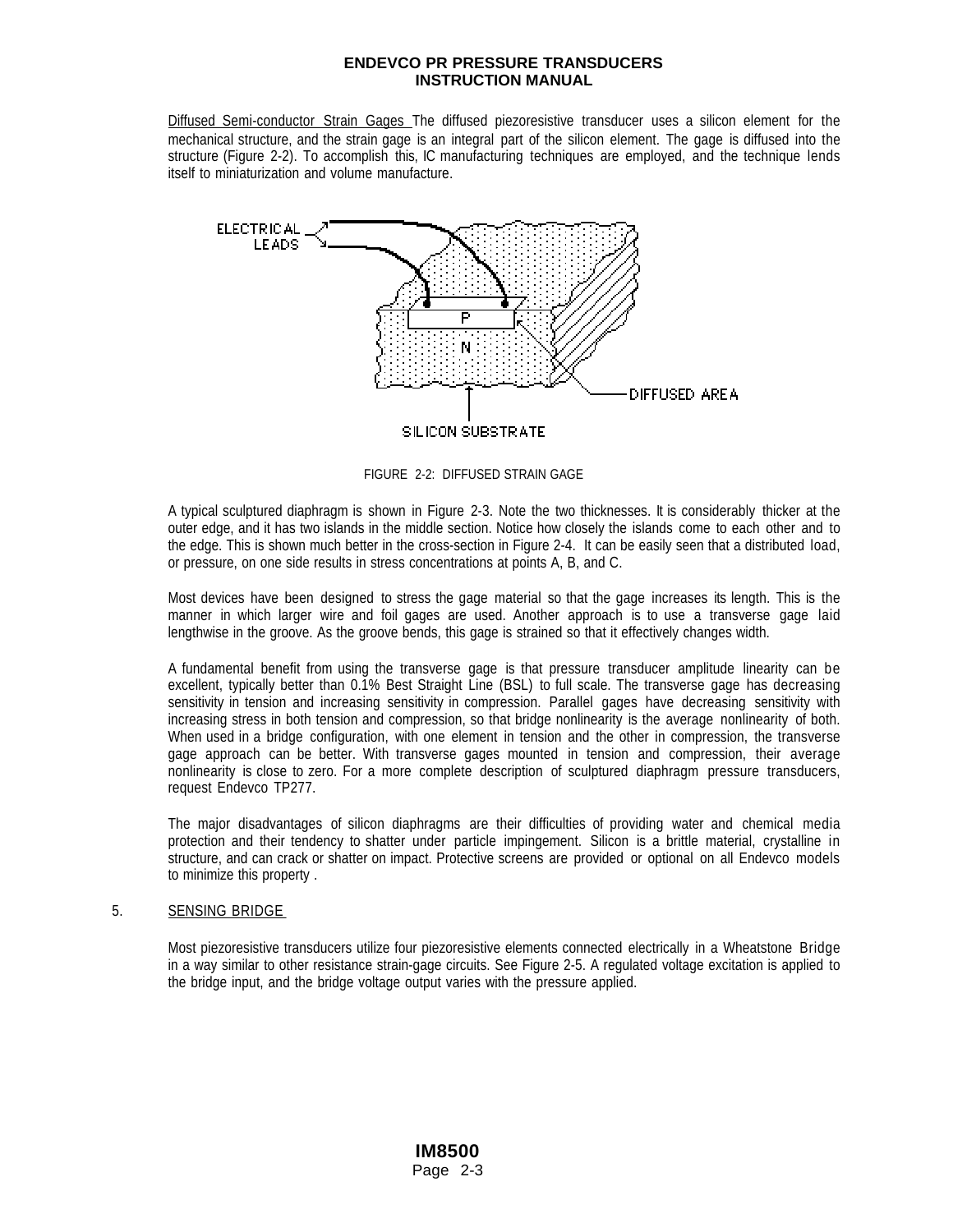

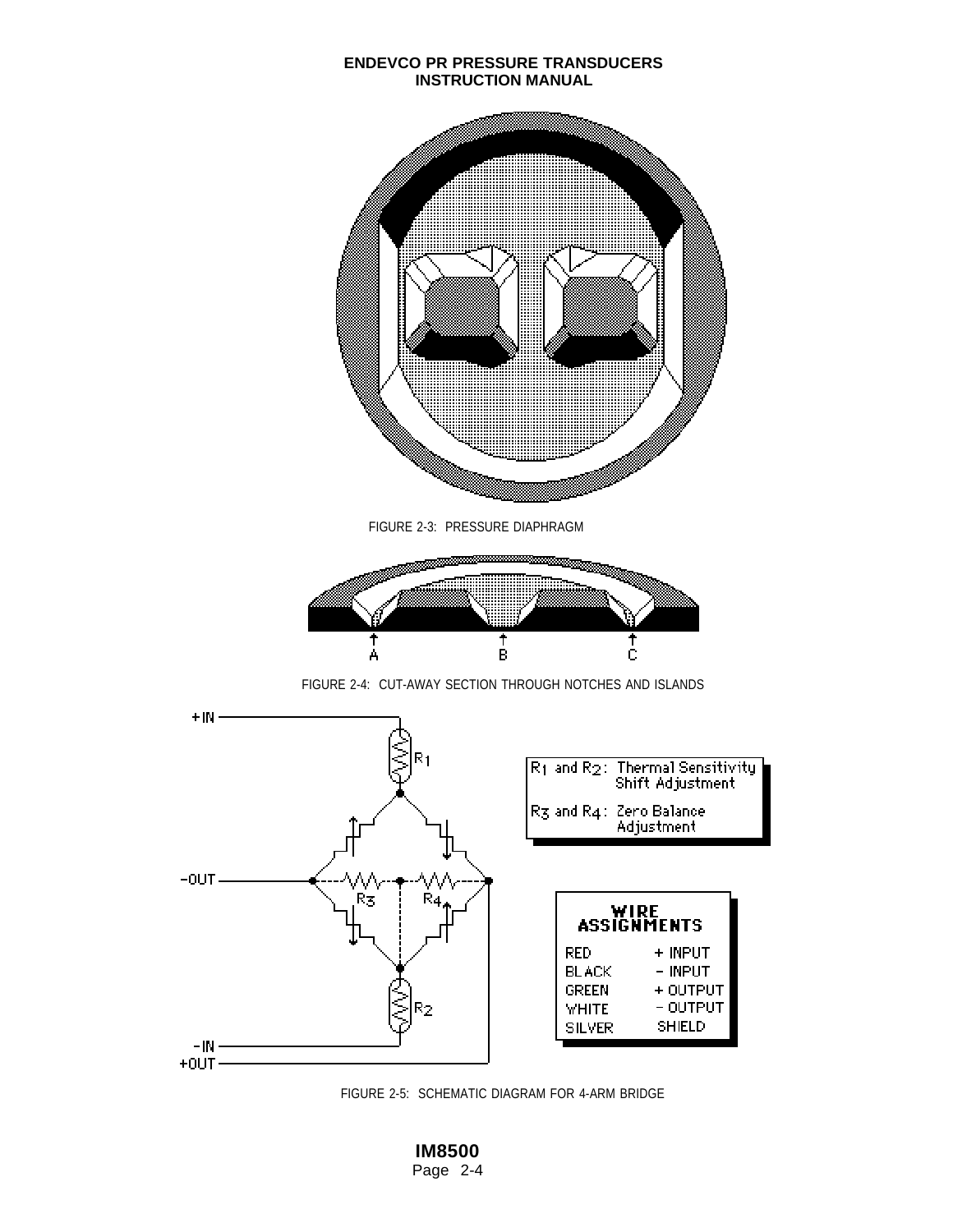## 6. TRANSDUCER DESIGN

Endevco's unique transducer design integrates bridge-balancing and temperature compensating circuitry into the miniature, but rugged, stainless steel case. (Figure 2-6)



FIGURE 2-6: CUT-AWAY VIEW OF TYPICAL PRESSURE TRANSDUCER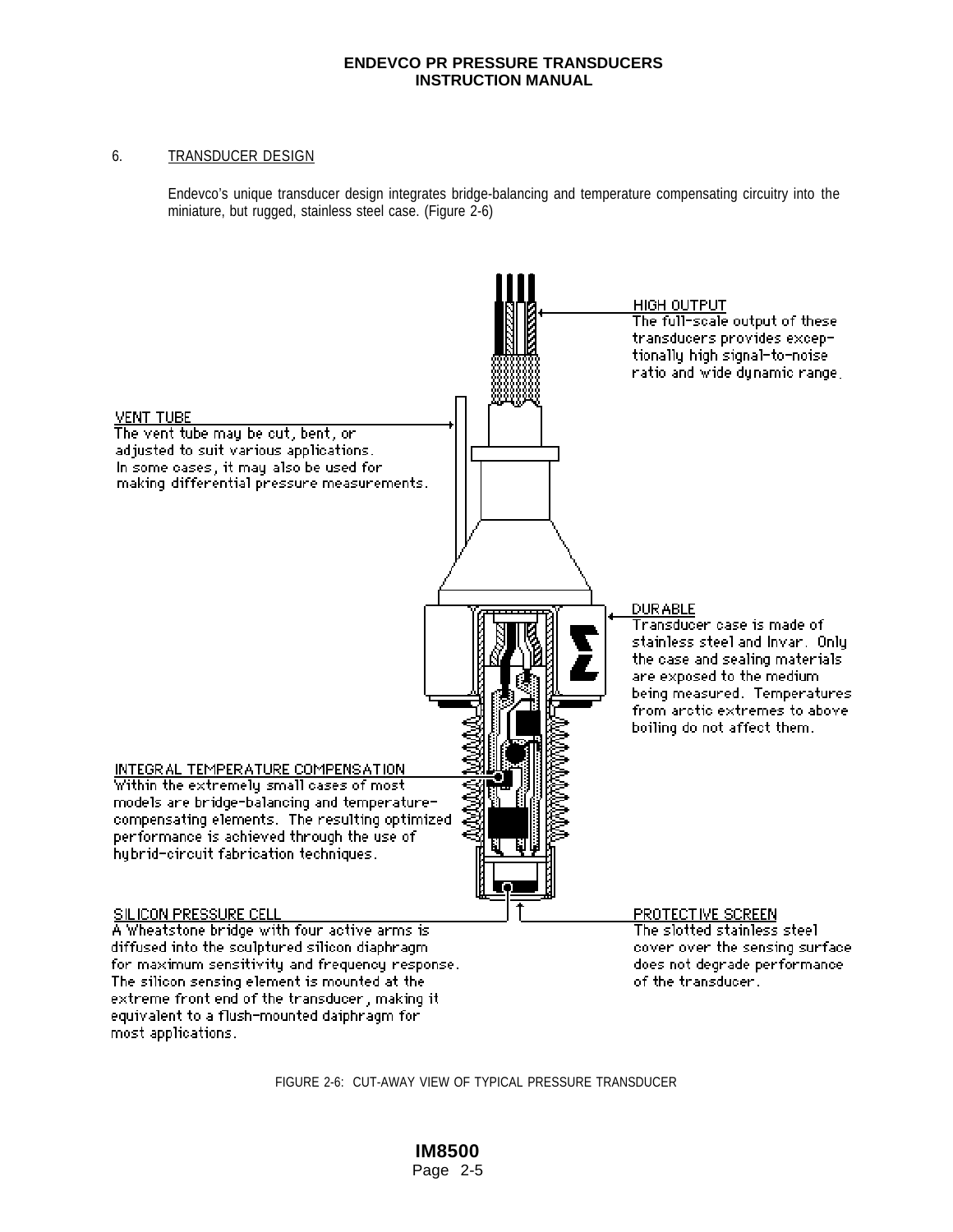## **SECTION 3: PERFORMANCE CHARACTERISTICS**

#### 1. PERFORMANCE CHARACTERISTICS

Specifications of Endevco pressure transducers, on data sheets for each model, follow ANSI and ISA standards. A brief discussion of each specification follows.

#### 2. RANGE

The range of the pressure transducer specifies the recommended maximum peak pressure level for optimum linear response. Most Endevco pressure transducers maintain good linearity up to 3 times the range, and specifications are provided for extended range. This is intended as a safety margin, not for normal use.

 Above the range, non-linearity increases, but the transducer continues to operate. As a single degree of freedom system the mechanical response of the diaphragm to an applied pressure is frequency dependent. Do not apply full scale pressure at frequencies above 30% of resonant frequency. This may excite the diaphragm resonance and cause erroneous data. A pressure "snubber," a small orifice, may be used to attenuate high frequencies.

## 3 **SENSITIVITY**

The sensitivity of a transducer is defined as the ratio of its electrical output to its mechanical input. Specifically, in the case of piezoresistive pressure transducers, it is expressed as voltage per unit of pressure at the rated excitation. Units of millivolts per psi (mV/psi) are used because Endevco pressure transducers are calibrated and recommended for operation at a specified and fixed excitation voltage of 10.00 Vdc.

#### A. SENSITIVITY CALIBRATION

Each Endevco transducer is provided with a sensitivity calibration, as measured by a readout device with a high input impedance (loading effects are discussed later). The transducer is operated at rated electrical excitation. The sensitivity is expressed in mV/psi and is numerically equal to:

mV = msmV = peak mV<br>psi = mspsi = peak psi

Calibrated sensitivity is defined as the slope of the linear regression line plotting output vs. input from zero input to full scale input.

#### 4. COMBINED NON-LINEARITY, NON-REPEATABILITY, PRESSURE HYSTERESIS (MAX)

Combined non-linearity, non-repeatability, and pressure hysteresis is the maximum RSS (root-sum-square) average of the three independent parameters discussed below. This is the "error band" calculated as the RSS average of three independent measurements. This is the most meaningful performance characteristic to indicate variations of sensitivity over the range of inputs.

#### 5. NON-LINEARITY, INDEPENDENT

Although a piezoresistive transducer is theoretically linear down to zero pressure, a practical lower limit is imposed by its noise level. As in all electrical conductors, the thermal induced random motions of free electrons cause noise; in addition, the current flow through the diffused gage elements causes some additional noise having the characteristics of Schottky, or shot, noise. As a result, these diffused gage pressure transducers have a wide band noise characteristic of about 5 µv RMS, measured at 68°F (20° C). This corresponds to about 3 x 10<sup>-5</sup> psi (0.2 Pa) for a 2 psi (13.8 kPa) full scale transducer. Because this noise level is very small, the lower limit of dynamic range is usually a function of the noise characteristics of the signal conditioning and power supply equipment used with the transducer.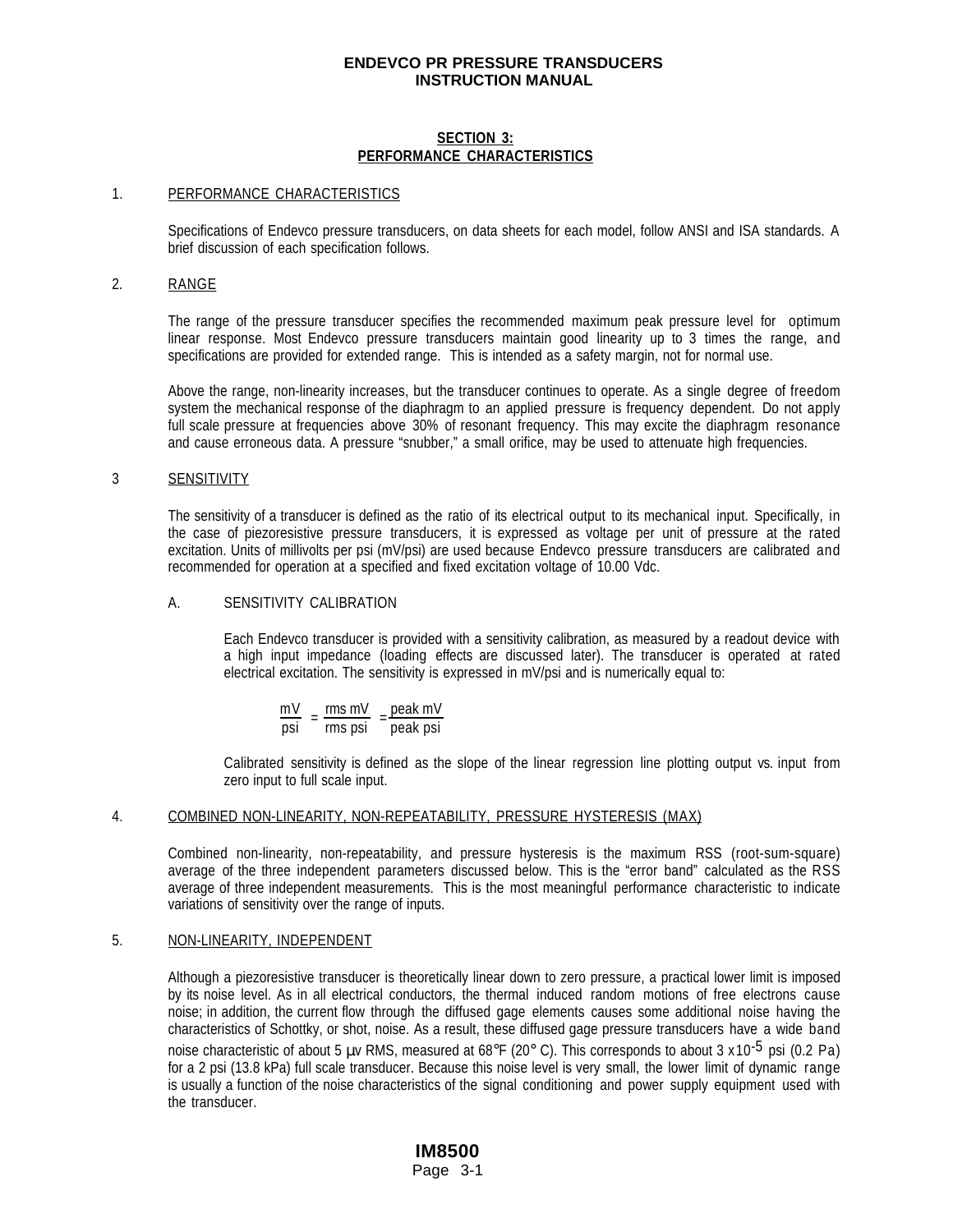Single crystal silicon is a very good spring material, having essentially no plastic zone to its stress-strain curve and very low hysteresis. Because the input pressure to these transducers is supported only by the silicon element, these transducers maintain reasonably good linearity until burst is reached. Although each transducer is identified with a particular full scale range, there is no absolute end to the scale (with the exception of burst). One may elect to use a transducer at some pressure above full scale, or well below full scale, depending on the requirements of the application. Each transducer is tested prior to shipment to a maximum limit for combined non-linearity, nonrepeatability, and hysteresis to the "defined" full scale level, and for operation to a specified overrange level, typically 3 times full scale.

The general linearity characteristics of these diffused transducers might best be explained by referring to Figures 3-1 and 3-2, which show the general shape of the input to output curve and the degree of nonlinearity for increasing input for up to three times full scale. Experience shows that the linearity for ranges greater than 5 psi is usually about twice as good as that for the 5 psi range, and the non-linearity of the 2 psi full scale transducer is almost twice as much as that for the 5 psi full scale range.

The linearity shown by Figure 3-2 and which is shown on the specifications for the transducers is the "independent linearity." This is defined as the maximum difference between the calibration point and the linear regression line (least squares fit) drawn through the points for increasing measurand, zero to + full scale. Numerically, this is usually about one-half the value when using an end-point, or terminal based, linearity definition.



FIGURE 3-1: TYPICAL INPUT TO OUTPUT CURVE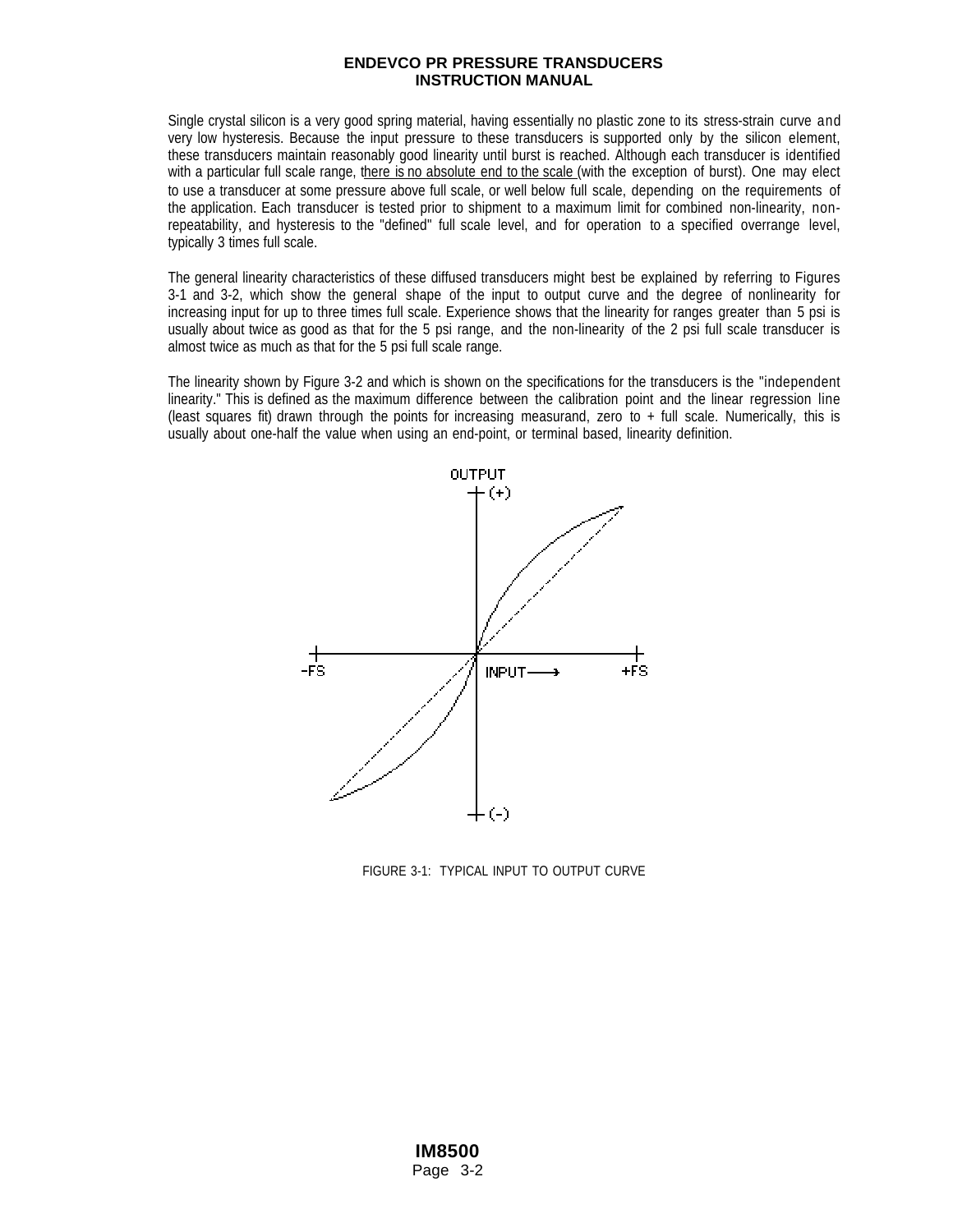

FIGURE 3-2: TYPICAL INDEPENDENT LINEARITY CURVE

#### 6. NON-REPEATABILITY

Non-repeatability (sometimes "repeatability") is the ability of a transducer to repeat output readings when the same pressure is applied to it consecutively under the same conditions, and in the same direction as shown in Figure 3-3. It is expressed as the maximum difference between output readings as a percent of full scale output (%FSO). Two calibration cycles are used to determine non-repeatability.



FIGURE 3-3: TRANSDUCER REPEATABILITY

#### 7. PRESSURE HYSTERESIS

Pressure hysteresis is the maximum difference in output, at any pressure, when the pressure level is approached with increasing, then with decreasing pressure. See Figure 3-4.



FIGURE 3-4: TRANSDUCER HYSTERESIS

Because of the excellent elastic characteristics of silicon, the hysteresis of these gages is usually quite small, most of the time under 0.1% of full scale, and quite often even 0.03%. As such, the specifications have simply been stated by indicating typical values for non-linearity, non-repeatability, and hysteresis, and then indicating a maximum limit for the three combined.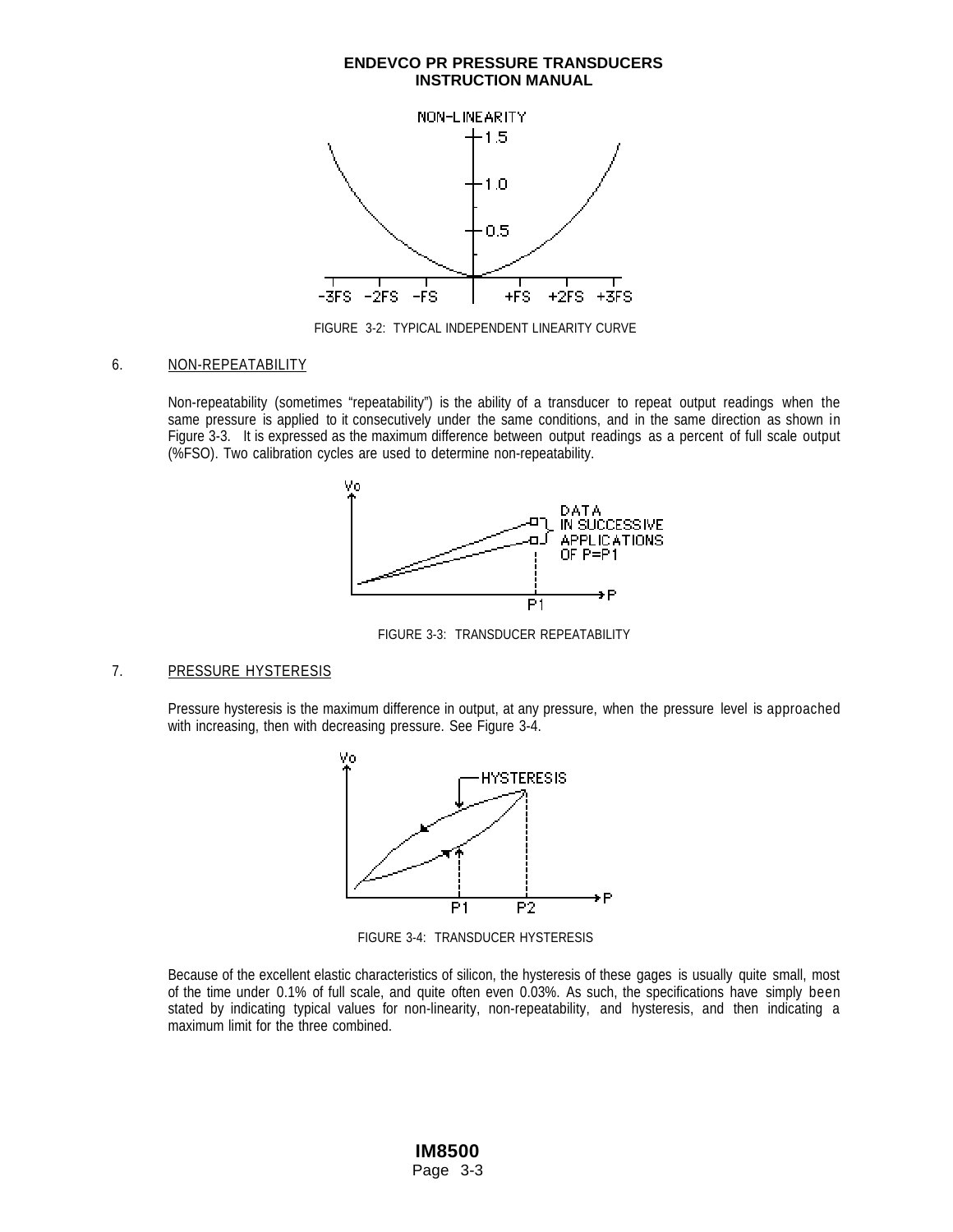#### 8. ZERO MEASURAND OUTPUT (ZMO)

This characteristic is often called zero balance or zero pressure output. Zero Measurand Output is expressed in millivolts at the output of the transducer under room conditions with full rated excitation but no pressure applied to the transducer.

Although resistance elements in the bridge of a transducer are closely matched and compen-sated during manufacture, slight differences in resistance exist. The differences result in a small offset (residual dc) voltage at the output of the bridge. This residual voltage is the Zero Measurand Output. Circuitry within associated signal conditioning instruments may provide compensation or adjustment of the electrical zero.

#### A. MOUNTING EFFECTS

Zero offset can be increased by improper transducer mounting. Any stresses placed on or near the diaphragm will result in changes. Over-torquing of threaded transducers can change ZMO. For threaded devices, a recommended installation torque is indicated on the calibration sheet. Zero offsets are trimmed at Endevco with indicated torque applied.

#### B. WARM UP

The zero offset will move to its final value while the pressure transducer is being "warmed up". Typical warm-up times to  $\pm$  1% of final stabilization for Endevco pressure tansducers are 1 ms or less, which is provided by our unique diaphragm design.

When making dynamic measurements, the output of the pressure transducer can be AC coupled to the signal conditioner. This completely eliminates the zero offset, greatly reduces thermal zero shift, and provides a controllable high pass filter.

#### 9. **ZERO SHIFT** (max at 3x Range)

Zero shift (max at 3x Range) is the change in ZMO after application of three times rated full scale (range) pressure. It is expressed in terms of percentage of three times full scale. This, along with the specification for non-linearity at three times range, provides performance information for use between rated pressure range and three times range, in case pressure exceeds design expectations.

#### 10. THERMAL SENSITIVITY SHIFT AND THERMAL ZERO SHIFT

Thermal sensitivity shift and thermal zero shift define the effects on ZMO and sensitivity of operation at ambient temperatures other than 75°F (24°C). Thermal zero shift is specified in terms of the maximum change of ZMO from its room temperature value, as a percent of full scale output.

The operating and environmental temperature ranges for piezoresistive pressure transducers are specified on individual data sheets. The environmental range indicates the limits in which the transducer will not be damaged. The operating range indicates the limits in which the transducer will operate with predictable characteristics, or for which the transducer has been compensated.

Because of variations in material properties, processes, and dimensions, the performance of a population of units of a given design will scatter about the typical. To provide the lowest effect of temperature, the performance is measured for each transducer during the manufacturing process, and resistance values are chosen to compensate for change with temperature. The bridge circuit employed in these transducers is shown by Figure 2- 5. The resistance in series is used to reduce the sensitivity variation with temperature. The resistances in parallel with the open arm of the bridge correct for bridge unbalance and balance change (zero shift) with temperature.

A basic feature of the Endevco pressure transducers is that all of the temperature compensation elements are contained within the transducer case. No external compensation module is necessary. Each unit is tested in the manufacturing process and components selected to optimize performance.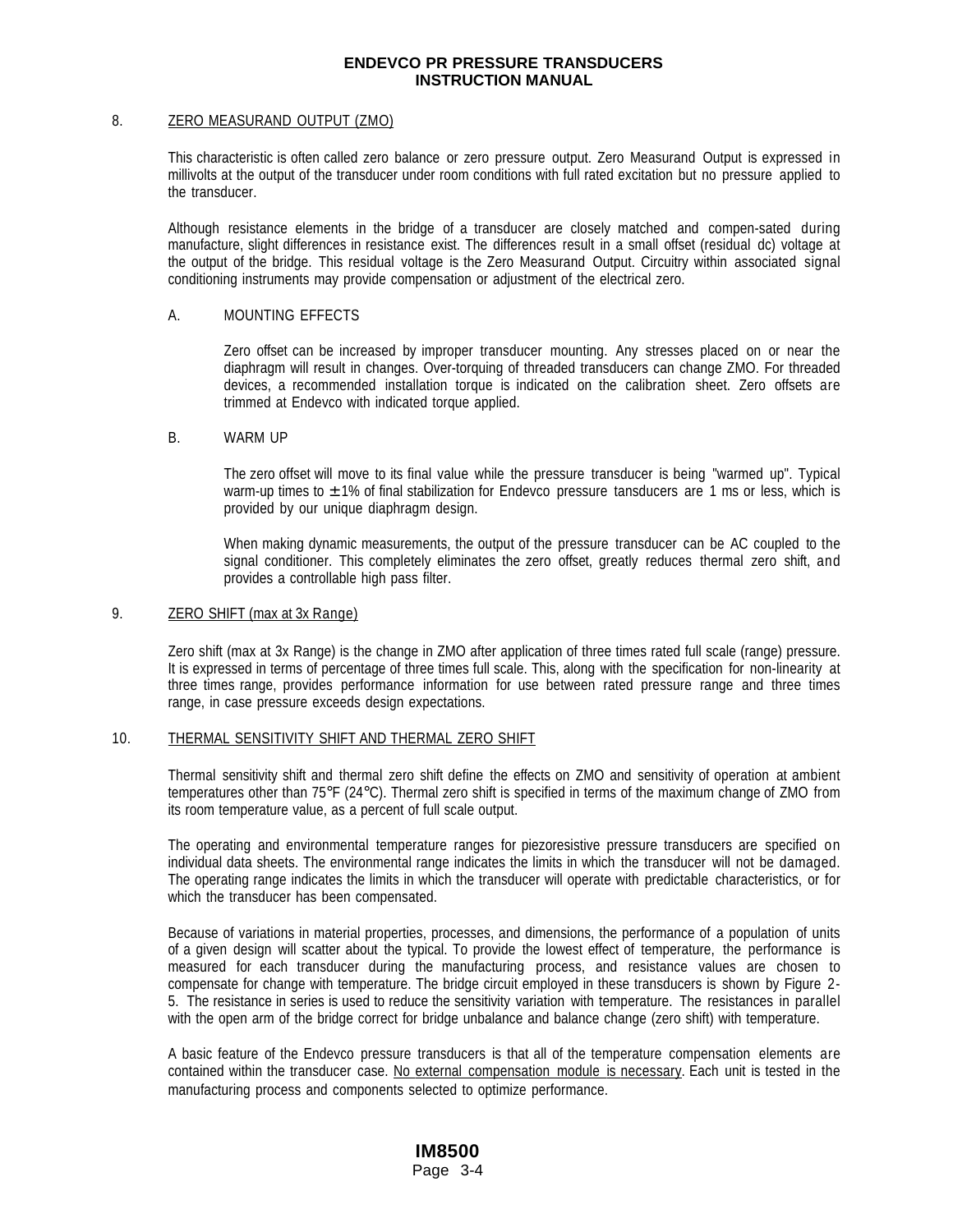## A. THERMAL SENSITIVITY SHIFT

Sensitivity - The temperature compensation utilized for most standard production units reduces the thermal sensitivity shift to a maximum of  $\pm 4\%$  of output at 0°F(-18°C) and 200°F (+93°C), referenced to room temperature. This temperature error is sometimes also expressed as a maximum of 0.05% of output/°F (0.09%/°C). Note that on special order tighter specifications can be met; the compensated temperature range can be suppressed, expanded, shifted up or down: also calibration data can be supplied at any specified temperature within the environmental range. The sensitivity variation with temperature for a typical 8510 with and without the series compensation resistance is shown by Figure 3- 5. Uncompensated slope is approximately -0.08% per  $\degree$ F (-0.15% per  $\degree$ C) and compensated slope is about -0.016% per °F (-0.03% per °C ) over most of the temperature range.

Endevco transducer test reports show sensitivity shifts at four temperatures over the compensated temperature range. Approximate distribution of temperature sensitivity errors for standard production model 8510 units is:



FIGURE 3-5: TYPICAL 8510 SENSITIVITY VS. TEMPERATURE

## B. THERMAL ZERO SHIFT

Since the resistance of silicon gages (as well as components in the temperature compensation circuitry) is temperature dependent, input and output impedance is likewise affected by temperature. This effect may be of no particular significance to the user, since the unit is a voltage measuring device.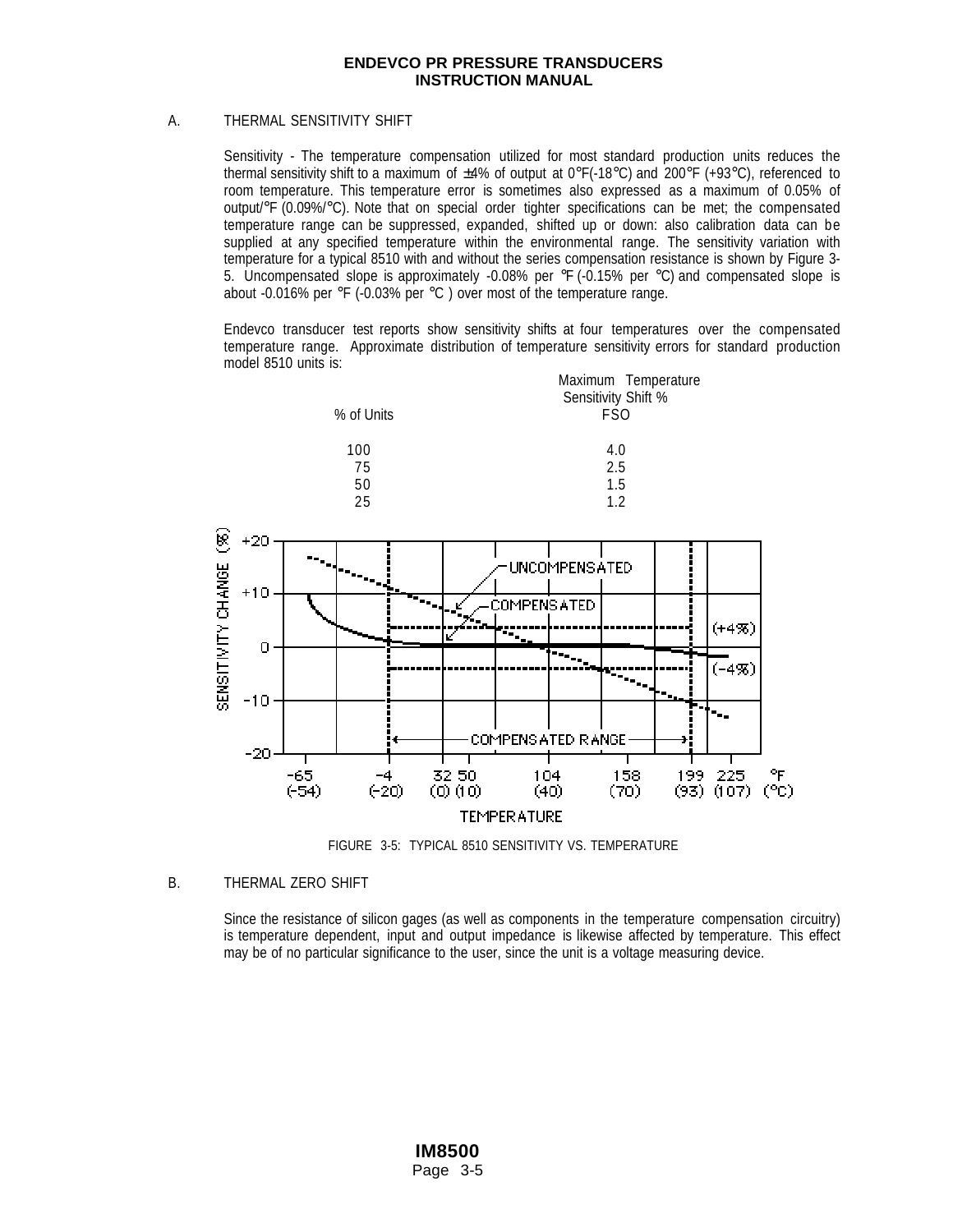The changes in resistance of the various elements is rarely balanced. As temperature changes, the bridge balance changes, resulting in a ZMO change. Figure 3-6 shows an example of typical thermal zero shift. Endevco transducer test reports show ZMO shift at four temperatures over the compensated temperature range. Approximate distribution of temperature zero errors for standard production Model 8510 is :



FIGURE 3-6: TYPICAL 8510 ZERO SHIFT VS. TEMPERATURE

## 3.11 RESONANT FREQUENCY

Resonant frequency is the frequency of pressure application at which the transducer responds with maximum output amplitude. The resonant frequency of a piezoresistive transducer is a function of its mechanical characteristics. A piezoresistive transducer can be represented as a single-degree-of-freedom spring-mass system, the response of which is shown in Figure 3-7 as a function of frequency. Relative response peaks at 30-40 dB at the natural frequency (fn).



FIGURE 3-7: RELATIVE FREQUENCY RESPONSE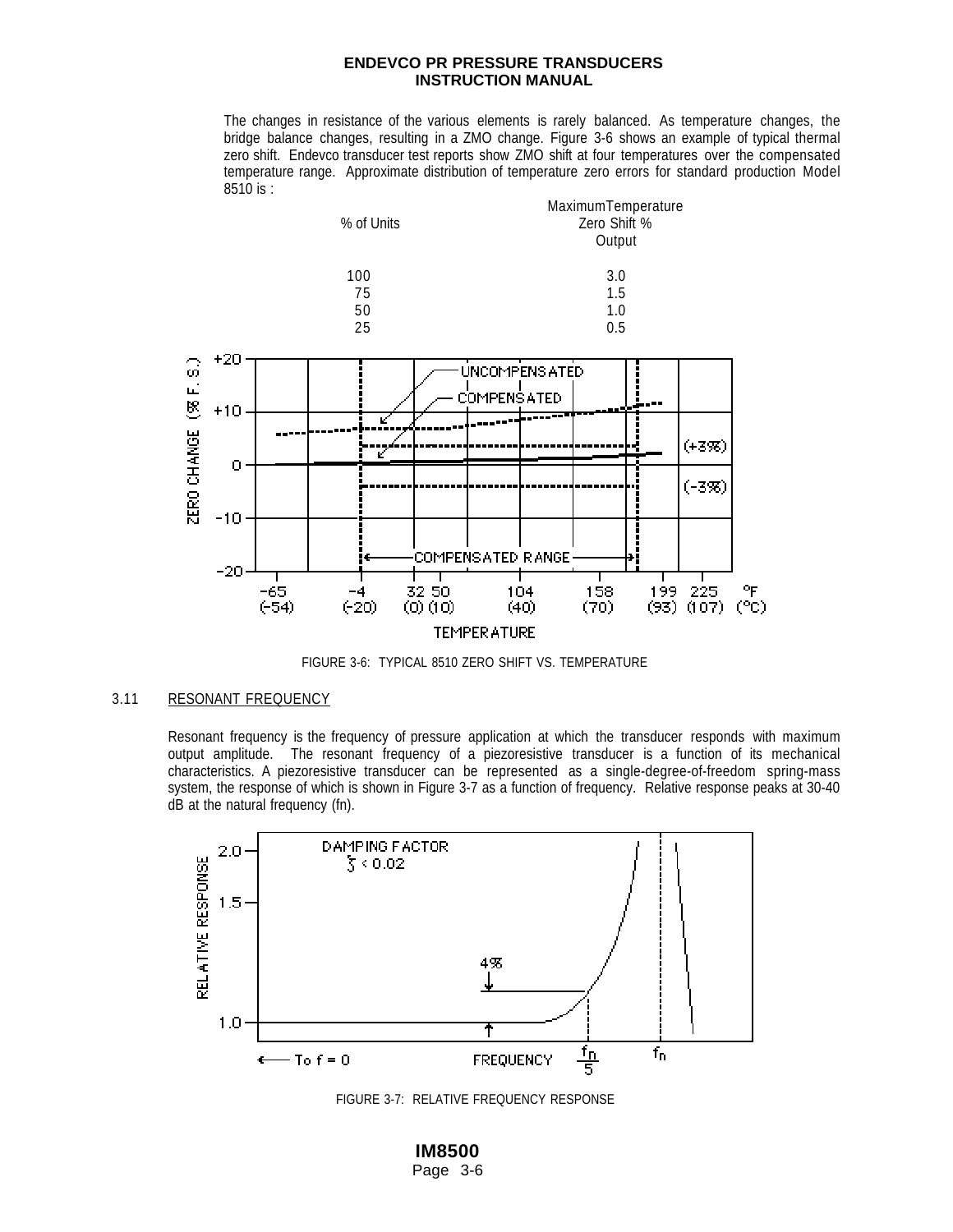This curve can be considered as showing the variation in sensitivity of the transducer with frequency. The response curve Figure 3-7 shows that at 1/5 the resonance frequency, the response of the system is 1.04. This means that the sensitivity of the transducer is 4% higher at that frequency than at the lower frequencies. For this reason, the "flat" frequency range should be considered limited to 1/5 the resonant frequency.

The silicon diaphragm, because of its small mass, has an extremely high resonant frequency. Endevco has done significant testing on the diaphragm resonant frequencies for each class of transducer. For instance, the 8510B-15 has a resonant frequency of 130 KHz. This number includes the protective screen on the transducer and the resultant dead volume of  $0.0003$  in<sup>3</sup> (0.005 cc). A rule of thumb for dynamic measurement is to select a device with a resonance at least five times the highest frequency present. With Endevco transducers this is usually not a problem, because they have unusually high resonant frequencies for their ranges.

#### 12. RISE AND RESPONSE TIME

Pressure transducers provide the user with the capability of monitoring extremely rapid rise time pressure pulses. The rise time of the transducer is much faster than the period to which it will respond accurately. A rise time (t) to which the transducer will respond linearly to within +5%, can be expressed as a function of the period to which the transducer has a flat response (T)

$$
T = \frac{1}{0.2f_{\text{n}}}
$$
 where  $f_{\text{n}} = \text{resonant frequency}$   

$$
t = \frac{T}{4} = \frac{1}{0.8f_{\text{n}}}
$$

Example:

The 8510B-500 transducer, which has a resonant frequency of 500 kHz has a flat response period T:

$$
T = \frac{1}{0.2 \times 500,000 \text{ Hz}} = 10 \times 10^{-6} \text{sec} = 10 \text{ msec}
$$
  

$$
\pm 5\% \text{ Rise Time } t = \frac{T}{4} = \frac{10 \text{ msec}}{4} = \frac{1}{0.8 \times 500 \times 10^3} = 2.5 \text{ msec}
$$

## 13. THERMAL TRANSIENT RESPONSE

Thermal transient response is the output of the transducer when subjected to a step-function temperature change from room temperature to the upper limit of the operating range.

The compensated temperature range is the range in which the transducer will meet the specifications for Zero and Sensitivity Shift as given in the data sheets. Above and below this range, the transducer will continue to operate but the specification will gradually increase from the data sheet values. COMPENSATION IS ONLY VALID FOR EQUILIBRIUM TEMPERATURE, NOT FOR THERMAL TRANSIENTS. All Endevco pressure transducers are sample tested according to Paragraph 6.7 of ISA Specification S37.10. Results are shown on the Specification Sheets.

The standard test method of transferring the unit from a  $68^{\circ}F$  (20 $^{\circ}C$ ) to 194 $^{\circ}F$  (90 $^{\circ}C$ ) water results in a transient error as shown in Figure 3-8. Note that the effect on zero balance is extremely small and of short duration. A somewhat larger error results from its change in sensitivity, -5% FSO being a typical error in output when the unit (with uncovered diaphragm) is simultaneously subjected to a full range pressure input and a step temperature change of 126°F (70°C). For a more complete discussion of temperature transient effects refer to Endevco TP279.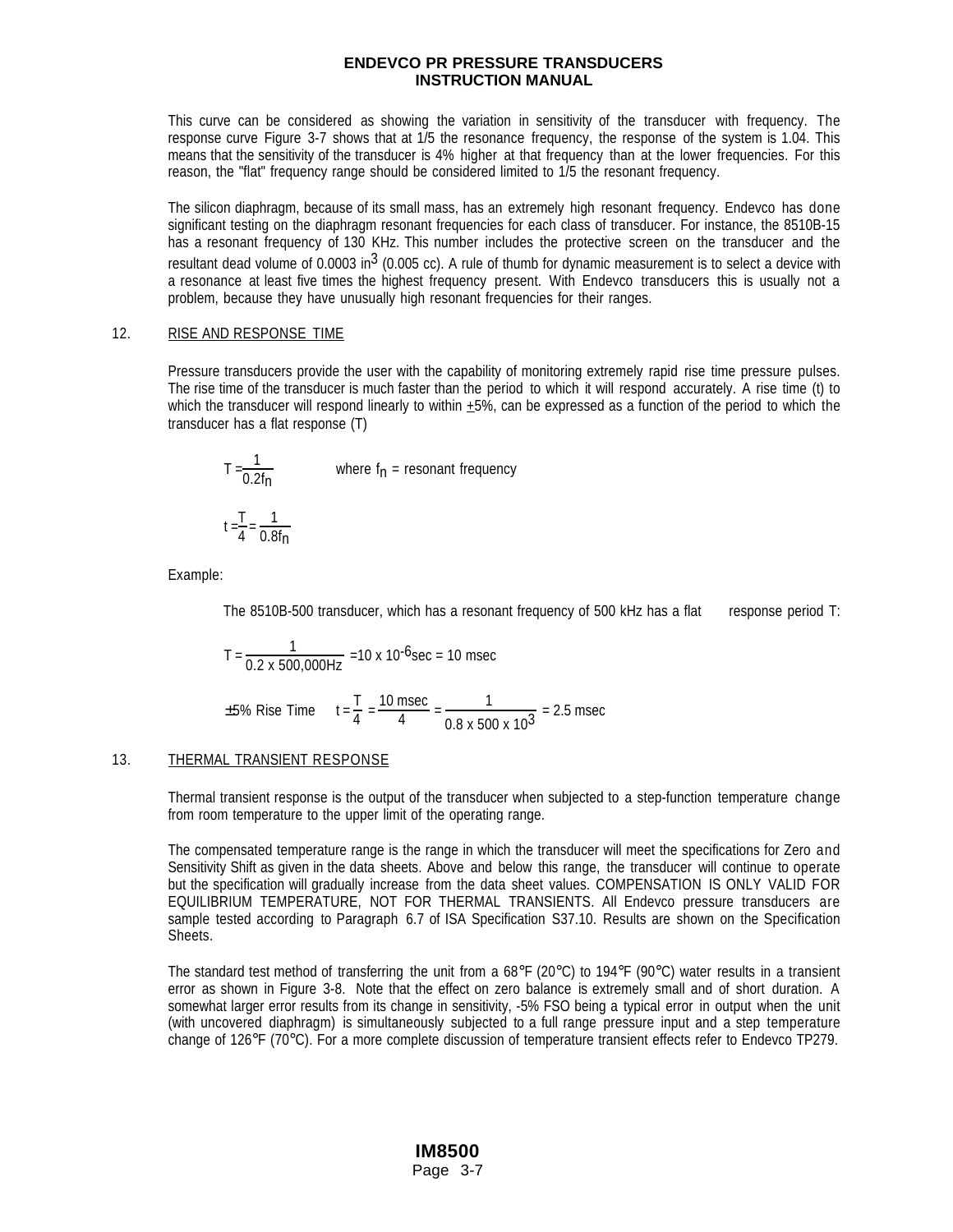

FIGURE 3-8: TYPICAL 8510 TEMPERATURE TRANSIENT EFFECT

#### A. WHY TRANSDUCERS RESPOND TO TRANSIENT THERMAL INPUTS

Transient thermal environments can affect transducers in several ways. As a means to simplify laboratory simulations for the various thermal inputs, and to categorize these, they can be divided into two primary modes. The first is heat transfer by conduction and convection, and the second, heat transfer by radiation. With conduction or convection, heat is simply transferred in or out of a transducer at a fast rate, causing temperature gradients. For "flush" diaphragm type pressure transducers, this must be further refined to include the situations where heat is conducted into or out of the diaphragm through temperature changes in the pressure medium. These affect strain-gage type transducers in the following three ways.

(1) Errors occur simply because the strain gage elements can be at a different temperature than their supporting structure or other temperature compensation elements.

(2) Because the strain gage elements consume electrical energy, which is removed by heat transfer, changes in the heat transfer characteristics of the pressure media can affect the equilibrium temperature.

(3) As heat is transferred into the diaphragm, if it is not uniform to each of the resistors in the bridge, an unbalance in the bridge will occur.

These three factors not only cause a zero shift in the resistive bridge, but they can also change the sensitivity factor for the transducer. Both characteristics should be evaluated.

## B. EFFECT ON PERFORMANCE

With the sculptured diaphragm the effects from transient temperature are much less than with a flat diaphragm, because the diaphragm is considerably thicker over most of its area. In short, diaphragm bending is considerably less from any surface heating than when using the flat diaphragm. Because the diaphragm is thicker, there is also much greater thermal mass to dissipate the self-generated heat from the strain gages. This means that changes in the pressure media will cause less strain-gage temperature change. Laboratory evaluations have been conducted by suddenly immersing the transducer into hot water. Test results for several transducer designs are shown in Figure 3-9.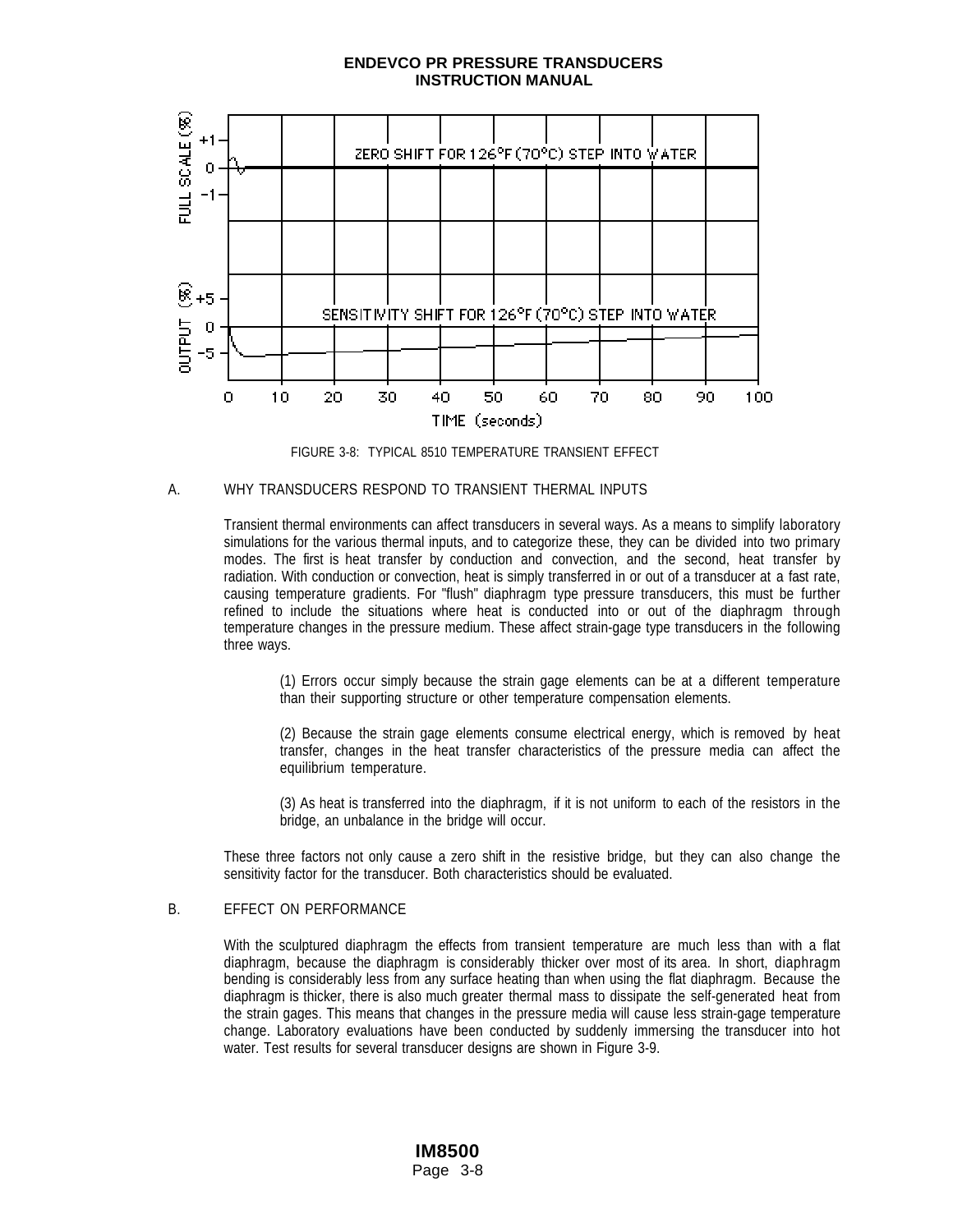

FIGURE 3-9: TYPICAL PR ZERO OUTPUT CHANGE FROM TEMPERATURE TRANSIENT

## 14. PHOTO FLASH RESPONSE

Photo flash response (per ISA S37.10, Para. 6.7, Proc II) is the output of the transducer when subjected to the flash from a clear Number 25 flash bulb approximately two feet in front of the transducer.

The photosensitivity of silicon quite often will render silicon diaphragm pressure transducers susceptible to radiation. The resulting transient output can be significant for applications where high intensity light can impinge on the diaphragm (such as in explosions or in engine combustion chambers). Endevco has employed several solutions to this - not the same for all designs. In some cases it is advisable to cover the diaphragm with an opaque material. The diaphragm coating does slightly affect acceleration sensitivity and frequency response, and is not usually recommended for ranges below 100 psi. For low range units (2 to 100 psi) opaque silicone grease over the diaphragm has been found to be quite effective.

The unique construction of Endevco Models 8520 and 8531 makes them very insensitive to flash response. Also models 8530B and 8511A have an opaque metallic coating on the diaphragm (See Section 3.14.B).

In short, flash sensitivities of silicon diaphragms vary widely from unit to unit, and it is rather common to obtain a full scale output from a high intensity flash of light.

#### A. METHODS TO REDUCE FLASH RESPONSE

Several methods have been available in the past to reduce thermal transient inputs into miniature pressure transducers. For example:

- (1) Protect or shield the diaphragm from the transient with a baffle or shadowing screen.
- (2) Place an opaque grease in front of the diaphragm.

(3) Add an opaque material which adheres to the diaphragm, such as black tape or RTV.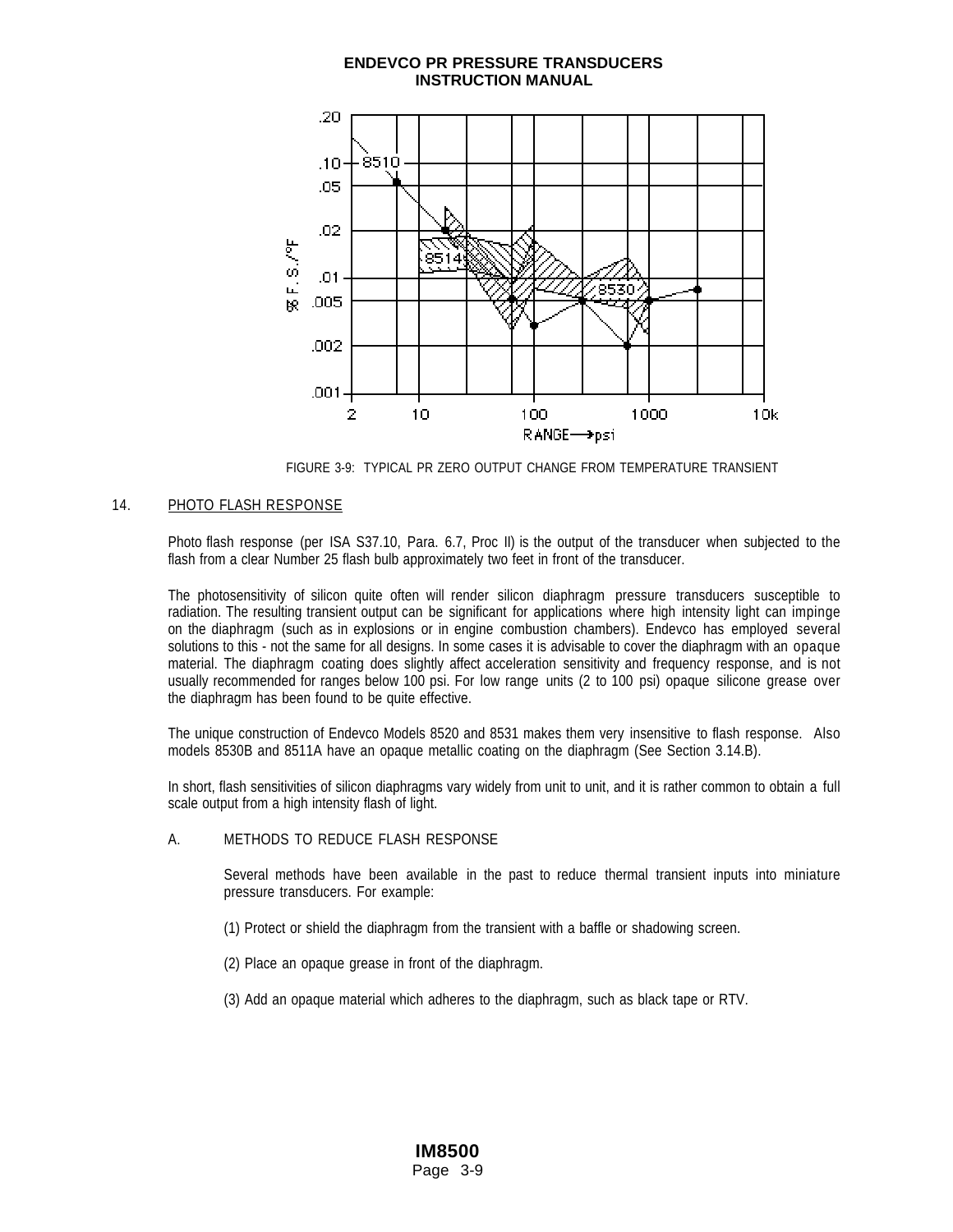The construction approach for Endevco's design has also helped to reduce its response to transient thermal inputs. The diaphragm is positioned behind a screen, essentially within a small cavity. Figure 3- 10 shows three typical construction approaches.



FIGURE 3-10: TYPICAL PR TRANSDUCER CONFIGURATIONS

These provide some protection and screening from transient thermal energy. Because a cavity is placed in front of the diaphragm, the response time to pressure inputs is made more complex. Tests in pressure shock tubes, however, show that the rise time is fast and the resonant frequencies of these cavities are usually over 100,000 Hz with all of the screen holes open. When more than about one-half of the holes are blocked the rise time increases. These effects are discussed in greater detail in Endevco Tech Paper 279.

Improvements for transient thermal conditions can be achieved by placing grease or rubber in front of the diaphragms. Tests have shown that rubber can generally be used for designs with ranges of 100 psi or greater; below that, adding a gummy or high hysteresis material will affect accuracy of the transducer. For the lower ranges, black grease has been successfully used. For either of these approaches the acceleration sensitivity increases, and the resonant frequencies decrease because of the added mass on the diaphragm.

Most ranges of most models can be successfully treated to completely eliminate flash response with minimum performance degradation by using a reflective silicone gel.

#### B. METALIZATION

For some models a much better method was developed using a nickel alloy with a coefficient of expansion close to silicon. The material has high reflectivity, and it adheres well to silicon. It is applied by a sputtering process, since vapor deposition of alloys changes their composition. (Generally, sputtering also provides better adhesion than vapor deposition.) The thickness of the metallic coating can be varied, depending on the thickness of the diaphragm and the application. The increase in the thickness of the diaphragms from adding these coatings is less than 3%. The accuracy of the transducers is not degraded by the metallic coating, although the sensitivity is slightly reduced for the lowest range, 2 psi, because of the increased stiffness. The addition of this special coating typically reduces the flash sensitivity of these transducers by at least 100 times. For total elimination of flash response, a grease or rubber coating is still required.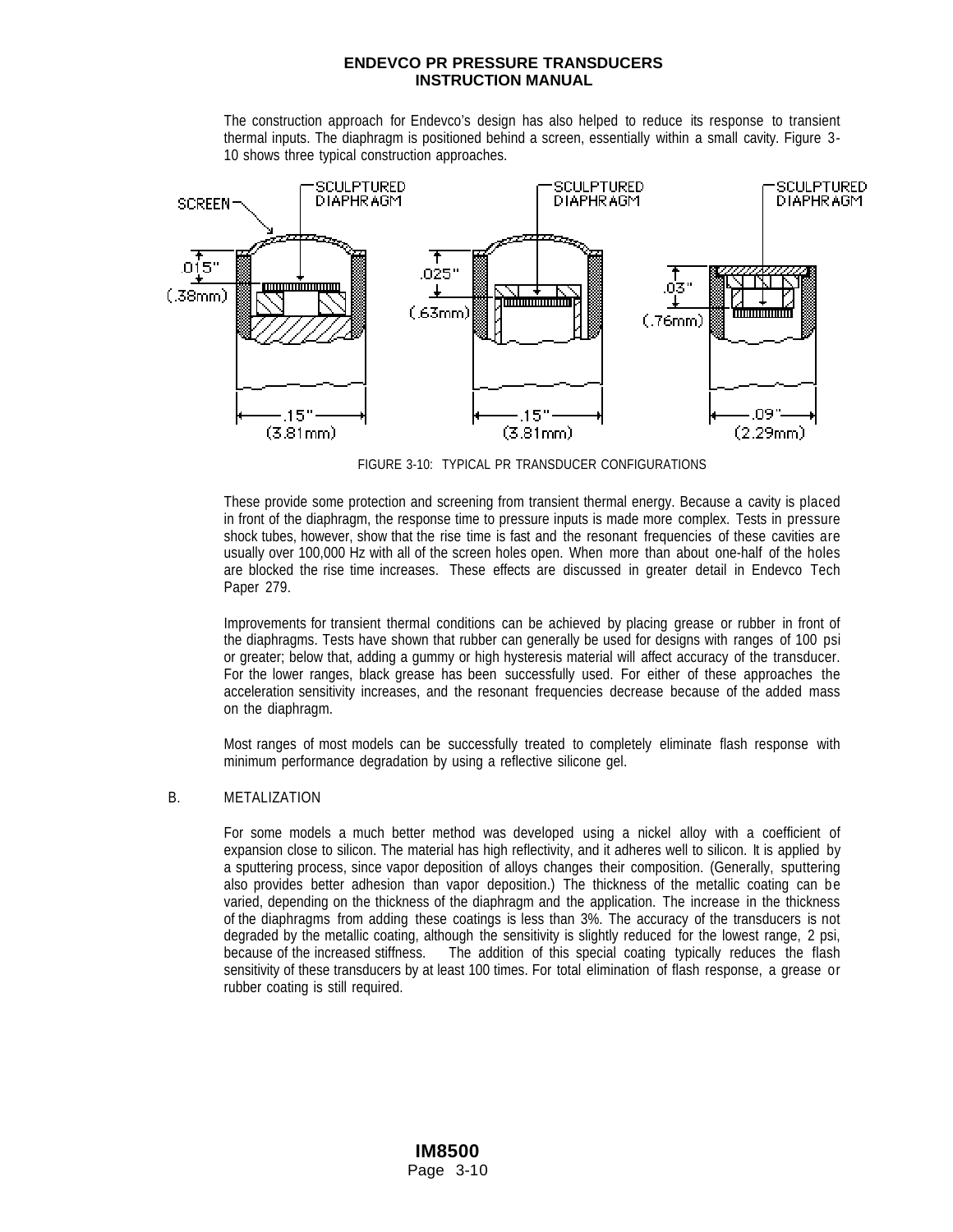#### 15. ACCELERATION SENSITIVITY

Endevco's pressure transducers, by design, are highly insensitive to acceleration inputs. Acceleration sensitivity is the sensitivity of the pressure transducer diaphragm to applied acceleration. The reaction of the device diaphragm to acceleration is a function of its stiffness, mass, thickness, and diameter. Acceleration sensitivity is a function of both transducer overall diameter and pressure range. Sensitivities as low as 0.00005% FS/g are available in the pressure sensitive directions. Therefore, for a 1,000g acceleration input the total error might be as low as 0.05% Full Scale. Cross acceleration sensitivities are generally less than 1/5 of that in the sensitive directions. Values listed on each individual data sheet are typical values from sample tests.

The stiff low-mass diaphragm exhibits a resonant frequency over 70 KHz for all ranges, and much higher for most. Therefore, its resonant excitation by environmental vibration or shock is highly unlikely.

Thus the acceleration sensitivity stated on the data sheet can be used with peak shock or peak vibration amplitudes to calculate vibration or shock sensitivities.

#### 16. BURST PRESSURE

Burst pressure (max, diaphragm) is the pressure which may be applied to the diaphragm, and the portion of the space subjected to the pressurized fluid medium, without rupture of the diaphragm.

This is a static pressure rating; peak pressure greater than the specified range should not be applied at frequencies greater than 30% of resonance frequency. The resultant mechanical amplification effect near the resonant frequency may cause erroneous data, or in extreme cases may burst the diaphragm.

#### 17. FULL SCALE OUTPUT

Full scale output is defined as transducer output from zero to + full scale (rated range). Endevco pressure transducers have a typical FSO of 200 to 500 mV, depending on model.

#### 18. SUPPLY VOLTAGE or EXCITATION

Supply voltage or excitation is the external voltage applied to the transducer for its operation within specified tolerances. Endevco calibrates pressure transducers with an excitation voltage of 10Vdc,  $\pm$ 5mVdc.

The excitation across the piezoresistive elements causes a finite current to flow through each element. The  $1^{2}R$ heating results in an increase in temperature of the gages slightly above ambient, which increases the resistance of the elements. Differentials in this effect may cause the output voltage to vary slightly with time until the temperature is stabilized. With 10 Vdc excitation, stabilization to within 1% usually occurs within a few milliseconds when tested at standard barometric conditions. To be on the safe side, a 15 second warmup time is recommended. With less excitation voltage, the warmup is faster; however, it should be recognized that the response is not instantaneous.

Measurements have also been made at excitations other than 10 Vdc to investigate effects. As a result of these tests, maximum excitation without damage is usually specified at 18 Vdc, and excitation to 15 Vdc may improve signal-to-noise ratios in some applications. With some transducers, excitation at other than 10 V can change zero output, sensitivity and their shift with temperature. Figures 3-11 and 3-12 show this effect tested on a sample 5 psig full scale transducer. Because of this, calibrations should be completed using the power supply excitation planned for use in the application.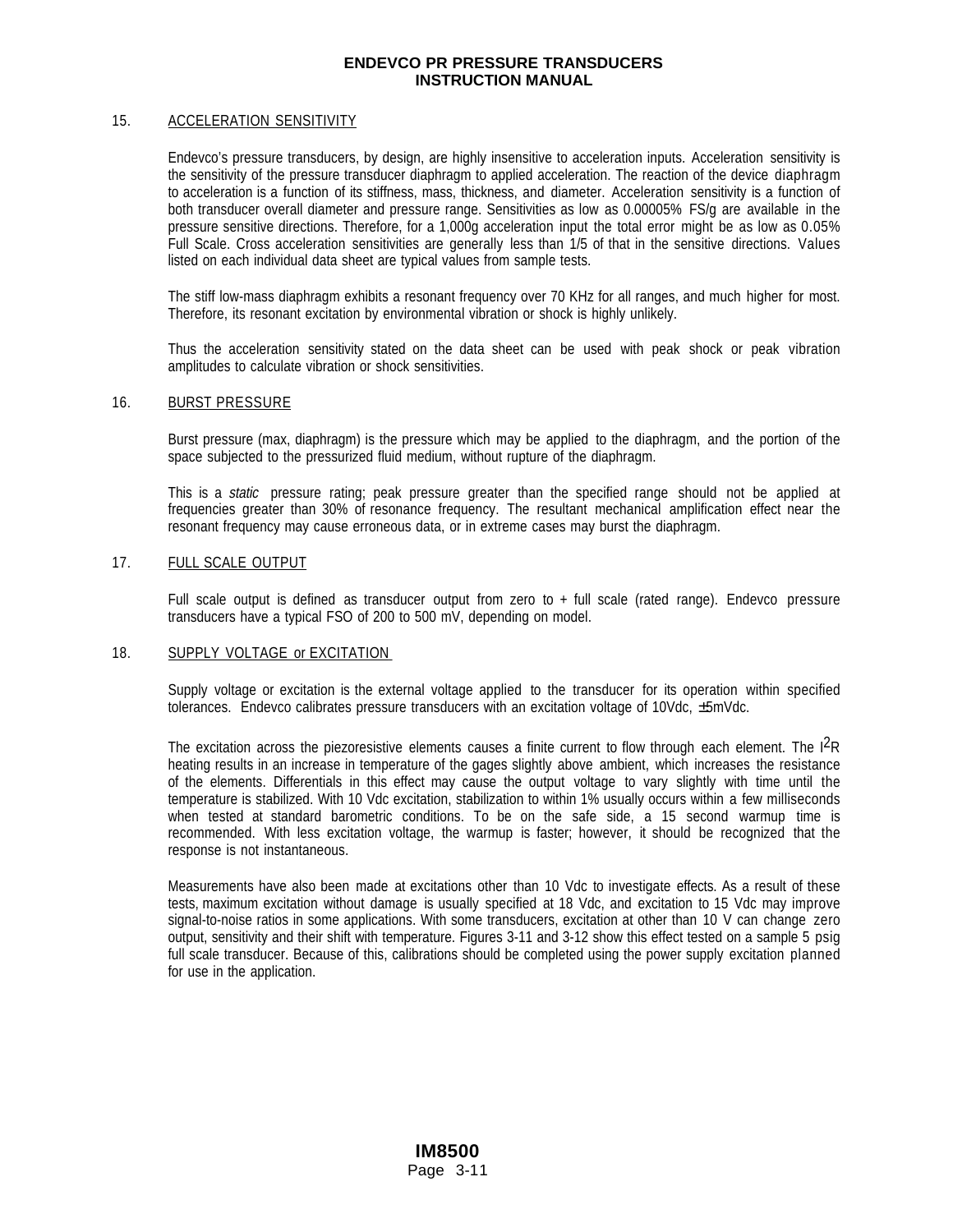

FIGURE 3-12: SENSITIVITY CHANGE WITH I NPUT VOLTAGE CHANGE

Traditionally, the excitation has been provided by a battery or a constant-voltage supply. Other sources of excitation, such as constant-current supplies or ac excitation generators, may be used. The sensitivity and temperature response of a piezoresistive transducer will depend on the kind of excitation applied. Therefore, it must be operated in a system which provides the same source of excitation as used during temperature compensation and calibration of the transducer. Constant current excitation of standard Endevco transducers will cause large thermal errors.

#### 19. POLARITY

For many measurements, it is necessary to know the polarity of the system output signal relative to the direction of pressure on the transducer. To determine this, the polarity of the transducer output and the input-output phase relationship of the amplifier must be known.

Unless otherwise specified, all Endevco pressure transducers produce a positive output signal when the pressure increases. Polarity of the excitation voltage must be applied in accordance with the specifications on individual transducer data sheets. Endevco maintains standard strain gage practice with color codes of red for positive excitation, black for negative excitation, green for positive output signal, and white for negative output signal.

## 20. INPUT/OUTPUT RESISTANCE

Input resistance and output resistance are measured between input leads and between output leads with a precision ohmmeter using 10 volts or less applied voltage. This measurement is extremely temperature-sensitive, and may vary significantly with small temperature variations. The main uses of these measurements are to calculate excitation current, and to be sure the bridge is not open or shorted.

#### 21. **ISOLATION RESISTANCE**

Isolation resistance is the lowest value of resistance measured between all leads tied together and the shield, all leads tied together and the transducer case, or cable shield and transducer case. This measurement is made using a megohmmeter with 50 volts applied.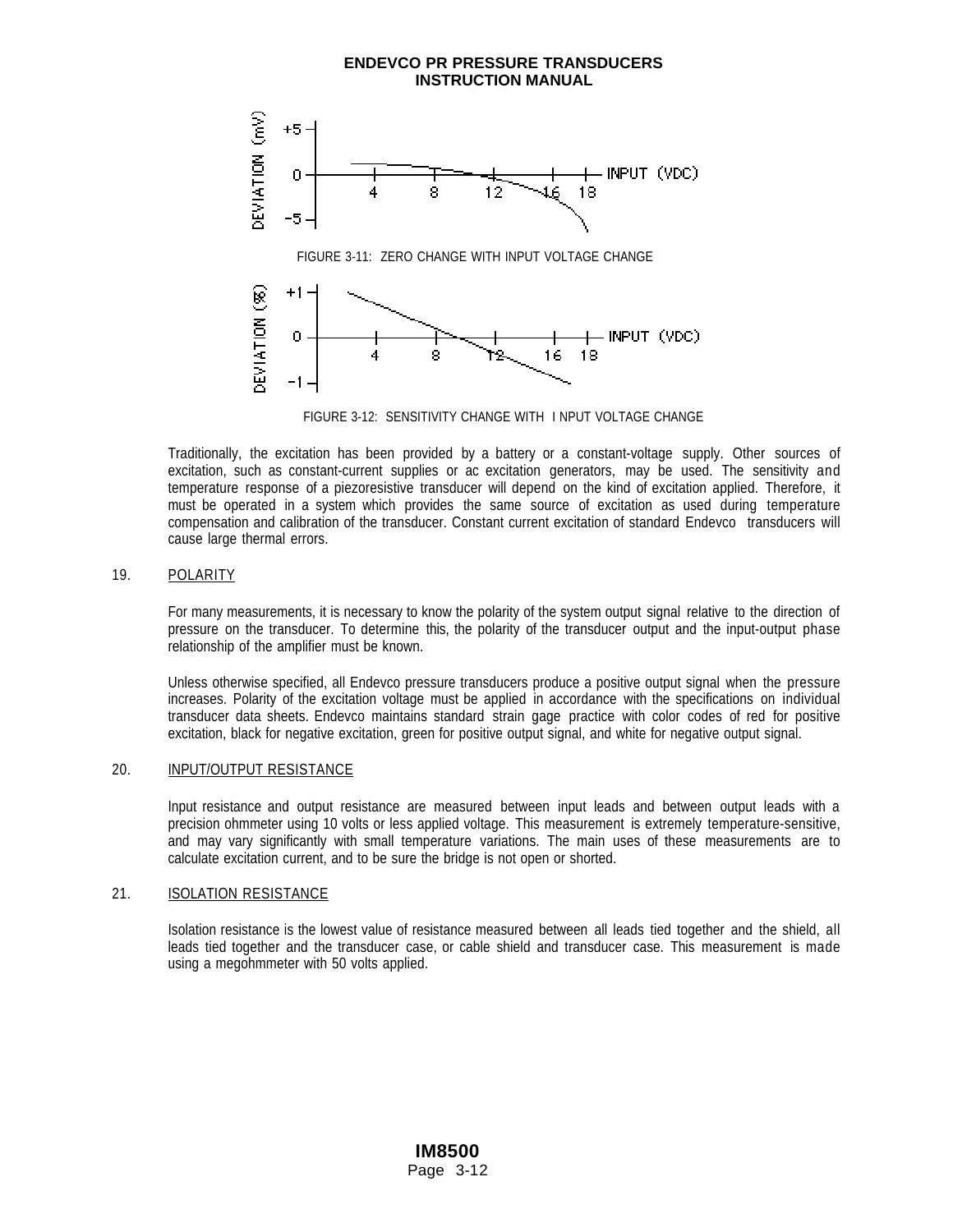## **SECTION 4: ENVIRONMENTAL**

#### 1. TEMPERATURE

High Temperature Limit: For the standard Model 8510, high temperature is limited to 250°F (121°C). For operation above 250°F, the unit must be installed into a water-cooled jacket, or Endevco can supply an ablative coating over the diaphragm which withstands 2000°F (1093°C) for short time durations.

Low Temperature Limit: The standard Model 8510 has been specified at the typical low end of the military specifications, -65°F (-54°C), however, some successful tests have been performed at -300°F (-184°C). For operation below 0°F (-18°C) Endevco can supply temperature compensation for the temperatures of interest.

For sustained operation, without auxiliary cooling, at temperatures from 220°F (105°C) to 575°F (300°C), Endevco developed the 8520 and 8540 series. Endevco TP281 describes the specially constructed silicon/silicon dioxide diaphragm and the overall transducer construction.

#### 2. ACCELERATION, SHOCK AND VIBRATION

Environments of steady state acceleration, shock, and vibration may cause spurious output from a transducer. In severe environments, or when vibratory energy is significant at frequencies near the diaphragm resonance, the transducer may be damaged. However, Endevco transducers are very rugged and have been successfully used in very severe environments.

Most Endevco pressure transducers are qualified for at least 1,000 g acceleration, 1,000 g pk vibration, and 10,000 g pk shock environments. If the shock or vibration environment contains significant energy at frequencies above 1/3 the resonant frequency of the transducer, it is possible to excite the diaphragm resonance. Unless the medium provides significant damping, the diaphragm may be broken. These transducers are generally quite rugged when mounted for use, and can also easily withstand normal handling. Always handle transducers carefully and gently, like delicate instruments. The miniature cables are especially susceptible to damage.

#### 3. RF AND MAGNETIC FIELDS

Normally encountered magnetic and RF fields have negligible effect on the piezoresistive strain-gage elements. Adequate isolation must be provided against ground loops and stray-signals. High intensity RF fields may require special shielding of the transducer, cable, and amplifier.

Endevco's four-conductor shielded cables provide above-adequate shielding for most laboratory, field, and industrial environments. To prevent possible ground loops, the transducer case is insulated from the cable shield. The shield should be grounded at the signal conditioner. The case will be grounded to its mounting structure and the medium being measured. In applications with non-conductive mounting structure and low-conductivity media, special case grounding provisions may be required to provide maximum shielding.

Endevco's transducers are highly resistant to any effects of magnetic fields, even of very high intensity. They can, therefore, often be used in environments where other sensing mechanisms are not acceptable.

#### 4. SEALING AND HERMETICITY

Most Endevco pressure transducers are epoxy sealed (between diaphragm and case) against leakage through the measuring system. Maximum leak rate is about 10<sup>-5</sup> std cc per second.

The 8530 series of absolute pressure transducers uses an evacuated hermetically-sealed sensing module, but the module is then epoxy-sealed to the case.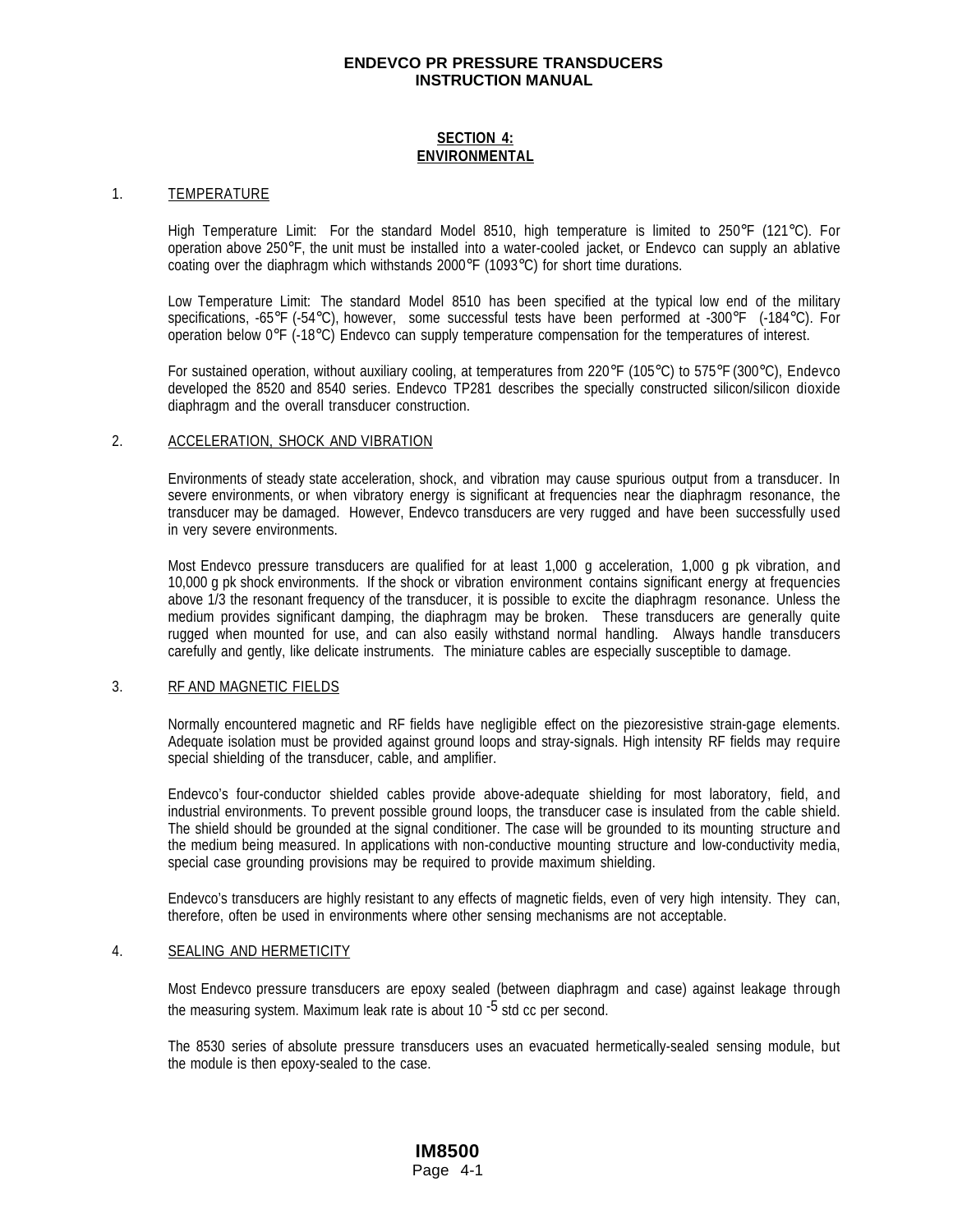Model 8531 utilizes Endevco's DURASENS<sup>®</sup> pressure transducer diaphragm construction, which provides a hermetically sealed pressure port. For additional protection against leakage in the event of diaphragm rupture, secondary containment is provided for pressure up to 500 psi. This transducer's hermetic seal has a leak rate less than 10 $-8$  std cc per second.

#### 5. MEDIA

Most specifications for pressure transducers refer to the "front" (pressure sensitive) end of the transducer. When discussing pressure media, pressure ratings, and temperature, the electrical lead end ("back") must be specified separately.

#### A. PRESSURE SENSITIVE END

Typical silicon diaphragm pressure transducers are compatible with clean dry gases, non-corrosive, medium pH liquids, and common oils. They are not compatible with corrosives, high or low pH liquids, solvents which might attack epoxy, or long exposure to water. Contact Endevco for detailed media compatibility.

Diaphragms are coated with Parylene C for protection against humidity. This also provides up to a few hours protection against exposure to water. An adequate time between exposures to water must be provided to allow water absorbed by the coating to dry out.

Many models can be protected from specific media, such as water, by special coatings applied to the diaphragm. For more information contact Endevco.

Model 8531, with DURASENS diaphragm construction, is compatible with most common media including water. Materials exposed to the medium are  $6AL4V$  titanium, Pyrex<sup>®</sup>, silicon, and the Viton<sup>®</sup> O-Ring. Other O ring materials are available.

#### B. ELECTRICAL LEAD END

The reference tube or reference pressure side of standard Endevco transducers opens directly into the inside of the case. This area can only be exposed to non-conducting, non-corrosive media. DO NOT expose the reference side of the transducer to WATER or MEDIA CONTAINING WATER. This may cause shorting of the electrical circuitry and will permanently damage the transducers. In applications requiring reference to conductive media, it is possible to back fill the transducer with silicone oil, or other similar instrument oils, to act as a fluid barrier to the external media. This is best achieved by vacuum impregnation to remove air bubbles from the reference cavity.

Internal components are coated with Parylene C for high humidity protection. Standard Teflon insulated wire used for lead exit DOES NOT SEAL against water intrusion and the electrical end of standard transducers cannot be submerged in water without damage.

#### 6. NUCLEAR RADIATION

Although no quantitative data is available for pressure transducers, Endevco's experience with piezoresistive accelerometers indicates that most models will probably not perform satisfactorily in high radiation environments. Materials and designs of most models have not been optimized for maximum resistance to radiation.

However, 8520 and 8531 series designs are such that they can be expected to provide significantly better radiation resistance than other models.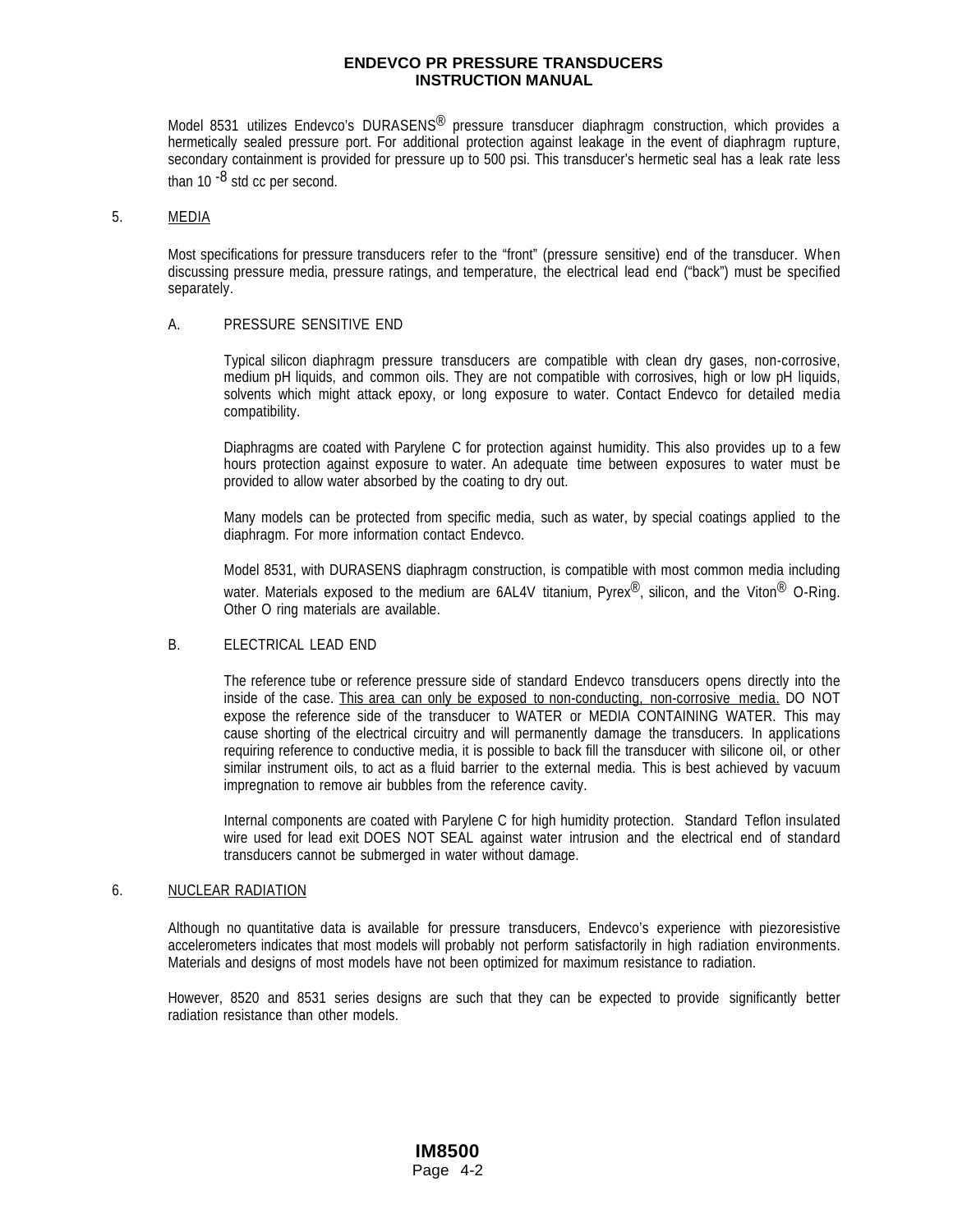#### **SECTION 5: APPLICATION INFORMATION**

#### 1. CONNECTION DIAGRAMS

Endevco piezoresistive pressure transducers incorporate integral compensation elements within the transducer case. Since there is no external compensation module, the leads (cable) may be cut off as short as necessary. Electrical connections require only that correct polarity of excitation (input) and signal (output) be observed. (Refer to Figure 2-5)

#### 2. MOUNTING TECHNIQUES

In order to achieve accurate measurements with your Pressure Transducers, it is important the Pressure Transducer diaphragm be allowed approximately 0.010 in (0.254 mm) radial and axial clearance within your pressure measurement volume.

CAUTION: Any mechanical loading other than distributed fluid pressure loads will cause stress concentration in the diaphragm and will result in erroneous data and/or possible failure of the device. DO NOT PRESS ON THE DIAPHRAGM AT ANY TIME. Be sure that mounting of the device does not transfer stress to the diaphragm. The case and internal designs of Endevco pressure transducers provide the maximum possible mechanical isolation considering size limitations. However, care must still be exercised when mounting. Bending moments or mechanically stressing the device will usually result in asymmetric bending of the stress sensitive diaphragm and will evidence itself as a large zero shift or highly non-linear outputs. When mounting the pressure transducer, it is advised that the output of the unit be continually monitored for shifts or deviations of any type. Mounting torque for threaded transducers is provided on product data sheets. Consult with Endevco for recommended mounting techniques and refer to individual transducer data sheets. If using epoxy or other hard potting compounds for mounting of the transducer, KEEP THE EPOXY AWAY FROM DIRECT CONTACT WITH THE DIAPHRAGM PERIMETER. Any contact with the diaphragm may transmit stresses from the test object directly into the diaphragm causing zero shifts, erroneous data and thermal drifts. If it is necessary to fill a void near the diaphragm, use a soft potting material such as RTV silicone rubber which will not transmit stress. Flat units are particularly susceptible to bending stresses as a result of their low profile. Be sure to mount these on a flat surface without bending forces.

#### A. STRAIN SENSITIVITY

(1) Threaded Mounting — All Endevco threaded mount transducers are calibrated and tested while mounted at the specified torque. For optimum performance, mounting holes should be Class 2, with perpendicularity of the hole to the mounting (sealing) surface of +/-6 minutes. The sealing surface for the O-ring should have a surface finish better than 32 microinches RMS. (Detailed mounting dimensions and tolerances are provided on each data sheet.)

Mounting dimensions with tolerances outside these specifications may cause increased ZMO, increased thermal zero shift, or seal leakage.

Avoid any stresses in front (toward the diaphragm) of the mounting threads.

When threaded configuration transducers are mounted as specified, they are highly immune to effects of strain in the mounting structure.

(2) Cylinder Configuration — Because of their smaller size, unthreaded cylindrical configurations are more sensitive to case strain than threaded designs. They should always be mounted with a relatively flexible adhesive such as Dow Corning Silastic 738. Mounting detail dimensions are provided on each data sheet.

It is especially important to avoid application of adhesive near the front of the case (as shown on the data sheet mounting drawings). No stresses should be imposed on the front portion of the case.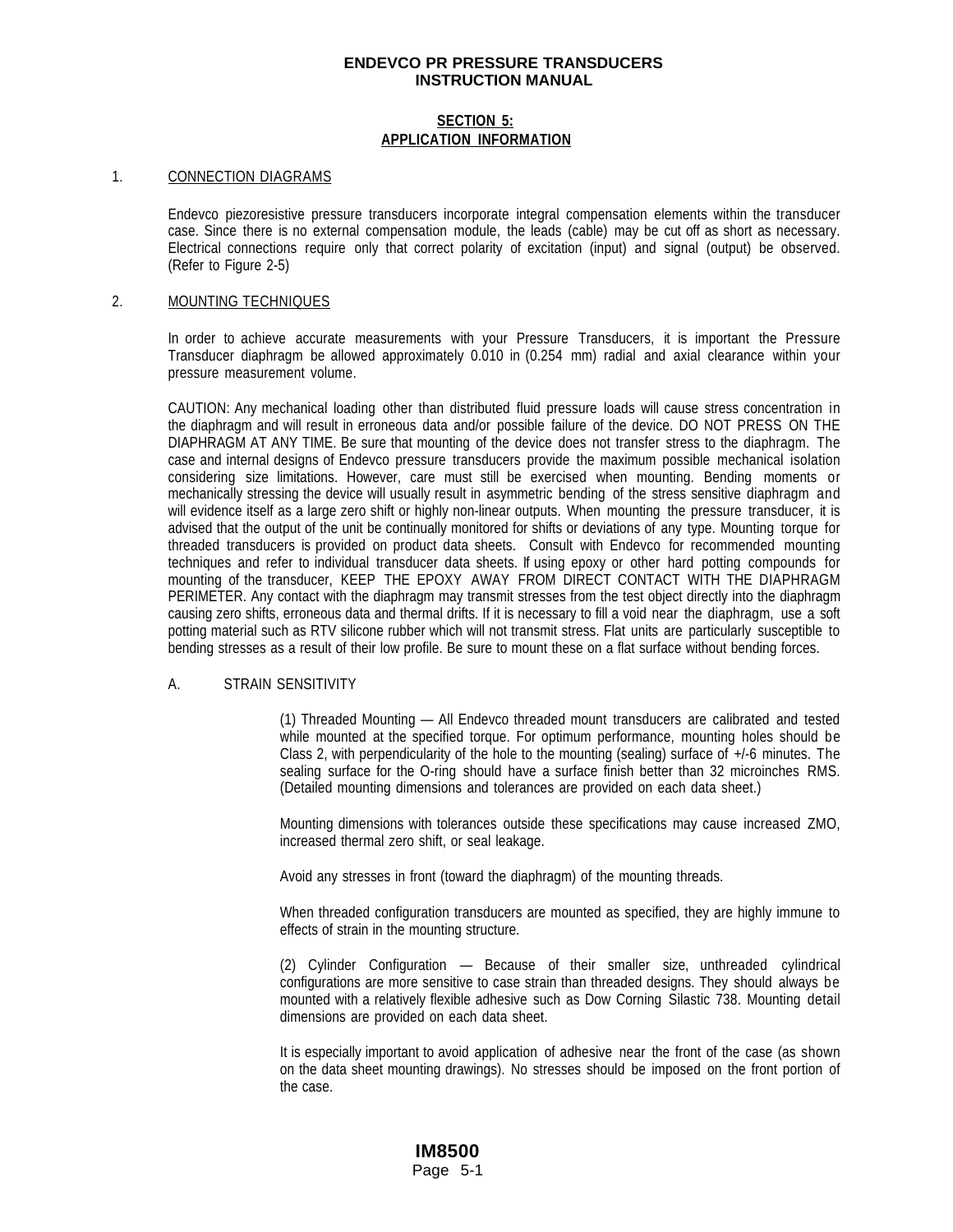When cylindrical configuration transducers are mounted as specified, they are highly immune to effects of strain in the mounting structure.

(3) Flat Transducer (e.g. 8515-15) — The miniature 8515 series transducer, shown in Figure 5-1, has been shown to have excellent strain isolation. As an example the strain error for a 15 psi unit of 0.004 equivalent psia is only 0.027 percent of full scale pressure output. However, it should be recognized that this direct strain input to the gages is a constant percentage of full scale. Therefore, this same strain error for a 50 psia unit is approximately 0.013 equivalent psia or 0.027 percent of full scale.



FIGURE 5-1: LOW PROFILE PR TRANSDUCER

This is a cement-mounted transducer and many methods of mounting as well as types of bonding materials may be used.

Figure 5-2 shows three mounting methods: a) the unit is recessed and an epoxy is used to fill the cable channel and is then carefully machined flush with the surface, b) RTV bonded to a surface with tape overlay on the cable and, c) an overlay of tape on the units and cable with a circular cutout in the tape to allow the transmission of the pressure to the sensing diaphragm.

If removal of the transducer without damage is desired, the selection of adhesive is very important. The housing of the transducer is very thin and can easily be damaged from bending and prying under the edge. Also, solvents for the adhesive may damage the transducer interior if allowed into the pressure inlet area. Silicone RTV adhesives or wax can be used for mounting and can be cut away or removed with the application of heat to free the transducer without damage.

Another factor associated with mounting materials is their effect on the transducer when installed on structures which are subject to bending. Structure surface strains which are transmitted to the base of the transducer result in an error signal output. The design of this transducer provides for base strain isolation within the assembly. However, its performance can be enhanced if additional strain isolation is provided by using soft mounting materials or by reducing the mounting area. Figure 5-3 shows the results of base bending tests of a 15 psia transducer mounted on a 0.47 in. (12 mm) thick steel beam. When mounted with silicone rubber of about 70 shore hardness and 0.008 in. (0.2 mm) thick, the error is very small and at 250 microstrain is equivalent to only 0.001 psi output, see Curve c. The error increases as shown in Curve b when the transducer was mounted with a thin bondline of RTV. Even when rigid mounted with a thin glueline of a rigid cyanoacrylate adhesive the error is only 0.008 psi (55Pa) at 250 µstrain as shown in Curve a. As shown in Figure 5-3, errors increase linearly as base strain increases. Incrementally rotating a test unit through 360° has verified that the strain sensitivity error is relatively independent of orientation to bending.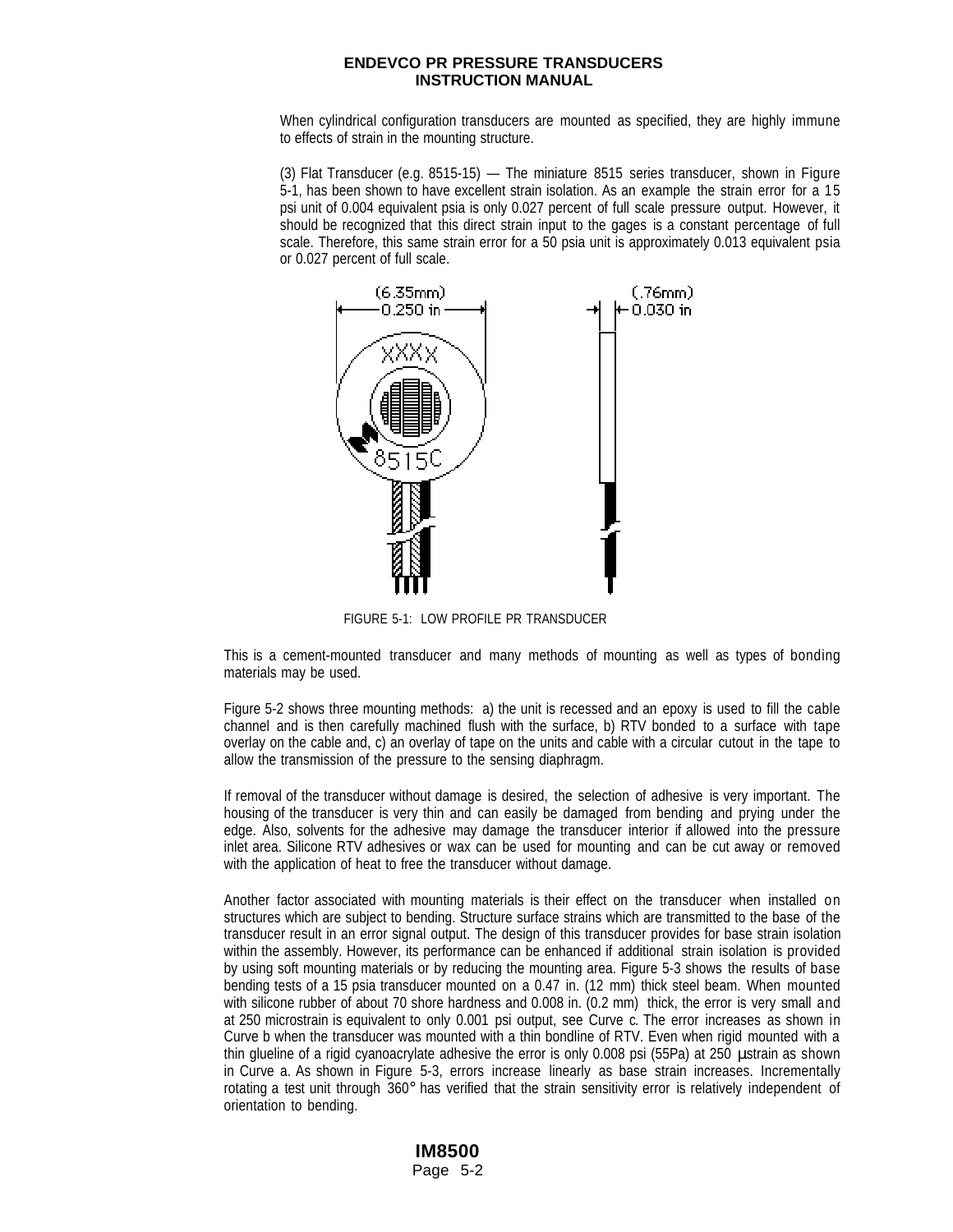

FIGURE 5-2: MOUNTING METHODS FOR LOW PROFILE PR TRANSDUCER

In addition to the effects of mounting materials on base strain sensitivity, the thickness of the structure on which the transducer is mounted also affects the output. Thinner beams such as blades or airplane skin typically bend with smaller radii of curvature than the 0.47 in. (12 mm) thick beam used for the test in Figure 5-3. This results in increased error from strain sensitivity of the transducer approximately inversely proportional to the beam thickness. Bending beam tests have shown that on a 0.12 in. (3 mm) thick beam, the error at 250 µstrain would be approximately 0.004 equivalent psi output with the transducer mounted as in Curve c of Figure 5-3, compared to .001 psi on the 0.47 in. (12 mm) thick beam.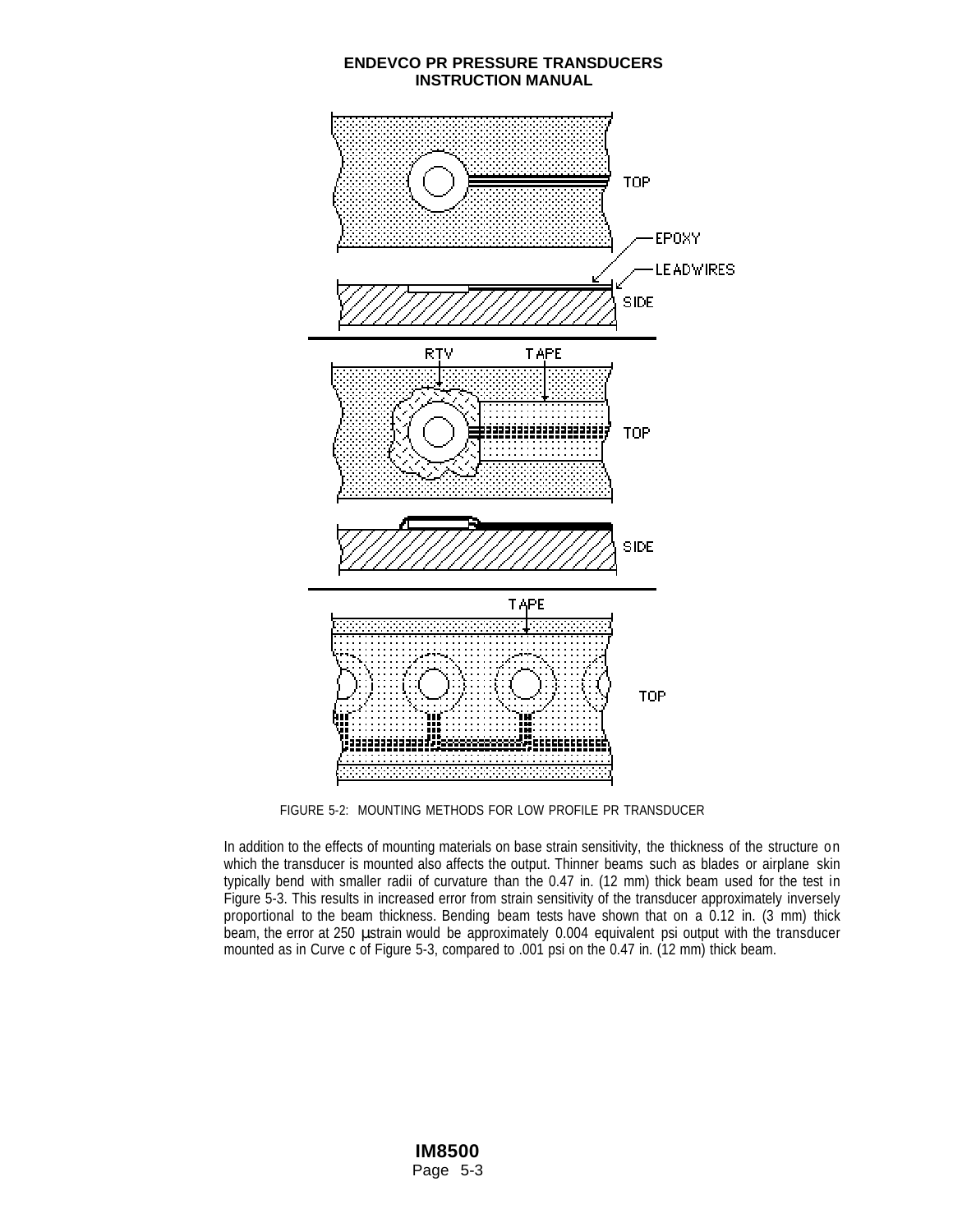## **INSTRUCTION MANUAL** .025 (a) .020 (Ь) .015 ø  $.010$ .005 (c) ο 0 250 500 750 MICROSTRAIN (a) Rigid mounting using cyanoacrylate adhesive (b) RTV mounting with thin bondline (c) 0.2 mm thick elastomer mounting

**ENDEVCO PR PRESSURE TRANSDUCERS**

FIGURE 5-3: TYPICAL BASE STRAIN SENSITIVITY

## 3. INSULATION

The case of the transducer acts as a mechanical and electrical shield for the sensing elements. It is normally electrically insulated from the elements and is not connected to the shield of the cable. The case is assumed to be grounded to the structure in which it is mounted.

Insulation resistance between all leads connected together and the transducer case or the shield is 100 megohms (minimum) at 50 volts.

The gage elements are insulated from the pressure medium by the silicon diaphragm. In all Endevco designs, the gage elements are diffused into the back (inside) side of the diaphragm.

## 4. CABLING

The cable which connects a transducer to its matching electronics is an important part of the over-all measurement system. It must transmit the transducer signal to the associated signal conditioning equipment without distortion or introduction of noise. Cables must also not affect transducer or test specimen characteristics. Good transducer cables are as small, light and flexible as possible, considering their specific intended application.

## A. STANDARD CABLES

Each Endevco transducer is equipped with an integral shielded multiconductor cable or individual lead wires, typically 30 in. (0.76 m) long. The lead wires are color coded for ISA standards. (Refer to Figure 2- 5)

Individual lead wires are Teflon insulated. Outer cable jacket materials vary - see individual data sheets.

Because they are designed for maximum flexibility and micro-miniature size, these cables should be handled with care; they can be damaged if misused. They should not be stepped on, kinked, knotted, etc. The soft silicone outer jacket of many cables is easily cut, so care should be exercised in cable routing.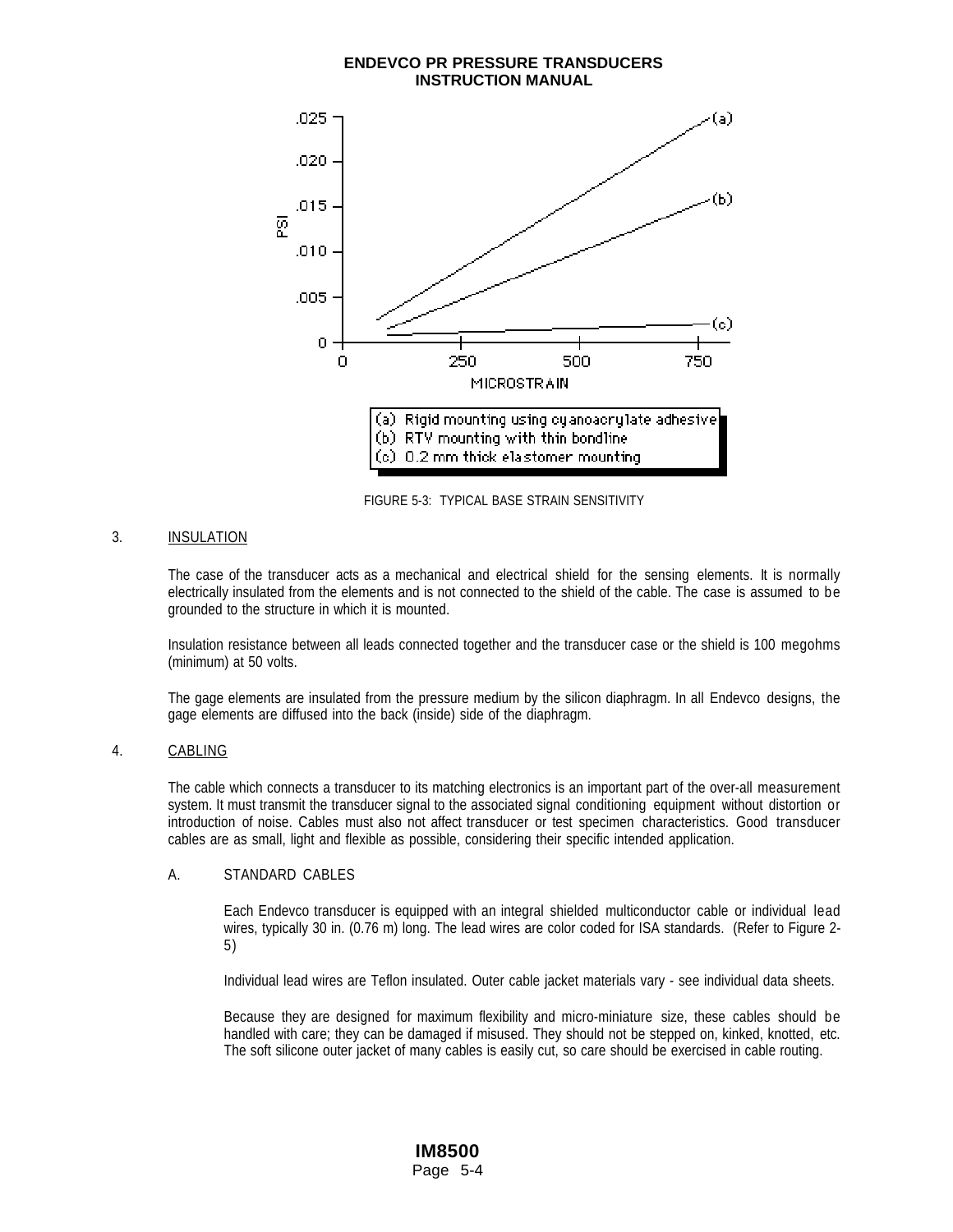When possible, the cable should be tied down within two to three inches of the transducer. Long, unsupported length of cable may load the test specimen and lead to cable damage. Good housekeeping should be observed; excess cable should be neatly coiled and tied down. In humid applications, it is good practice to provide a drip loop at the transducer. It may also be advisable to seal the cable to prevent moisture from entering the cable assembly.

## B. SPLICING AND EXTENSION CABLES

Leads may be spliced using good instrumentation practice. Care must be taken to minimize the resistance of the splice. The effects of cable resistance on sensitivity and the effects of RC filtering in the shielded cable (see 5.6.C) must be accounted for when accurate effective sensitivity is needed.

Welded or crimped splice and copper extension wire are preferable to reduce the likelihood of thermoelectric generation of error voltages.

For best protection from EMI/RFI induced noise, any extension cable should be shielded. The transducer cable shield should be connected to the extension cable shield, which can then be grounded at the signal conditioner.

#### 5. LOADING EFFECTS

An equivalent circuit of a piezoresistive transducer for use when considering loading effects is shown in Figure 5- 4.



FIGURE 5-4: SCHEMATIC DIAGRAM OF LOADING EFFECTS

Referring to Figure 5-4:

- $R_0$  = output resistance of the bridge, including cable resistance.
- $E_0$  = sensitivity into an infinite load
- $E_{01}$  = loaded output sensitivity
- $R_1$  = load resistance

Using the equivalent circuit above, and the output resistance supplied on the calibration card, the effect of loading may be directly calculated:

$$
E_{01} = E_0 \left(\frac{R_1}{R_0 + R_1}\right)
$$

Because the resistance of the strain-gage elements varies with temperature, output resistance must be measured at the operating temperature.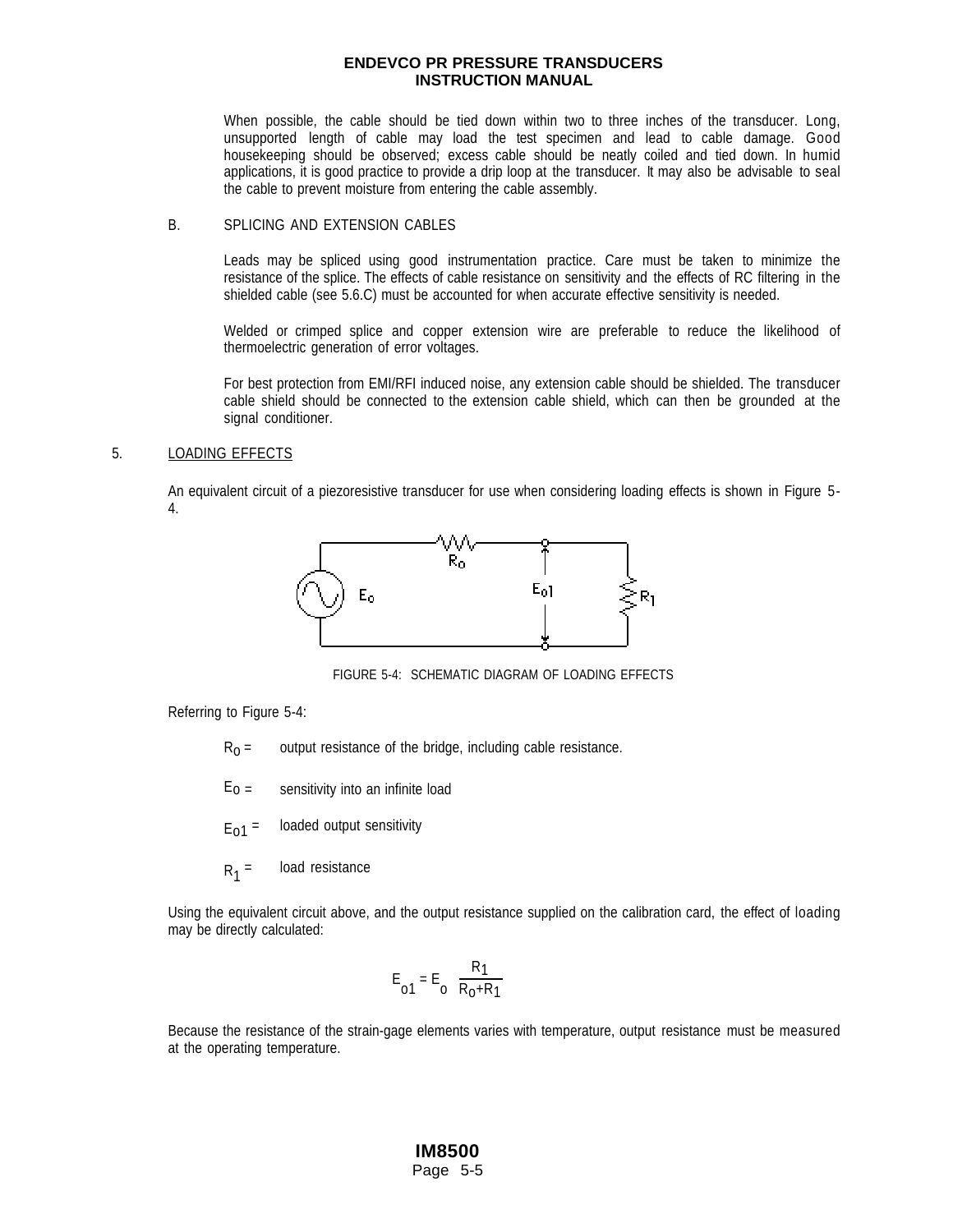#### 6. EFFECT OF CABLE ON SENSITIVITY

Each Endevco piezoresistive transducer is calibrated and supplied with a specified length of cable. When utilizing long cables in a particular application, three effects must be noted:

A. RESISTANCE

Resistance in the input (excitation) wires may significantly reduce the excitation voltage at the transducer, resulting in a loss of sensitivity. The new sensitivity is equal to:

$$
E_{i1} = E_o \left( \frac{R_i}{R_i + 2R_{ci}} \right)
$$

where  $R_i$  is the input resistance of the transducer and  $R_{ci}$  is the resistance of one excitation wire.

This effect may be overcome by using remote sensing leads (see Section 6.2).

B. ATTENUATION

Signal attenuation also results from resistance in the output wires. This attenuation may readily be calculated from the relation.

$$
E_{o1} = E_o \left( \frac{R_1}{R_0 + R_1 + 2R_{co}} \right)
$$

where the terms are as defined in Section 5.5, and  $R_{\rm CO}$  is the resistance of one output wire between transducer and load.

C. RC FILTERING

RC filtering in the shielded instrument leads may attenuate the high-frequency components in the data signal. The stray and distributed capacitance present in the transducer and a short cable are such that any filtering effect is negligible. However, when long leads are connected between transducer and readout equipment, the response at higher frequencies may be significantly affected.



FIGURE 5-5: SCHEMATIC DIAGRAM OF SIMPLIFIED CIRCUIT WITH LONG CABLE

Because the resistance and capacitance is actually distributed along the cable, the circuit of Figure 5-5 only approximates the effect of long wires. It is suggested that each 1000 feet of cable be considered as a separate RC network. Terminating a long cable with a load equal to the characteristic impedance of the cable will usually improve system high frequency response. For precise measurements, line filtering action must be determined experimentally as part of the system calibration.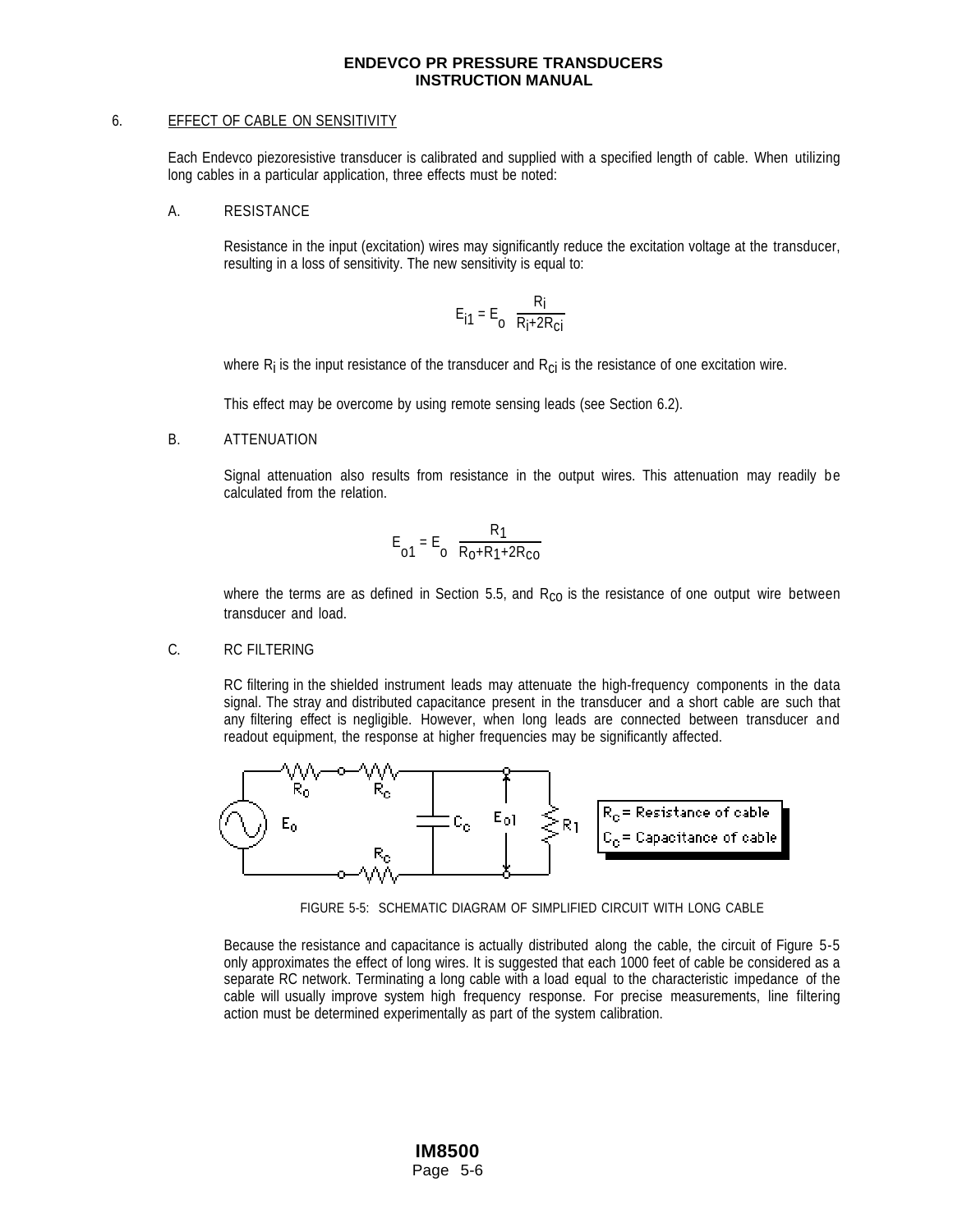## 7. BALANCING ZERO MEASURAND OUTPUT

Using the integral compensation circuitry, during manufacture, Zero Measurand Output (ZMO) is adjusted to  $\pm 10$ mV maximum, and thermal zero shift is compensated to less than 3% of full scale output over the compensated temperature range.

If tighter tolerance is required, compensation or adjustment of the unbalanced output of a transducer (Zero Measurand Output) can easily be performed in the signal-conditioning equipment. For a full bridge transducer the balance potentiometer R<sub>b</sub> is connected across the excitation terminals, and a current limiting resistor connected between the wiper arm of the potentiometer and the bridge as shown in Figure 5-6.





#### 8. MEASUREMENT OF DYNAMIC PRESSURES

In any dynamic measurement, the response of the transducer and the electronics must be considered. The requirement peculiar to pressure measurement is that one must consider the fluid coupling to the transducer from the measurement point. For example, when a transducer must be placed remote to a measurement point, the response of a pressure line can severely limit the response of the measurement system. When measuring pressure oscillations in the audio frequency even the selection and placement of a transducer at the measurement point can be critical. In addition to the dynamic characteristics of a transducer and its placement, the results are a function of certain qualities of the fluid. These are significantly different for gases and liquids.

The summaries below review some of the fundamental considerations from the standpoint of a pressure measurement.

## A. ACOUSTIC FUNDAMENTALS

Sound Speed in Liquid - The speed of a compressional pulse in any homogeneous isotropic medium is:

$$
c = \sqrt{\frac{K}{r}}
$$
 where  $K =$  volume modulus  
 $r =$  mass density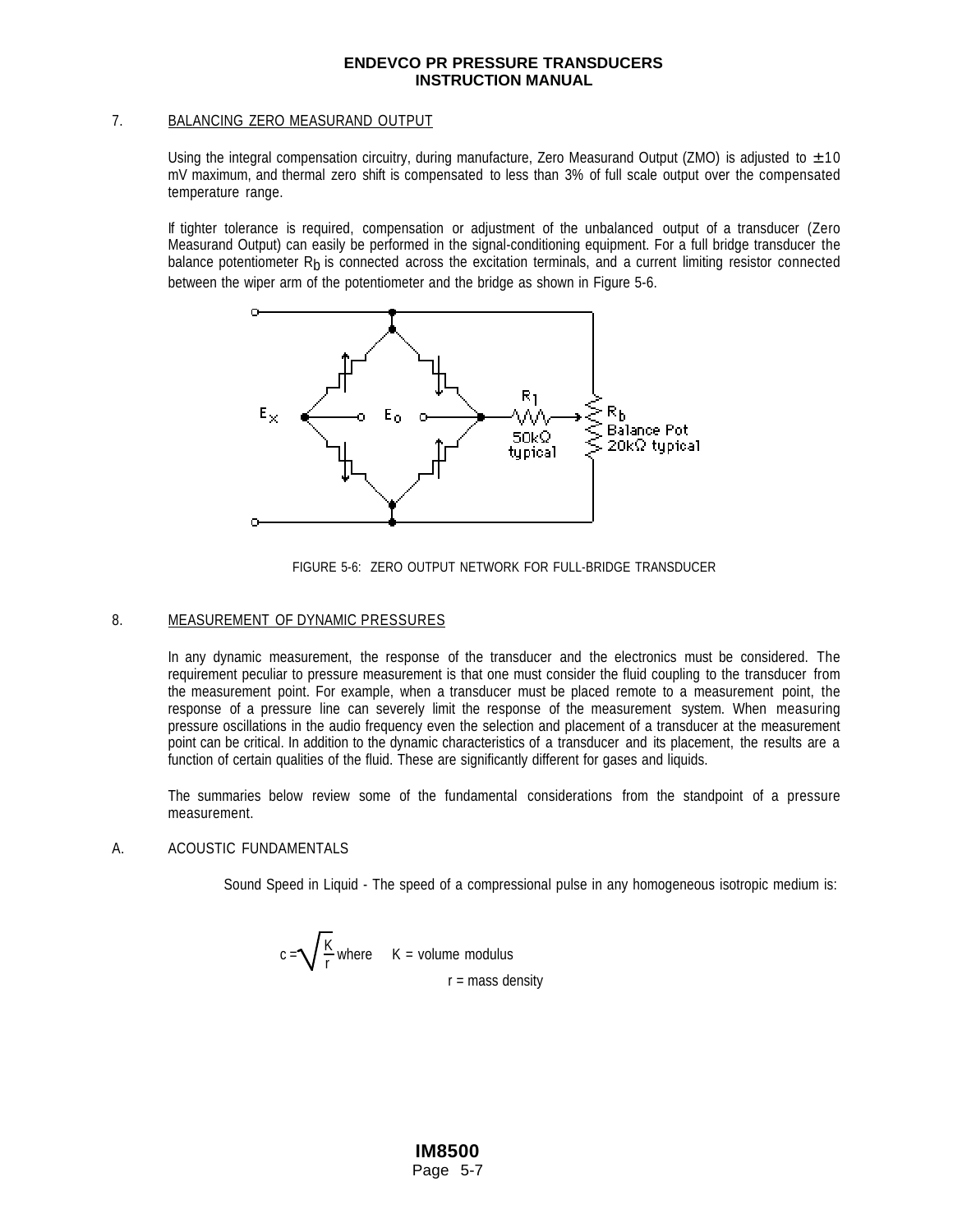The speed of sound in two commonly used liquids are:

Water = 4728 fps  $(1440 \text{ m/s})$  Alcohol = 4071 fps  $(1240 \text{ m/s})$ 

For comparative purposes the speed of sound in steel is about 1800 fps (550 m/s).

Sound Speed in Gas - The speed of sound in a gas is:

| $\sqrt{g\frac{\mathsf{RT}}{\mathsf{M}}}$ where c = | speed                            |                                                                                                                                      |
|----------------------------------------------------|----------------------------------|--------------------------------------------------------------------------------------------------------------------------------------|
|                                                    | $a =$<br>$R =$<br>$T =$<br>$M =$ | ratio of the two principal specific heats of the gas<br>gas constant per mole<br>absolute temperature<br>molecular weight of the gas |

From this we may conclude that the speed of sound in ideal gases depends only on the kind of gas and the temperature, and is wholly independent of changes in pressure.

If we denote  $c_t$  as the speed of sound in a given gas at temperature T and by  $C_0$  the speed in the same gas at temperature  $T_0$ , and apply the above equation, we have:

$$
c_t = C_0 \frac{T}{T_0}
$$

 $c =$ 

At 32°F (0°C), the speed of sound in dry air is 1088 fps (331.45 m/s) and the speed increases about 1 fps (0.6m/s) for each degree centigrade of rise in temperature. The speed of sound in several commonly used gases is:

at 60°F, Air = 120 fps (341 m/s)<br>(15°C) Hydrogen = 4170 fps (1270 m  $= 4170$  fps (1270 m/s) Carbon Dioxide  $= 847$  fps (258 m/s)

 Organ Pipe Resonance - The wavelength of the fundamental wave is equal to four times the length of the pipe for a pipe which is open at one end and closed at the other end. Resonant excitation can be produced by the fundamental frequency and all the odd harmonics.



FIGURE 5-7: ORGAN PIPE RESONANCE

 $f_n = \frac{c}{4L} \frac{3c}{4L}$  $f =$  frequency  $c =$  speed of sound in the fluid  $L =$  length of pipe  $l = \frac{c}{f}$ l = wavelength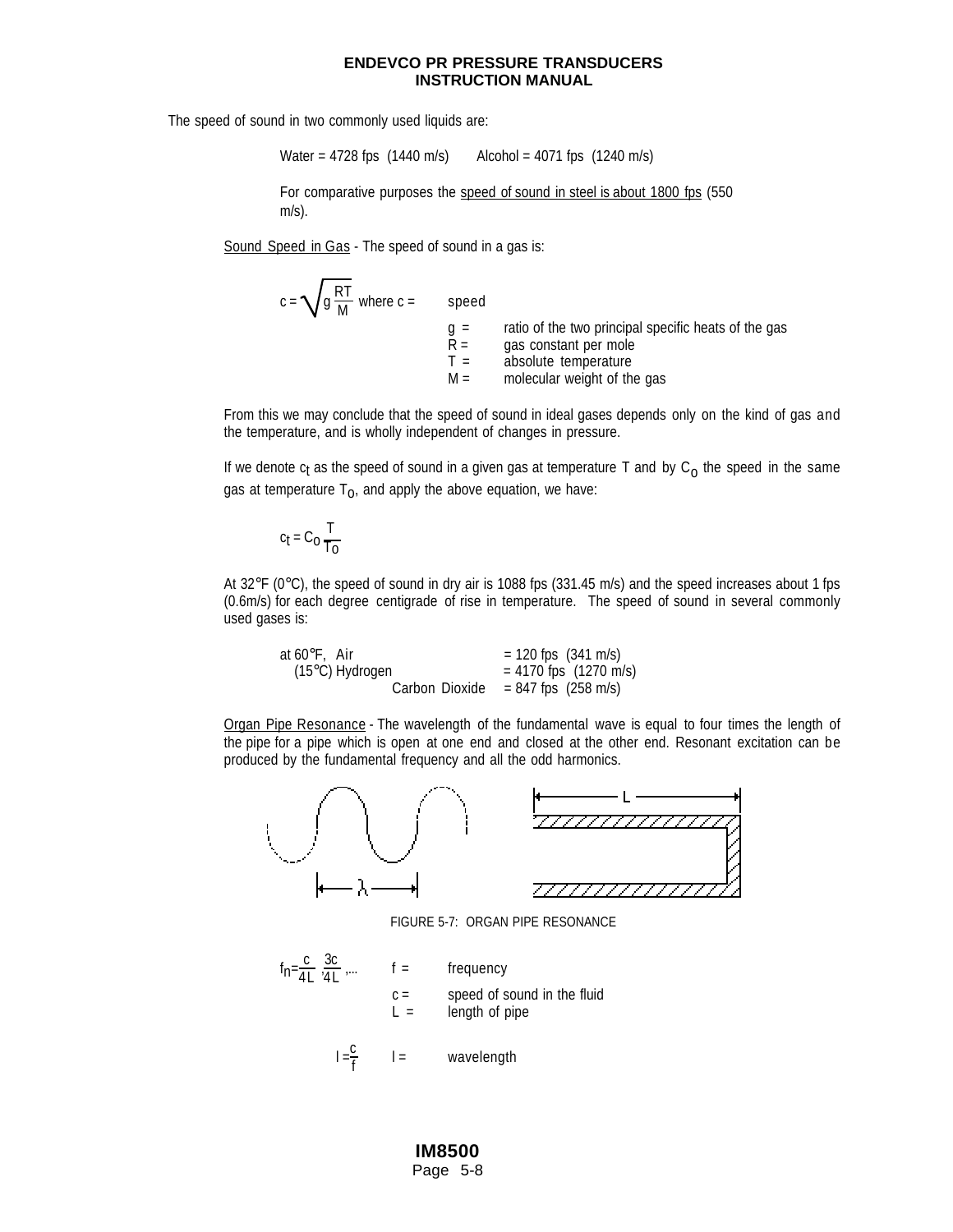Cavity Resonances (Helmholtz)

$$
f_{n} = \frac{c}{2p} \sqrt{\frac{a}{iv}}
$$
 where: c = speed of sound in the fluid  
a = area of orifice  
1 = length of orifice  
(much greater than diameter of orifice)  
v = volume of cavity



FIGURE 5-8: CAVITY RESONANCES -1

When the orifice has essentially no length, such as hole in a thin plate:



FIGURE 5-9: CAVITY RESONANCES-2

 $f = \frac{c}{2p} \sqrt{\frac{d}{v}}$ 

**Transmitting Tube Connected to Cavity** 





If the conventional formula for laminar friction resistance in tube flow is used to represent the damping of fluid motion, the resulting expression for pressure amplitude ratio is:

$$
\left|\frac{P}{P_0}\right| = \frac{1}{\sqrt{[1 - (\frac{W}{wn})^2 + 4h^2(\frac{W}{wn})^2]}}
$$

The natural frequency is: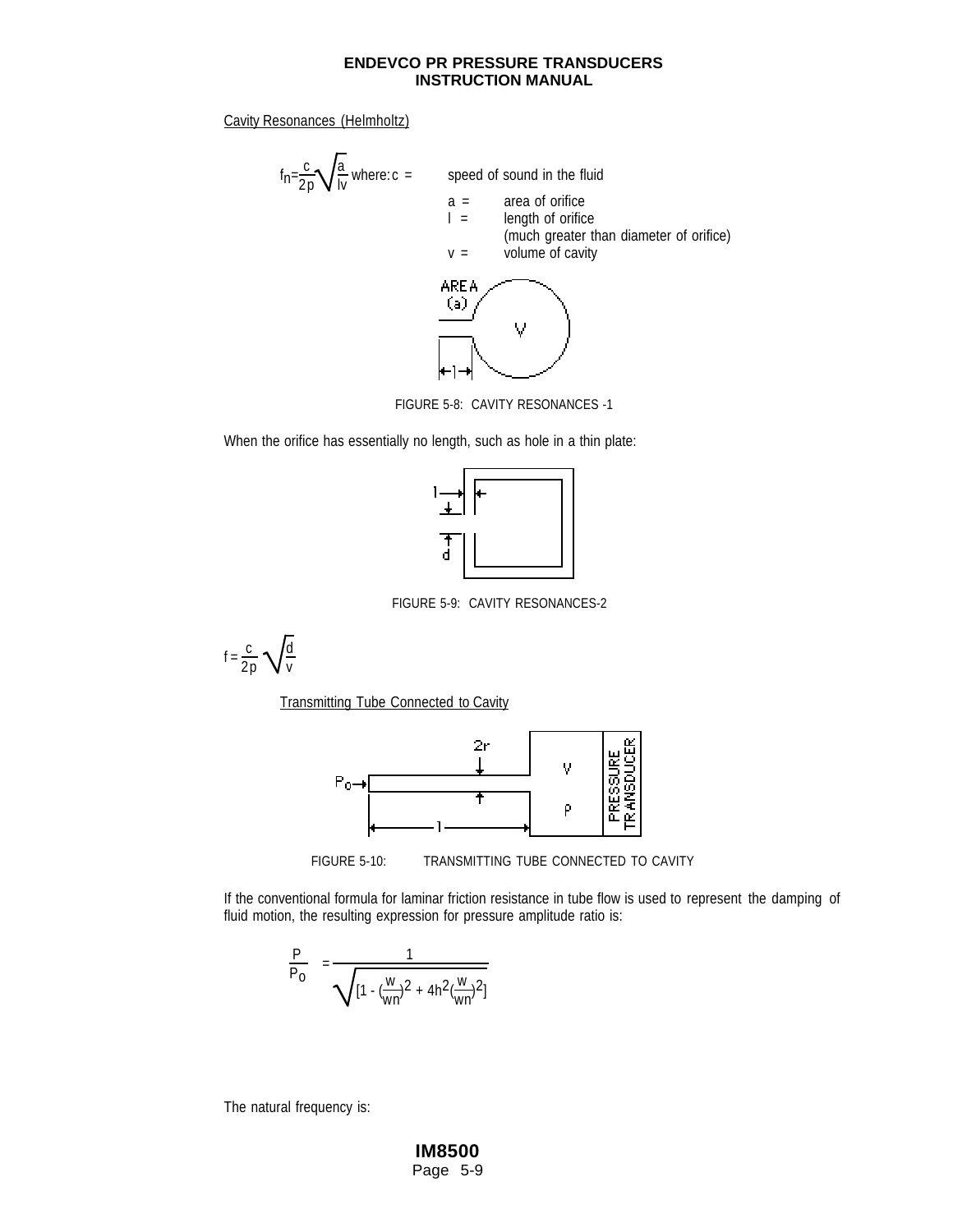$$
wn = \sqrt{\frac{3pr^2c^2}{4lv}}
$$

The damping ratio (h) is:

 $h = \frac{2m}{2}$ rcr3  $\sqrt{\frac{3\mathrm{lv}}{2}}$ p where m= dynamic viscosity of fluid

r= fluid density

When the tube diameter is very small (as in a capillary), it is possible to produce a very large damping ratio so that the equation for the pressure response will reduce to the following for frequencies below the natural frequencies:

$$
\left|\frac{P}{P_0}\right| = \frac{1}{\sqrt{1 + 4h^2(\frac{w}{wn})^2}}
$$

#### B. ACOUSTIC LIMITATION OF A PRESSURE PROBE

Frequency response requirements are often greater than 500 Hz for the measurement of transient total pressure in gas paths of turbine engines. To measure this, small pressure transducers are placed in probes. To protect the transducer from particulate damage and to provide a more thermally benign environment it is sometimes desirable to place the transducer back from the front of the probe. (An extreme example is to measure this at the end of a capillary tube.) An example of such device is shown by Figure 5-11. Simply estimating the lowest resonance of this system by using the equations shown for organ pipes or for tubing/cavity combinations results in an answer of about 3000 Hz, far below the resonant frequency of the transducer diaphragm.



FIGURE 5-11: ACOUSTIC LIMITATIONS OF A PRESSURE PROBE

## C. LOW FREQUENCY RESPONSE

Piezoresistive transducers are essentially single-degree-of-freedom systems. The use of a dc excited Wheatstone bridge allows the transducer to measure pressures from steady state (dc) to relatively high frequencies. As the electrical signal generating network is essentially resistive, the low frequency response at the transducer is unaffected by lead length and signal conditioning equipment impedances. As noted elsewhere, care must be taken in the selection of cable, cable length and signal-conditioning equipment.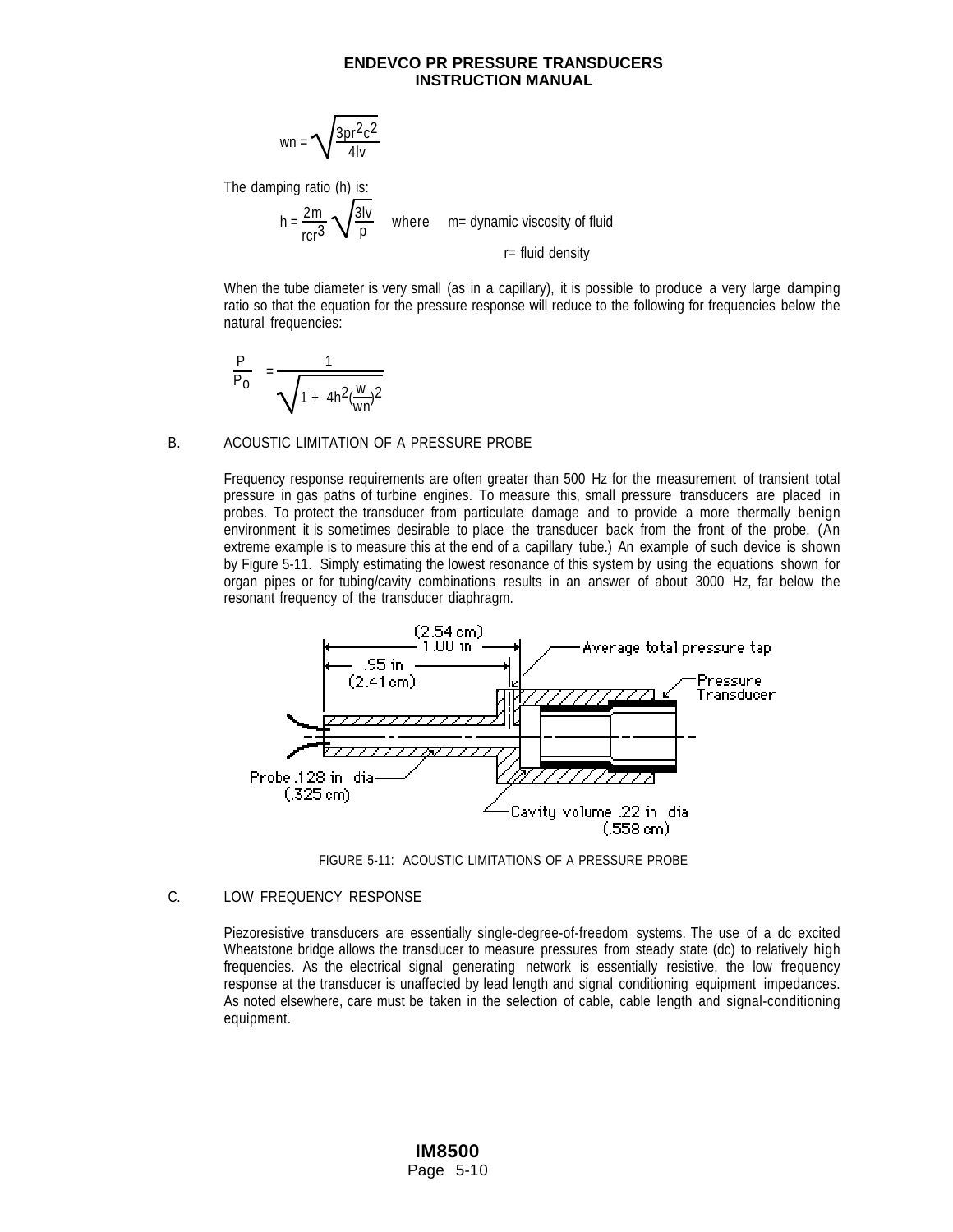## **SECTION 6: ELECTRONICS**

#### 1. DC POWER SUPPLIES

Most Endevco piezoresistive pressure transducers require a constant-voltage supply for excitation. A constantcurrent supply should not be used unless the transducer is specifically designed or compensated for operation in this mode. Because the typical four-element transducer may not be perfectly balanced or matched, variations in excitation voltage or current, including ripple, will result in an error output signal. It is necessary, therefore, that a stable and well-regulated power supply be employed.

A number of important characteristics must be considered in the selection of a suitable power supply. Among these are:

- A. Line Regulation
- B. Load Regulation
- C. Ripple and Noise
- D. Temperature Stability
- E. Time Stability
- F. dc Isolation

The output of the transducer is differential, so the signal conditioner input should not be grounded. This requires that the power supply be well insulated from ground. Not only must the power supply be well insulated to prevent dc leakage currents flowing through the transducer, but in addition ac coupling to ground and power line must be minimized to prevent line transients and dynamic ground loops from generating error signals. Recommended grounding point is at the signal conditioner output.

Endevco manufactures a series of instrument power supplies and signal conditioners. The characteristics of these instruments are optimized to meet the exacting requirements of strain-gage or piezoresistive transducers. See the list of Endevco power supplies and signal conditioners in the Signal Conditioner Section of your Endevco Catalog. For specific recommendations on Endevco equipment please contact the Endevco Field Engineer or representative in your area.

To calculate power supply requirements, the required current is calculated from

$$
I_{i} = \frac{V_{i}}{R_{i}}
$$
  
\n
$$
I_{i} = Input current
$$
  
\n
$$
V_{i} = Excitation Voltage
$$
  
\n
$$
R_{i} = Input Resistance
$$

When powering more than one unit with a single power source, use the parallel combination of input resistance for all units used.

# ۷<sub>i</sub><br>li = <sub>Rc</sub>

Rc= Parallel combination of Input Resistance

Typical current requirement is 6mA per transducer.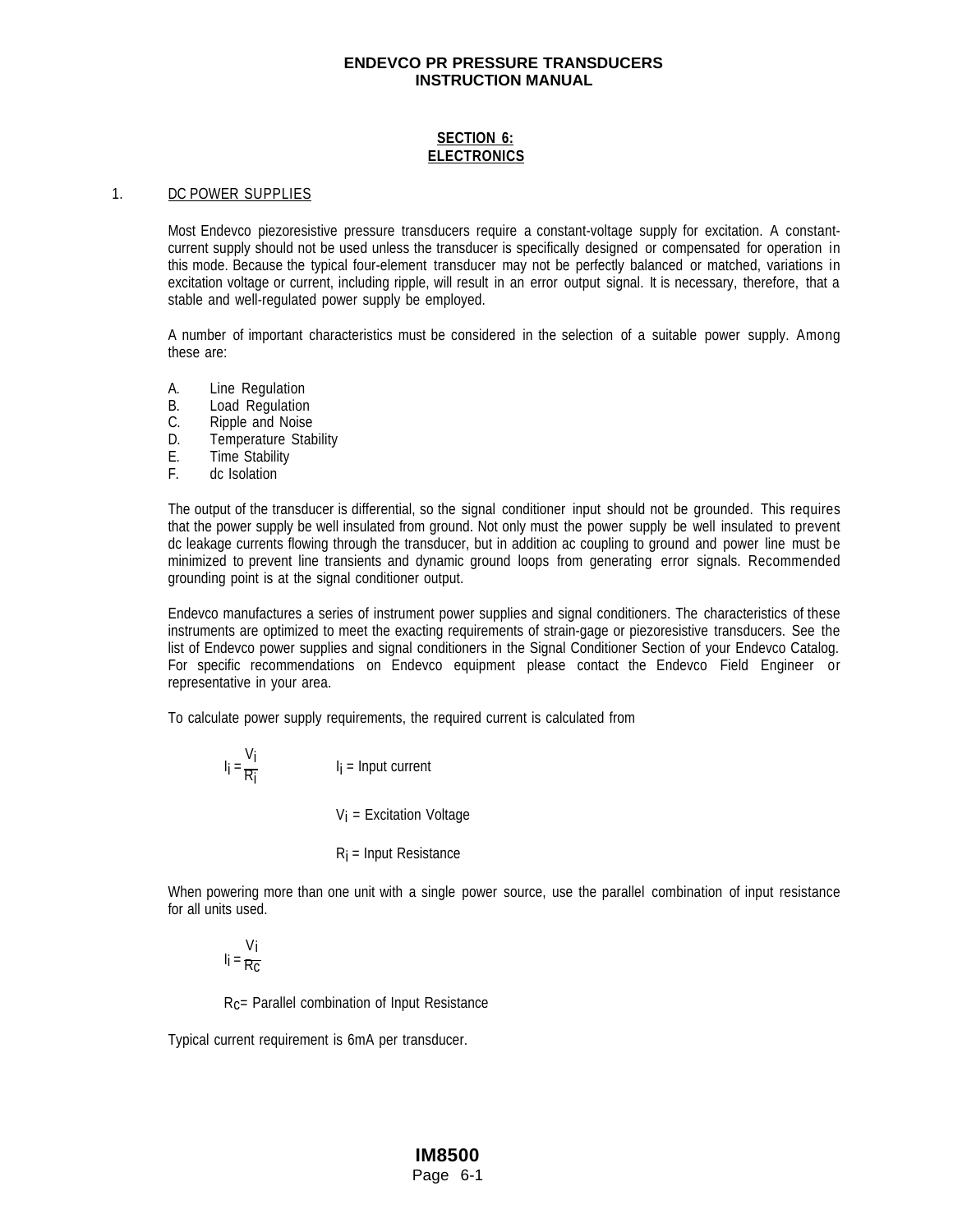#### 2. EXTERNAL SENSING

The voltage drop along long lines between a constant-voltage supply and transducer results in a reduced and sometimes unpredictable voltage at the transducer. Errors and spurious signals may appear at the transducer output due to variations in the resistance of these lines caused by temperature changes.

Many constant-voltage supplies provide for external voltage-sensing leads which connect directly to the transducer, independent of the power or excitation leads. Low current in the sensing leads reduces the voltage drop along these lines and the effects of changes in resistance. Thus, the voltage across the transducer is maintained constant and independent of resistance and current variations on the power leads.

#### 3. SIGNAL CONDITIONING

Signal-conditioning equipment provides the advantages of combining a stable and isolated constant-voltage power supply with the necessary controls to "condition" the signal from the piezoresistive transducer . These instruments often feature plug-in mode cards which establish a specific mode of operation and calibration for a specified type of transducer.

Controls are usually available to perform:

- A. Bridge Zero Balance
- B. Excitation Adjustment
- C. Multipoint, Bipolar Shunt Calibration
- D. Zero Calibration
- E. Local Monitoring of Excitation and Data Signals
- G. Remote Control, to duplicate local calibration operations

Manually-controlled Endevco Model 106 two-channel bridge amplifier (requires external power supply such as Model 109) or Model 4428 (with integral power supply) provides a digital display and easy operation/setup with pressure transducers.

Endevco's Series 68200 CCAS™ system provides multi-channel, computer-controlled conditioning for bridgetype transducers (BCAS) as well as differential and single-ended charge mode, Isotron™, and velocity coil transducers.

Contact your local Endevco sales representative or Endevco World Headquarters for specific recommendations for the best amplifier/signal conditioner for your application.

#### 4. AMPLIFIERS

In many applications, the output signal from a piezoresistive pressure transducer is large enough to require no amplification. However, amplifiers are sometimes necessary to provide gain, to match impedances, or to drive recording galvanometers.

The input impedance of an amplifier should be significantly larger than the output resistance of the connected transducer. See Section 5.5 for a discussion of the effect of load resistance on the sensitivity of a transducer. Differential-input amplifiers are required in order to provide isolation of both sides of the input signal. Differential amplifiers provide high common-mode rejection, which is required when the transducer is excited with a grounded power supply, (a) when one power supply provides excitation for a number of transducers, or (b) when external electrostatic or magnetic fields produce error signals at the input of the amplifier.

The frequency response of the amplifier must be adequate for the range of frequencies expected in the input, and the noise level should be well below the lowest signal to be measured. Other important characteristics to be considered in the selections of an amplifier are: Gain accuracy and stability, zero stability, and the effect of temperature on gain and zero.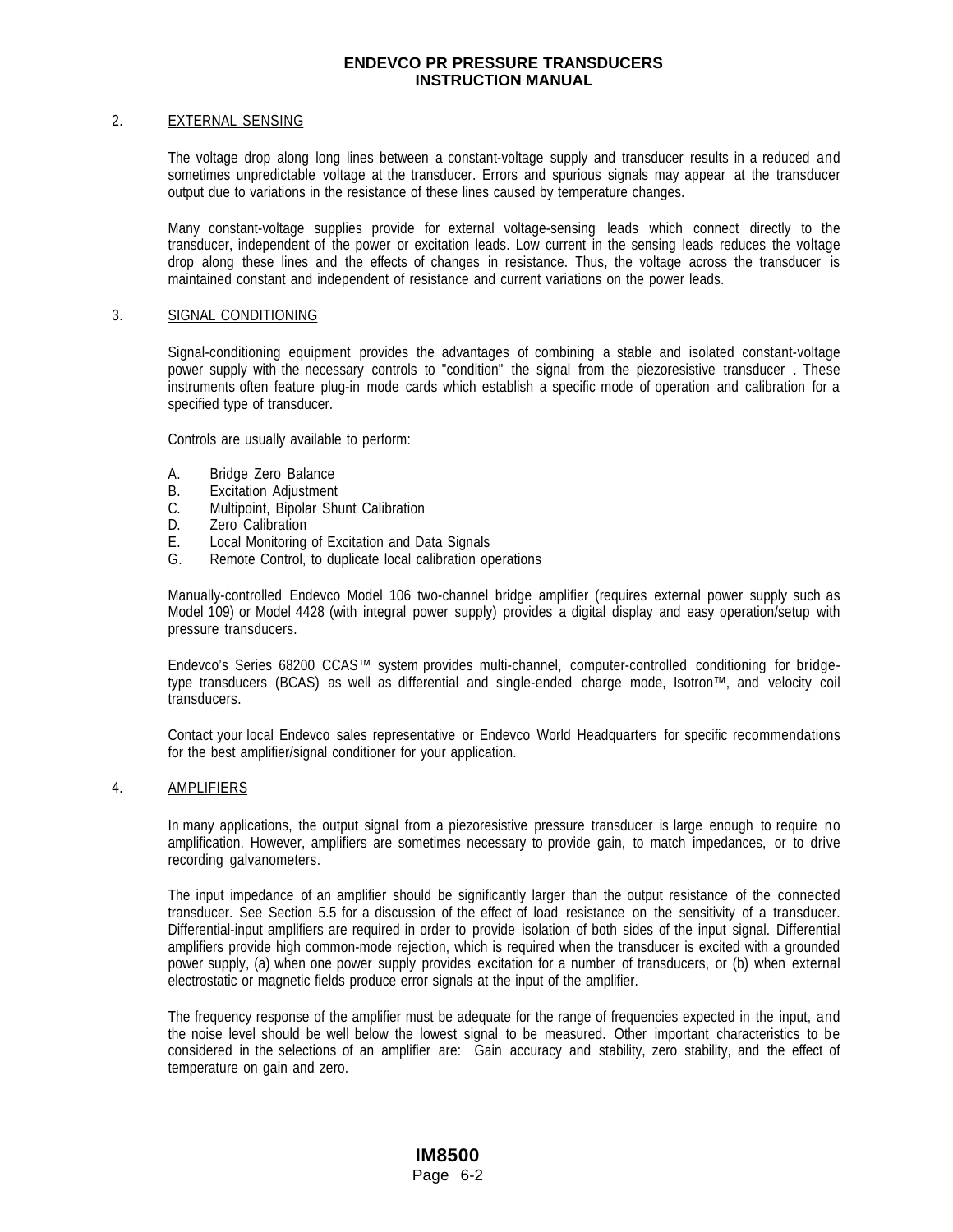The amplifiers included in Endevco signal conditioners are designed for optimum performance with Endevco transducers.

#### 5. SYSTEMS

When exciting an unamplified pressure transducer, you may choose to ground one side of the excitation source, but do not ground either of the output leads. DO NOT GROUND BOTH INPUT AND OUTPUT LEADS. GROUNDING BOTH SIDES WILL SHORT CIRCUIT ONE STRAIN GAGE, PRODUCING ERRONEOUS OUTPUT SIGNALS. If floating both input and output of the pressure transducer, insure that common mode voltage of the power supply does not exceed 25V. Accidental short term application of excitation voltage to the output leads will not damage the transducer, but it should not be operated while connected backwards.

#### A. GROUND LOOPS

In addition to the characteristics of each component of the measurement system, the operation of the system as a whole must be considered. One particularly important system consideration is prevention of ground loops. The problem can occur when the common connection (or signal return) in the system is grounded at more than one point. Differences in earth potential up to several volts may exist between various grounding points. This potential difference can produce circulating ground currents, which result in noise and hum in the measuring system.

The only method of preventing ground loops is to ensure that the entire system is grounded at a single point. In general, the most satisfactory system ground point is at the readout input. (When several channels of data are being simultaneously fed to the same recorder, it is mandatory). This requires that transducer, power supply and amplifier be insulated from ground. In Figure 6-1, signal ground is connected to earth at only one point, at the readout.

The sensing elements of all Endevco pressure transducers are insulated from the mounting case. Grounding of the case to the test structure protects the sensing elements from external electrical fields. The cable shield should be connected to the signal ground at the signal conditioner. If the case is not grounded to the test structure, it should be connected to a nearby and convenient earth ground.

Matching electronics in which the case is tied to circuit ground can be satisfactorily isolated by wrapping with insulating material (electrical tape, etc.), or by simply placing it on paper or cardboard. (In severe environments, the amplifier can be wrapped with sponge rubber).

If amplifier output cables are unjacketed, care must be taken that any exposed shields or connectors do not become inadvertently grounded ahead of the recorder input.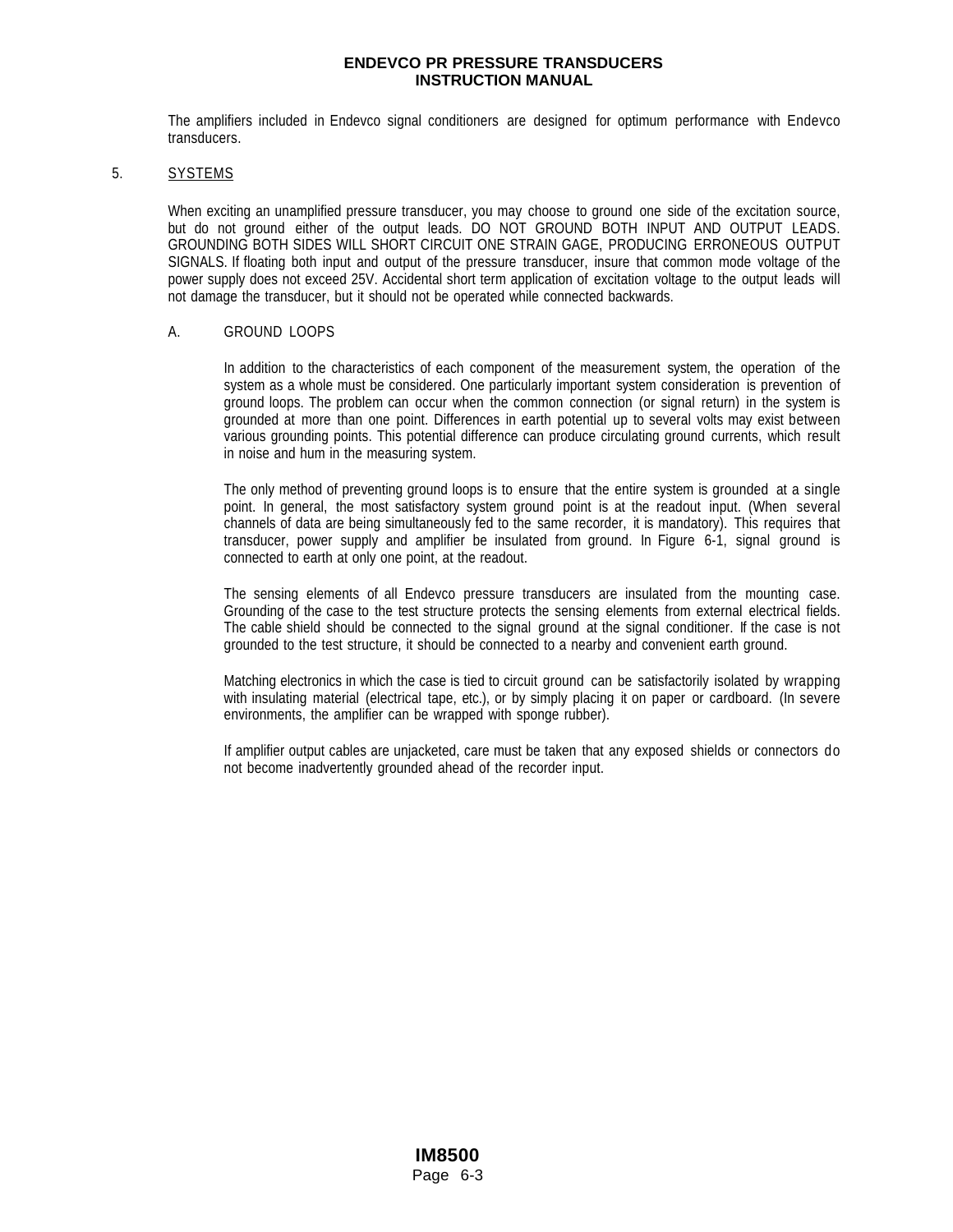

FIGURE 6-1: TYPICAL GROUND LOOP POTENTIALS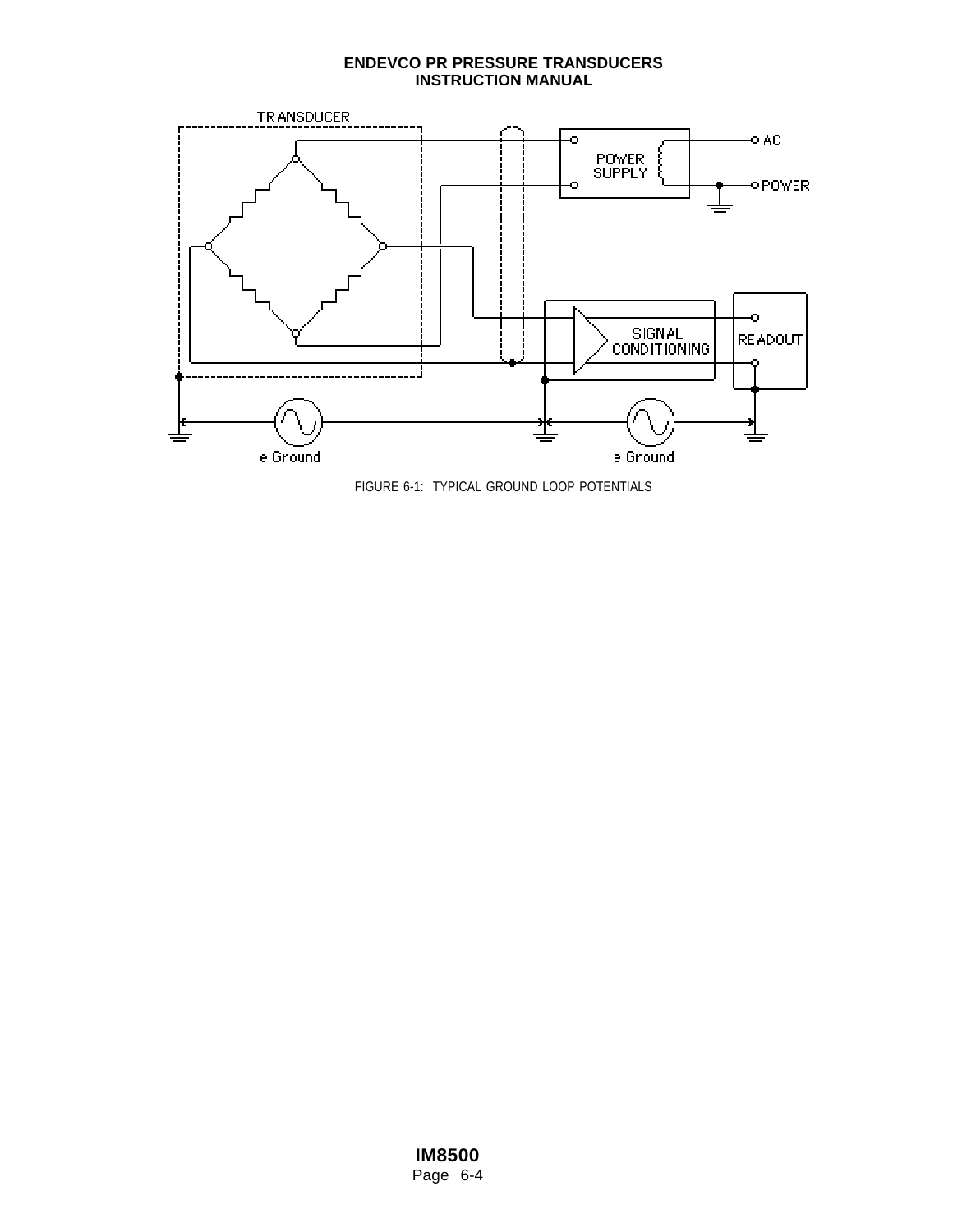## **SECTION 7: CALIBRATION**

#### 1. INTRODUCTION

Complete calibration requires more than just determining the sensitivity at one or more values of input pressure. Endevco's unique capability of maintaining excellent linearity to three times "full scale" makes linearity and "overrange" performance of particular value. Endevco 100% tests, and supplies calibration data on the most important static input, electrical, and thermal characteristics. Dynamic characteristics are established by periodic sampling tests. All specifications and calibrations are in accordance with applicable ANSI and ISA standards.

#### 2. STATIC CALIBRATIONS

Measurements are first made at zero pressure, then 3 times full scale, then zero, to establish zero shift after 3xFSO. Then two complete cycles from zero to full scale and return are performed, measuring output at 20% (or 25%) increments. These data points are used for calculation of nonlinearity, hysteresis, and nonrepeatability. Thermal sensitivity and thermal zero shift tests follow, with a final retest at room temperature.

All output measurements are made with 10.0 Vdc (+/-5mV) excitation applied. An explanation of terminology and measurements of performance characteristics used on transducer test reports is provided in Section 3.

Ranges up to 100 psi are calibrated on a computer-controlled automatic test console, using gas as the pressure medium. Ranges above 100 to 1,000 psi are calibrated manually using gas as the medium. Above 1,000 psi ranges are calibrated manually using hydraulic media. The calibration standards all have accuracies better than 0.01%.

Computer-controlled calibrations are performed at zero, and 20% increments of full scale to 100%. Manual calibrations are performed at zero and 25% increments of full scale. For transducers calibrated on the computercontrolled console, the computer calculates the test parameters, plots nonlinearity, thermal zero shift and thermal sensitivity shift, and prints out the test report. Data from the manual calibration operations is input to the computer, which then calculates parameters and prints the test report. In both cases the computer compares test data with stored specification limits and accepts or rejects each transducer.

Non-linearity is plotted against percent of full scale output, using straight lines to connect the actual measurement points.

Thermal zero shift and thermal sensitivity shift are plotted against temperature, using straight lines to connect the actual measurement points.

#### 3. DYNAMIC CALIBRATIONS

Two important reasons for conducting dynamic pressure calibrations are (1) to evaluate the frequency response of a measurement system used in a dynamic application, and (2) to calibrate a self-generating transducer, such as a piezoelectric device, which cannot be calibrated statically. To complete this calibration either a continuous wave (periodic) input or transient input (step, pulse, etc.) can be used. Calibration uncertainties for both of these approaches are much larger than for the static calibration approaches.

Extensive design evaluations have indicated that Endevco pressure transducer designs exhibit very flat low frequency response (from steady state to a few percent of resonant frequency) and classical, undamped, singledegree-of-freedom response to near the resonant frequency. The Q of the frequency response curve is dependent on the pressure medium. Structural damping of the silicon diaphragm is extremely low.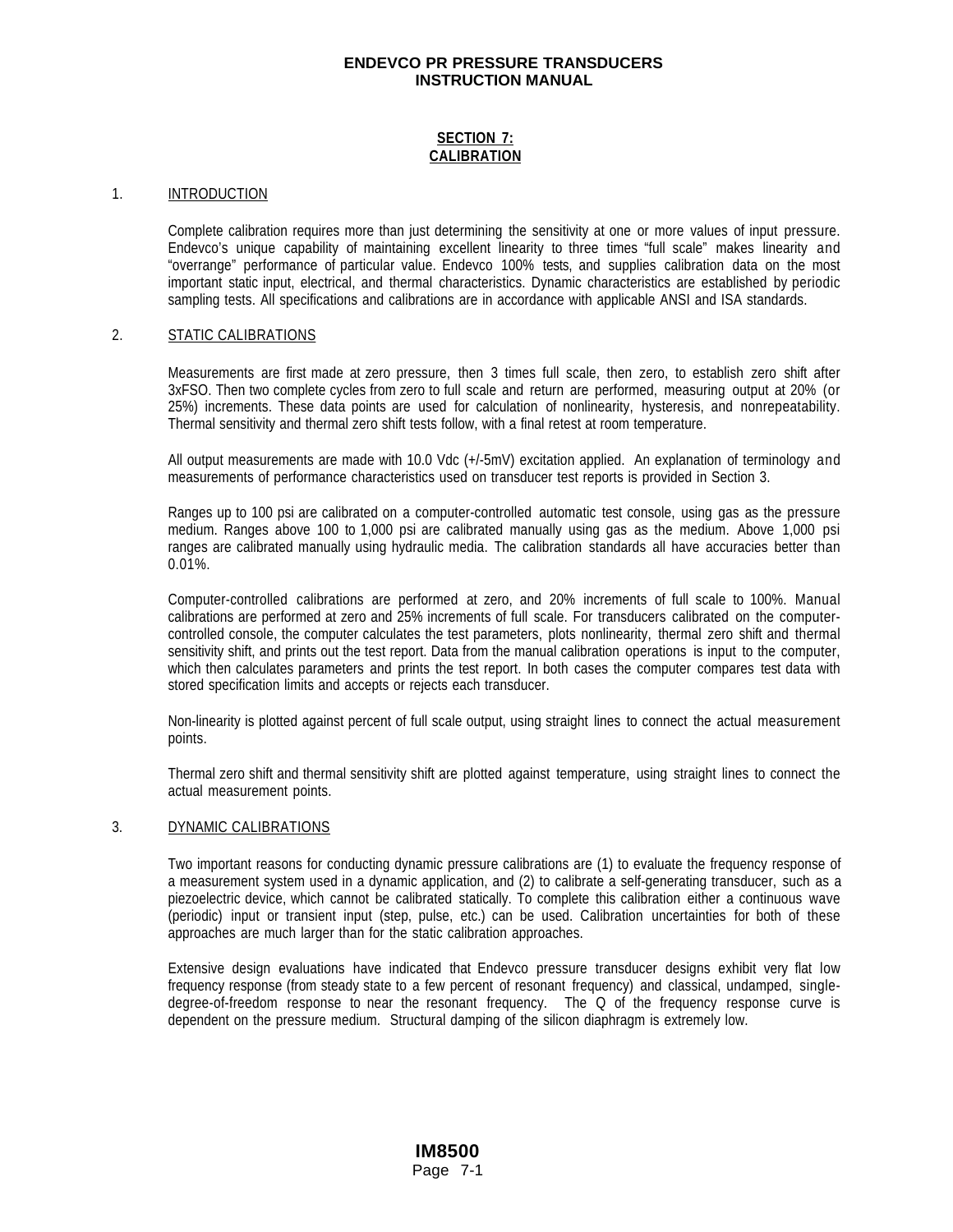## A. GAS SHOCK TUBES

Small shock tubes are often used to provide rise time and frequency response characteristics for transducers. Because of difficulties in determining the pressure level in the step, shock tubes are not usually used for pressure sensitivity calibration. Pressure rise times of about 1 microsecond are practical which permits transducer characterization to frequencies beyond 100,000 Hz. Endevco uses shock tubes to determine frequency response of all designs.



FIGURE 7-1: PRESSURE SHOCK TUBE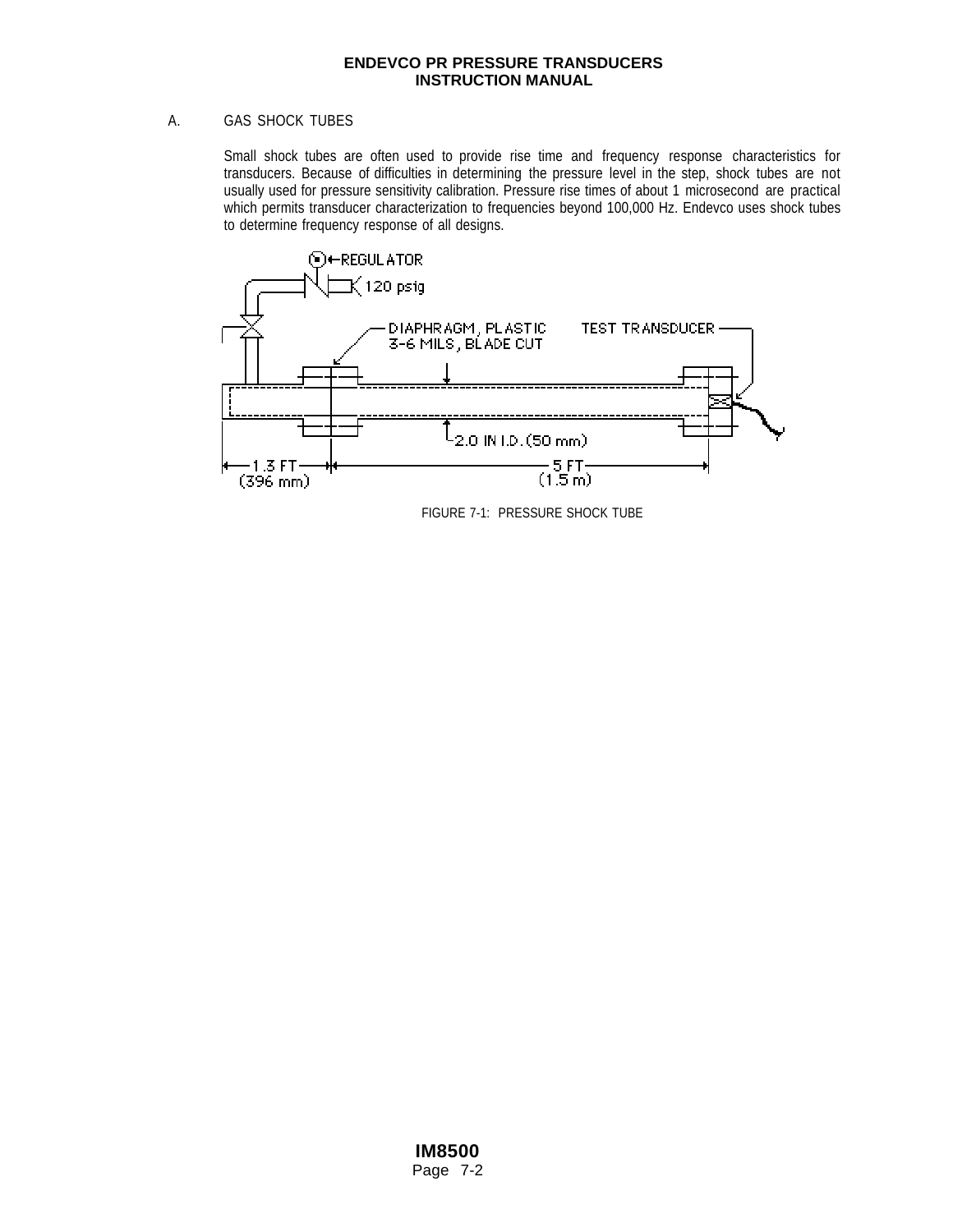## **SECTION 8: CHECK LIST**

#### 1. **INTRODUCTION**

The successful gathering of data in dynamic pressure measurements requires the proper selection of components used in the system, and their proper installation. The following checks are provided as an aid in setting up valid test systems.

## 2. MEASUREMENT SYSTEM INSTALLATION CHECKLIST

#### Transducer:

Is the unit in good condition and ready to use?

Check:

Up-to-Date Calibration Physical Condition Case Condition Mounting Threads Resistance Vent Tube Clear

#### Cable :

Will the cable operate satisfactorily in the measurement environment? Check:

> Temperature Range of Environment Outgassing Limitations

Will the cable characteristics provide the desired data accuracy? Check:

> Cable Lead Resistance Size and Weight **Flexibility** Sealed Connection Cable Capacitance

Is the cable in good condition and ready for use? Check:

> Physical Condition Cable Kinked, Crushed? **Continuity** Insulation Resistance

## Power Supply:

Will the power supply operate satisfactorily in the measurement environment? Check:

> Temperature Range Maximum Shock and Vibration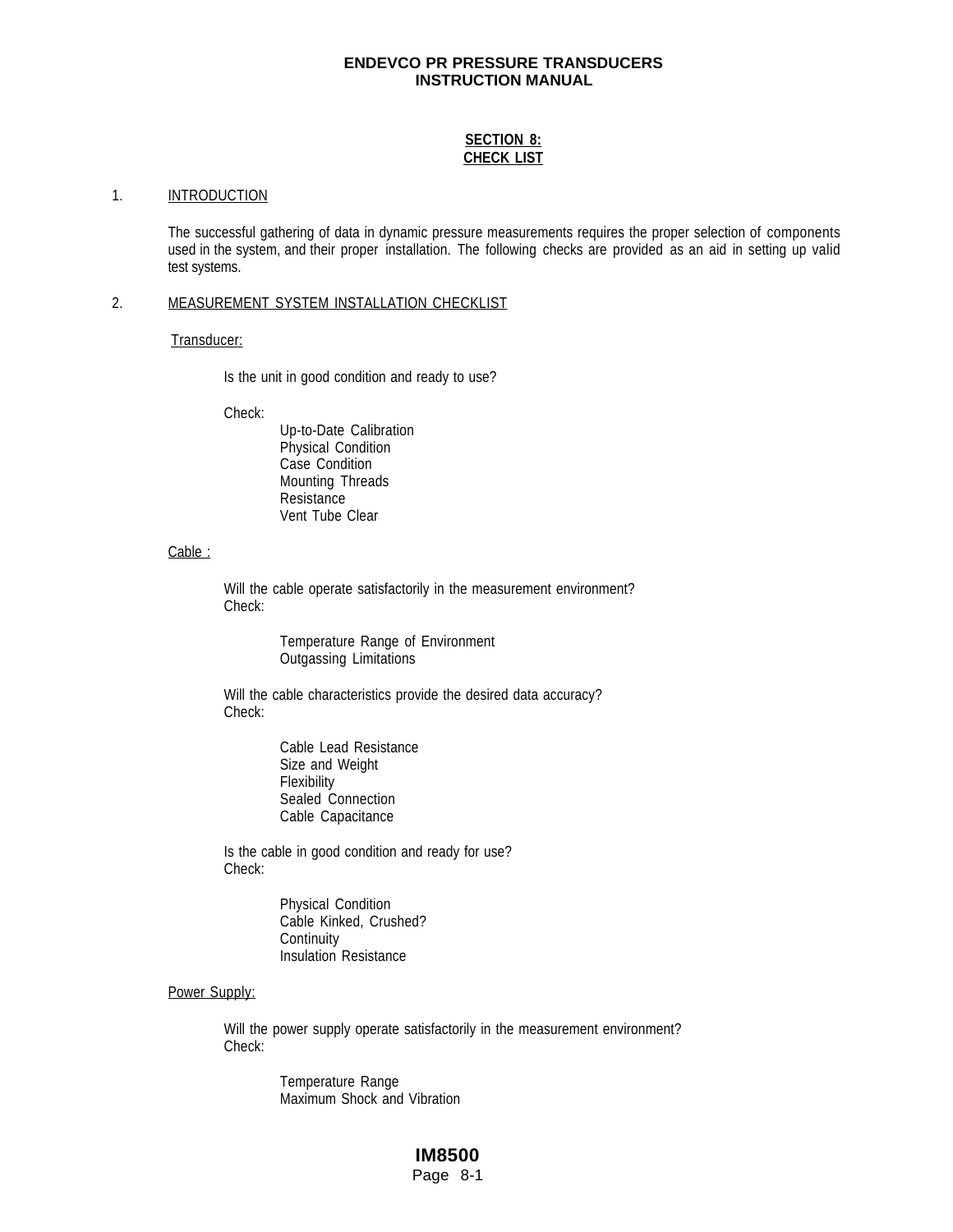**Humidity Pressure** Acoustic Level Corrosive Gases Magnetic and RF Fields Nuclear Radiation Salt Spray

Is this the proper power supply for the application: Check:

> Load Regulation Line Regulation Temperature Stability Time Stability Ripple and Noise Output Impedance Line-Transient Response Noise-to-Ground DC Isolation Remote Sensing/Regulation

Is the unit in good condition and ready to use? Check:

> Up-to-date Calibration Inspect for Physical Damage **Connectors** Case Output cables Inspect for Clean Connectors Mode Card, if required

## Amplifier:

Will the amplifier operate satisfactorily in the measurement environment? Check:

Temperature Range Maximum Shock and Vibration **Humidity** Pressure Acoustic Level Corrosive Gases Magnetic and RF Fields Nuclear Radiation Salt Spray

Is this the proper amplifier for the application? Check:

Long Output Lines? Need for Power Amplifier Airborne? Need for Solid-State Potted Amplifier Zero Balance Range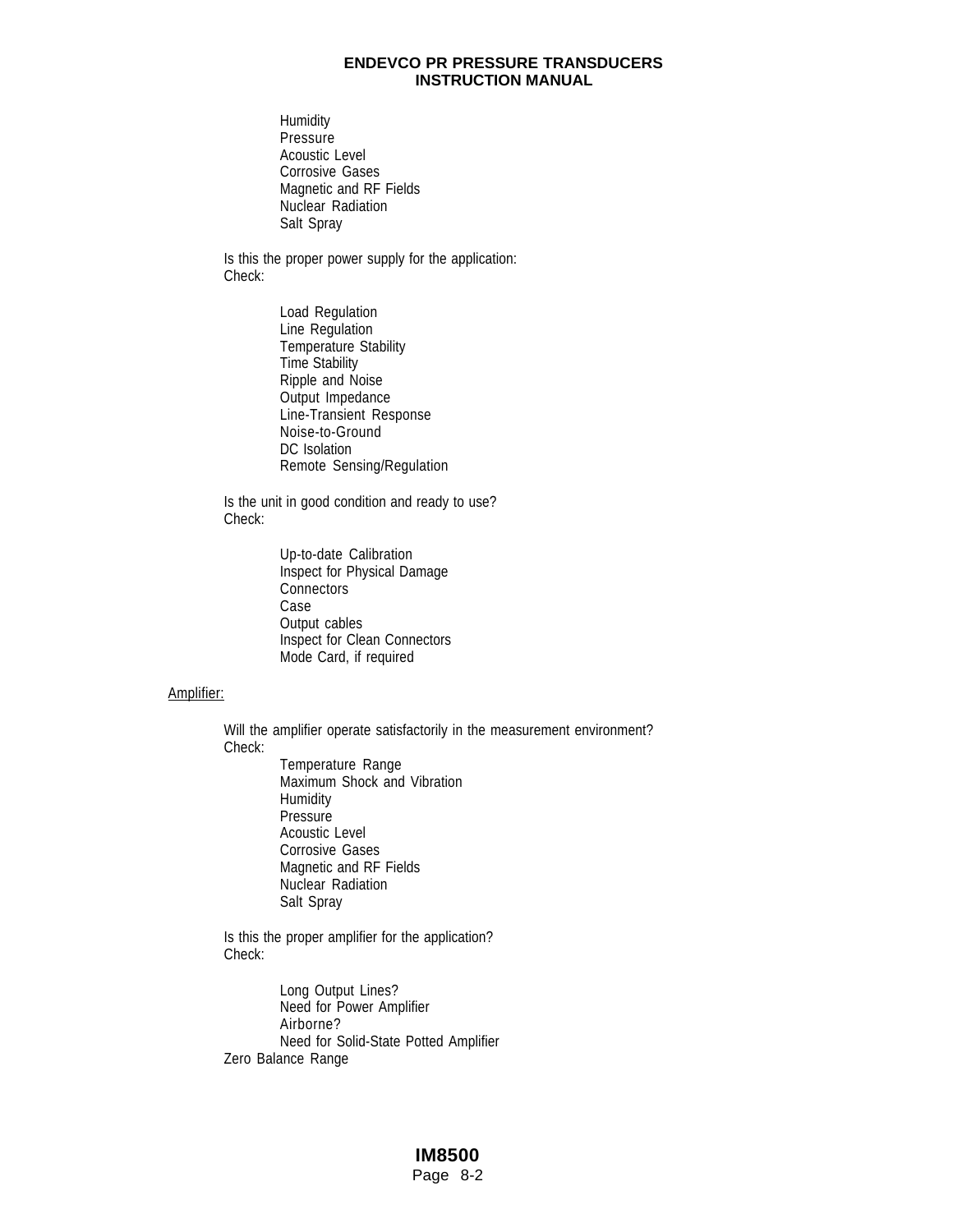Will the amplifier characteristics provide the desired data accuracy? Check:

> Gain Gain Stability Gain-Temperature Coefficient Frequency Response **Linearity** Phase Shift Output Current and Voltage Residual Noise Input Impedance Transient Response Overload Capability Common-Mode rejection Zero Stability Zero-Temperature Coefficient

Is the amplifier in good condition and ready to use? Check:

> Up-to-Date Calibration Inspect for Physical Damage **Connectors** Case Output Cables Inspect for Clean Connectors

Readout:

Does the remainder of the system, including any additional amplifier, filters, and readout devices, introduce any limitation that will tend to degrade the transducer-amplifier characteristics?

Check:

All of previous check items, plus adequate resolution.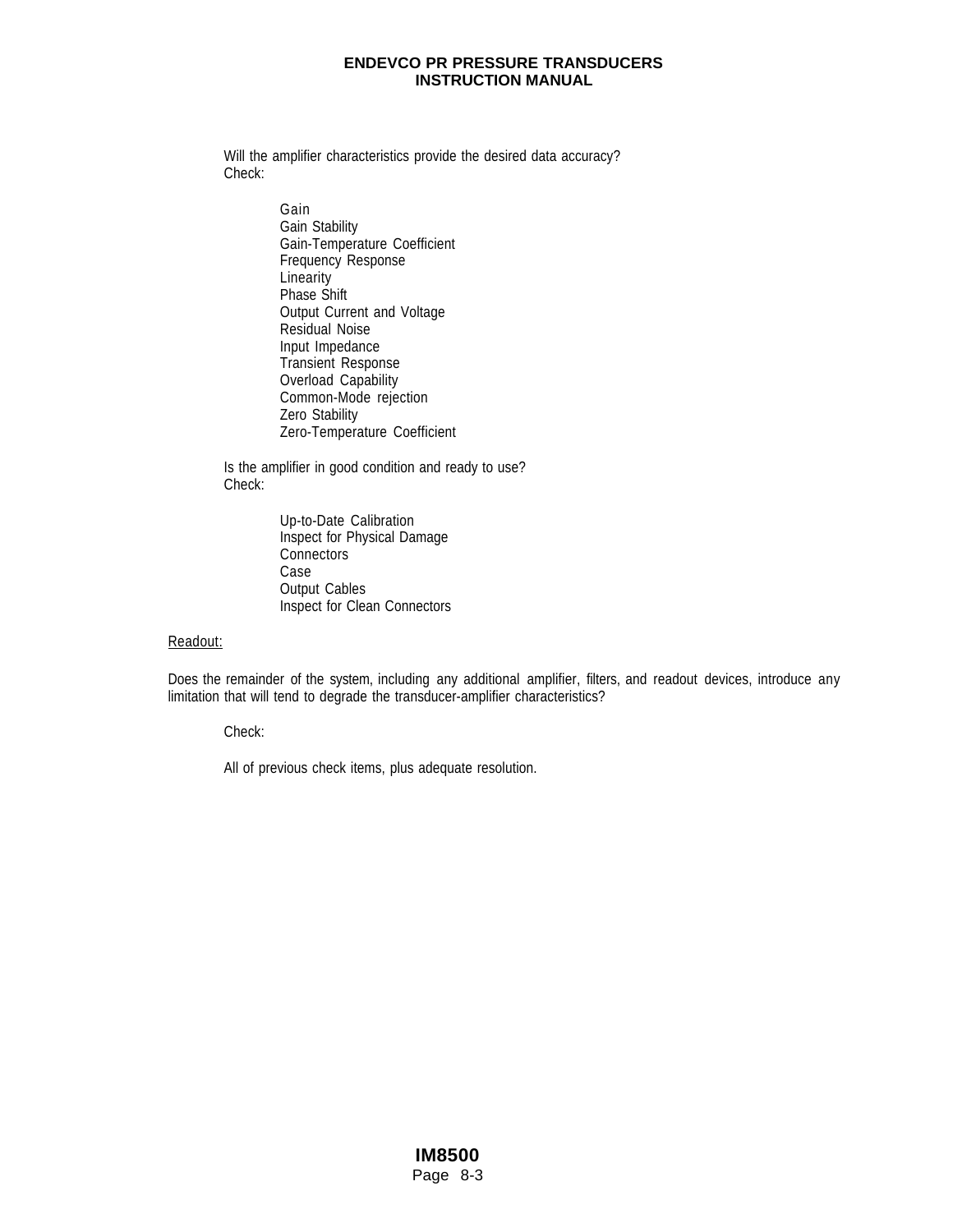## **SECTION 9: MAINTENANCE AND WARRANTY**

#### 1. RECEIVING INSPECTION AND TROUBLE SHOOTING

Immediately upon receipt of the Pressure Transducer, it should be checked at room temperature to insure proper operation, and to validate the warranty. Three very simple tests can be conducted without removing the Pressure Transducer from its shipping and storage container:

#### A. IMPEDANCE TEST

Open the Pressure Transducer container, unwind a few inches of leads. Leave the Pressure Transducer securely mounted in its container. Read the input impedance (Red to Black) and output impedance (Green to White) with an ohmmeter. Consult the pressure transducer test report to determine proper value of impedance. IF THE VALUE OF IMPEDANCE IS NOT WITHIN ±25% OF THE SPECIFIED VALUE, CONTACT ENDEVCO IMMEDIATELY. Your transducer may be damaged. Input and output impedance are very sensitive to temperature, so they may vary significantly from room temperature values provided on the test report.

#### B. INSULATION RESISTANCE

If input and output impedances are within acceptable limits use a megohmmeter, ohmmeter, or multimeter set at 50 volts maximum, measure insulation resistance between:

- 1. All leads connected together and the cable shield
- 2. All leads connected together and the transducer case
- 3. Cable shield and transducer case

All three readings should be 100 megohms minimum.

C. ZMO

After the impedance and insulation resistance tests, still leaving the transducer in its box, remove any protective cover from the diaphragm and clear it from contact with the box. Apply the specified excitation voltage to the transducer and measure its output with a DC millivolt meter. Allow the transducer to warmup for a few minutes. The transducer should have a zero offset value within the data sheet specification for PSIG (gauge pressure) and PSID (differential pressure) units. For PSIA units (absolute) the reading should be equal to the Calibrated Sensitivity (mV/psia) x local atmospheric pressure plus the data sheet ZMO specification. If a PSIA unit had a sensitivity of 6 mV/psi, a reading of 88.2 mV plus the ZMO specification would be acceptable for 14.7 psi atmospheric.

If any of these initial checks do not give proper readings, indicating a possible malfunction, and if you cannot find the reason for the erroneous reading, call Endevco and provide the data over the telephone, or contact us by letter. With this information, we can usually determine whether the Pressure Transducer is faulty or whether there is a wiring mistake in the external instrumentation.

#### 2. TRANSDUCER MAINTENANCE

CAUTION: Care must be taken while handling piezoresistive transducers. Typical Endevco transducers are designed to give many years of service without maintenance, when operated within specification limits. Transducers that behave erratically should be first checked for plugged protective screen. The protective screen should be kept clear at all times. Do NOT attempt to clear the screen with a needle, wire, or other hard pointed object. The screen may be damaged, or the diaphragm may be broken. Endevco recommends rinsing the screen with acetone. Do not use an ultrasonic cleaner, the high frequencies generated may damage some transducers by exciting the resonance of their diaphragms. If acetone does not clear the screen satisfactorily, try to determine the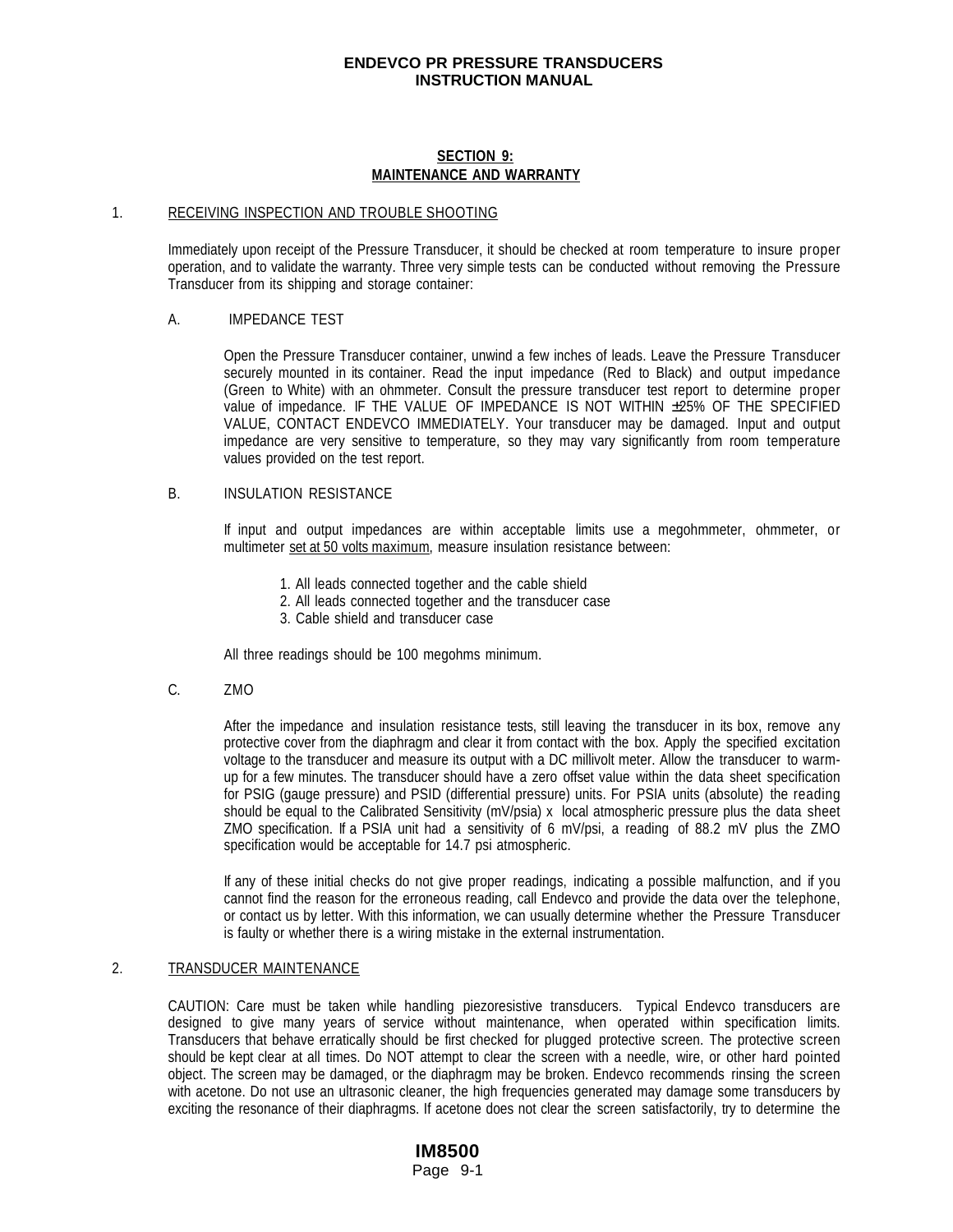composition of the contaminant and use a suitable solvent. Rinsing with any commonly used industrial solvent will not damage the transducer. However, DO NOT SOAK in ANY solvent or water.

If the transducer behaves erratically and the screen is clear, check for open circuits in the bridge. Repeat the Receiving Inspection tests for input and output impedance and insulation resistance.

#### 3. RECALIBRATION

Recalibrations of sensitivity and ZMO should be performed at 6-12 month intervals, depending upon usage. Ordinarily, recalibrations need be performed only at 12 month intervals if it is known that the transducer has not been used beyond its rated specifications. If the transducer is used under severe environments, it may be desirable to use shorter recalibration intervals. In some cases, it is also desirable to recalibrate in the laboratory or field prior to the start of extensive tests. In these cases, calibration just prior to conducting the test is warranted, particularly if previous history of usage of the transducer is not well known.

Resistance calibration need normally be performed only once. If, however, there is some evidence that the transducer may have been damaged, sensitivity, ZMO and resistance measurements should be performed to determine the nature and extent of any possible damage.

If calibration facilities are not available, units may be returned to Endevco for recalibration at nominal charge. This recalibration includes sensitivity, resistance, temperature and other measurements. Data is provided on a standard calibration certificate.

## 4. CABLE MAINTENANCE

Transducers with broken integral cables may be repaired by splicing (see 5.4.B).

#### 5. WARRANTY

Endevco warrants each new instrument to be free from defects in material and workmanship for one year from date of sale to the original purchaser. This warranty does not extend to units which have been misused or used in violation of Endevco recommendations, nor to units which have been altered or repaired outside Endevco's factory. Defects covered by this warranty will be remedied at no charge, provided the instrument is delivered to the factory with all transportation charges prepaid. If upon examination it is found that the defect is not within the scope of this warranty, a statement of repair charges and a request for authorization to proceed will be submitted.

#### 6. RETURN OF EQUIPMENT

All equipment being returned to Endevco, regardless of warranty, should be shipped transportation charges prepaid, to the attention of Technical Service Department, Endevco, 30700 Rancho Viejo Road, San Juan Capistrano, CA 92675. A statement describing the observed malfunction should accompany the shipment.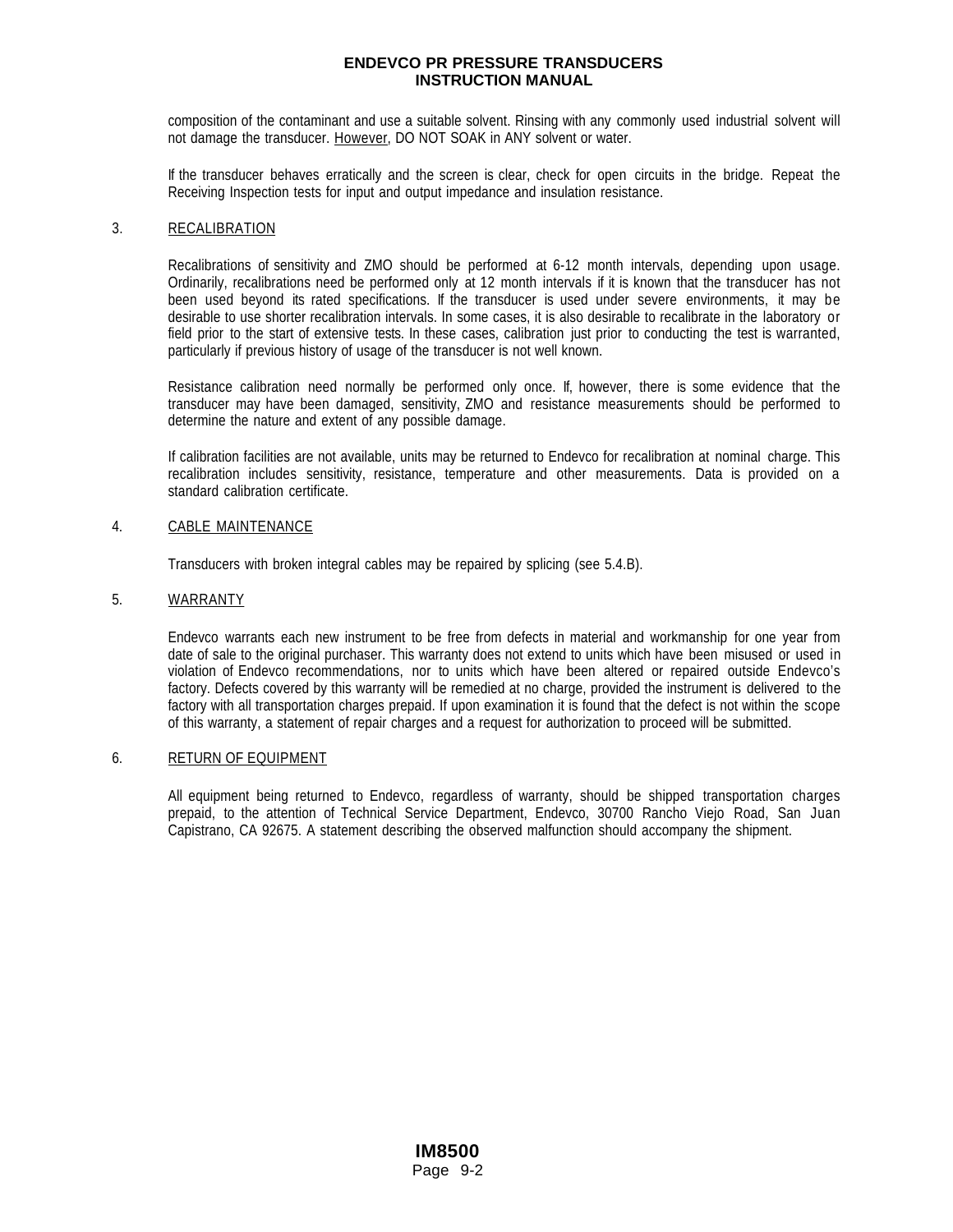## **APPENDIX A: GLOSSARY**

#### 1. GLOSSARY

ABSOLUTE PRESSURE: The pressure measured relative to a perfect vacuum.

ABSOLUTE PRESSURE TRANSDUCER: A transducer that has an internal reference chamber sealed at or close to 0 psia (full vacuum).

ACCURACY: The ratio of the error to the output or to the full scale output, as specified, expressed in percent.

BRIDGE: A Wheatstone bridge configuration utilizing four resistive elements.

BRIDGE RESISTANCE: See input impedance and output impedance.

BURST PRESSURE: The maximum pressure which may be applied without rupture.

CALIBRATION: The comparison of transducer voltage outputs against the outputs of a reference standard.

COMMON MODE PRESSURE: See Line Pressure.

CONSTANT CURRENT: Electric current independent of either voltage or resistances, and fixed at a specific value.

DAMPING: The reduction of response at the resonant frequency through the use of a damping medium such as oil. Usually specified as the ratio of critical damping.

DEAD VOLUME: The volume inside the pressure port of a transducer.

DEFLECTION: The change in length along the primary axis or distance a diaphragm moves at the center between no-load and rated load conditions.

DIAPHRAGM: The sensing membrane which is deformed when pressure is applied.

DIFFERENTIAL PRESSURE: The difference in pressure between two measurement points.

ENDEVCO: An acronym for ENgineering DEVelopment COmpany; A leader in developing instrumentation for the sensing of physical phenomena. A Division of Allied Signal Corporation.

EXCITATION, ELECTRICAL: The voltage or current applied to the input terminals of the transducer.

FLUSH DIAPHRAGM: Sensing element is located on the tip of the transducer (No pressure port).

FREQUENCY RESPONSE: The range of frequencies over which the transducer voltage output will follow the sinusoidally varying mechanical input within specified limits.

FULL SCALE: The maximum measurand that a transducer is designed to measure within its specification.

FULL SCALE OUTPUT: The algebraic difference between the output with zero input and output with full scale input (range) applied.

GAGE PRESSURE; The pressure above (or below) atmospheric. Represents positive difference between measured pressure and existing atmospheric pressure. Can be converted to absolute by adding actual atmospheric pressure value.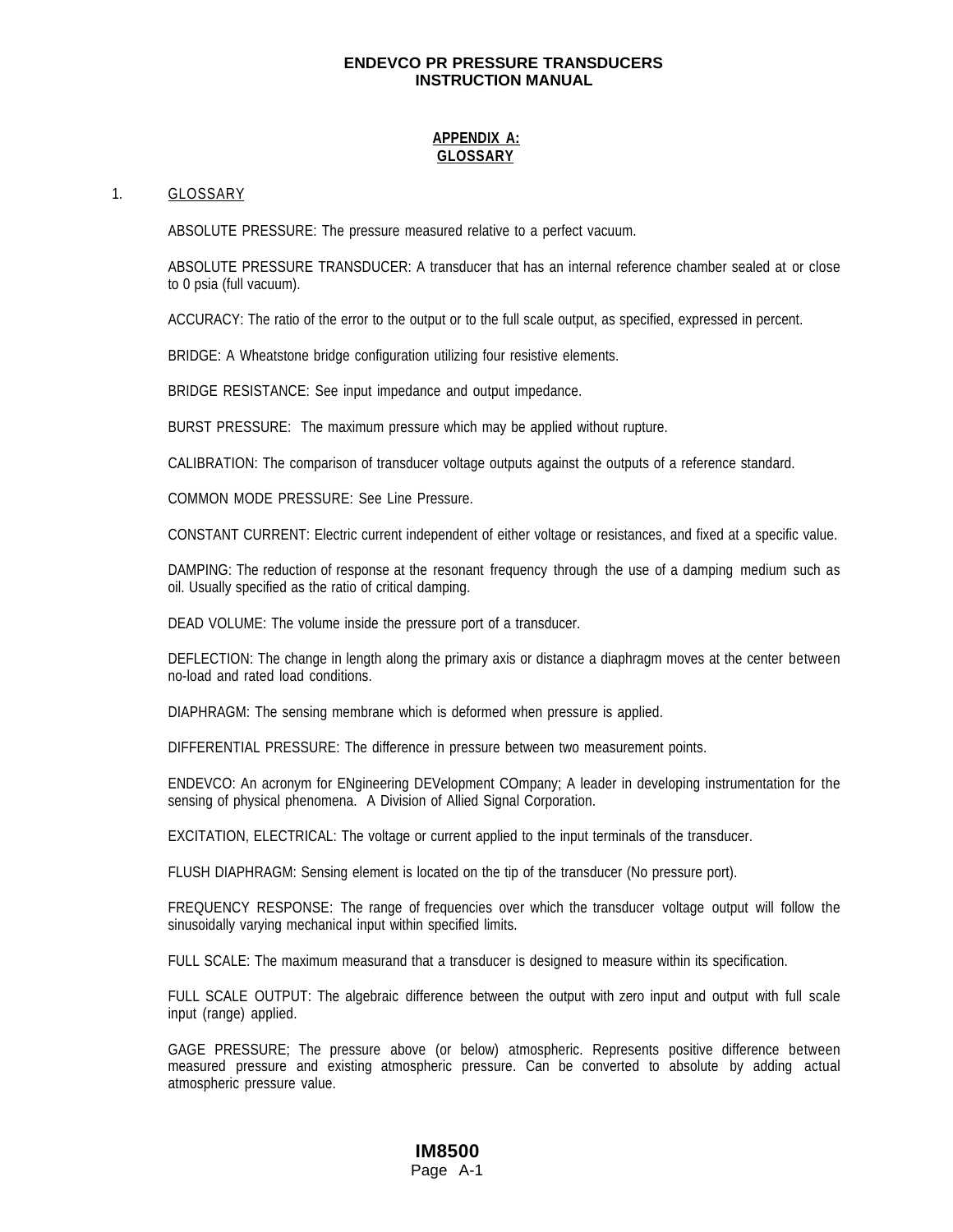GAGE PRESSURE TRANSDUCER: A transducer which measures pressure relative to the atmospheric pressure.

HYSTERESIS: The maximum difference between output readings for the same measurand point, one point obtained while increasing from zero and the other while decreasing from full scale. The points are taken on the same continuous cycle. The deviation is expressed as a percent of full scale.

INDEPENDENT LINEARITY: Maximum deviation from the linear regression line (least squares fit) for all measured points, expressed as percent of full scale output.

INPUT IMPEDANCE: The resistance measured across the excitation terminals of a transducer at room temperature.

INSULATION (ISOLATION) RESISTANCE: The DC resistance expressed in ohms measured between any electrical connector pin or lead wire and the transducer body or case. Normally measured at 50 Vdc.

LINEARITY: The maximum deviation of the calibration curve from a specified straight line expressed as a percent of full scale output and measured on increasing measurand only.

LINE PRESSURE: The maximum pressure in the pressure vessel or pipe for differential pressure measurement. Also called Common Mode Pressure.

MEASURAND : The physical quantity, property, or condition which is measured. (e.g.: pressure, load, weight, acceleration).

MEDIUM, MEDIA: The fluid, in contact with the diaphragm, the pressure of which is being measured.

NON-LINEARITY: Used interchangeably with "linearity."

NON-REPEATABILITY: Used interchangeably with "repeatability."

OUTPUT: The electrical signal measured at the output terminals which is produced by an applied input to a transducer.

OUTPUT IMPEDANCE: The resistance as measured on the output terminals of a transducer at standard temperature, with no measurand applied, and with the excitation terminals open-circuited.

OVERRANGE: The maximum pressure or load which may be applied to the transducer without causing a permanent change in the performance specifications.

PASCAL: Pressure of one Newton (force) per square meter.

PHASE SHIFT: The phase angle between the output and the applied signal.

PROOF PRESSURE: The maximum pressure which may be applied without changing transducer performance characteristics.

PSI: Pounds per square inch.

PSIA: Pounds per square inch absolute.

PSID: Pounds per square inch differential.

PSIG: Pounds per square inch gage.

RANGE: The measurand values, over which a transducer is intended to measure, specified by their upper and lower limits.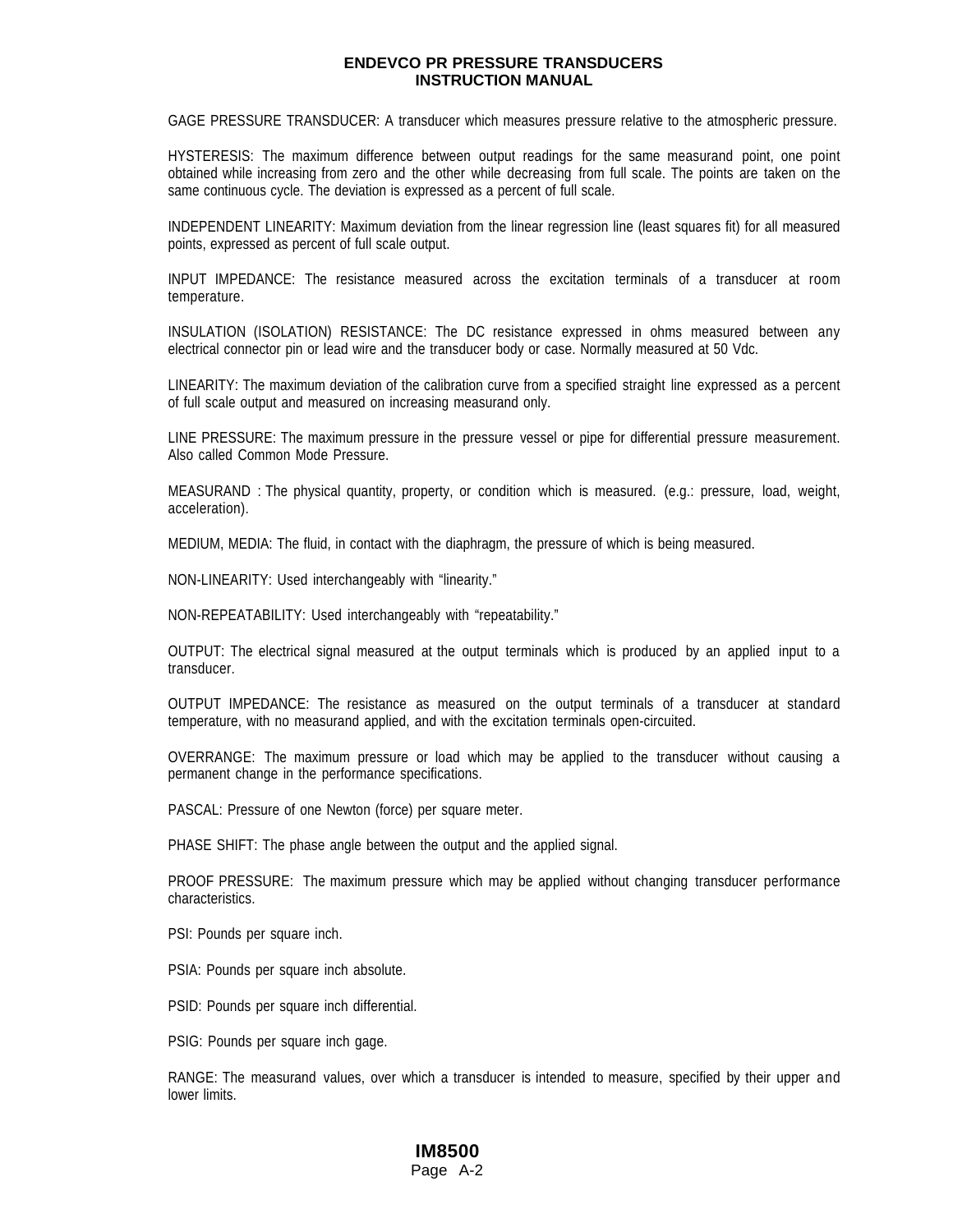REPEATABILITY: The ability of a transducer to reproduce output readings when the same measurand value is applied to it consecutively, under the same conditions, and in the same direction. Repeatability is expressed as the maximum difference between output readings as a percent of full scale.

RESOLUTION: A measure of ability to delineate, detail or distinguish between nearly equal values of a quantity. Also referred to as "threshold" - lowest level of valid measurement.

RISE TIME: The time required for the output of a transducer to rise from 10% to 90% of its final value as a result of a step change of measurand.

SENSING ELEMENT: The part of the transducer which reacts directly in response to the measurand.

SENSITIVITY: The ratio of change in transducer output to a change in the value of the measurand.

SHUNT CAL: The change in electrical output caused by placing a fixed resistor between the appropriate transducer terminals. Used "in the field" for quick calibration.

SPAN: The algebraic difference between the limits of the range from zero to full scale.

SPECIFICATIONS: The group of error limits within which each device will operate.

STRAIN GAGE: A measuring element for converting mechanical strain into an electrical signal.

SUPPLY VOLTAGE: See "Excitation."

TEMPERATURE COEFFICIENT: The percentage change in the sensitivity of a transducer as a result of a change in the operating temperature of the transducer (expressed as percent per degree (%/°F).

TEMPERATURE, COMPENSATED: The range of temperature over which a transducer can operate up to full scale and still meet all specifications. Endevco pressure transducers incorporate temperature compensation.

TEMPERATURE COMPENSATION: The utilization of supplementary devices, materials, or components with the transducer to minimize sources of error caused by changing temperature.

TEMPERATURE, OPERATING: The range of temperature over which a transducer may be safely operated up to full scale without causing failure; but specifications may not be met.

THERMAL SENSITIVITY SHIFT: The change in rated output due to a change in ambient temperature. Usually expressed as the maximum percentage change in rated output.

THERMAL ZERO SHIFT: The change in zero balance due to a change in ambient temperature. Usually expressed as the maximum percentage change of FSO over the compensated temperature range.

TRANSDUCER: A device (or medium) that converts energy from one form to another. The term is generally applied to devices that take a physical phenomenon (pressure, temperature, humidity, flow, etc.) and convert it to an electrical signal.

ZERO ADJUSTMENTS: Used when "setting up" a transducer to adjust the output signal to zero when zero load/pressure is applied.

ZERO BALANCE: The output signal of the transducer with rated excitation and with no-load applied, usually expressed in millivolts. Also called Zero Measurand Output (ZMO) and zero pressure output.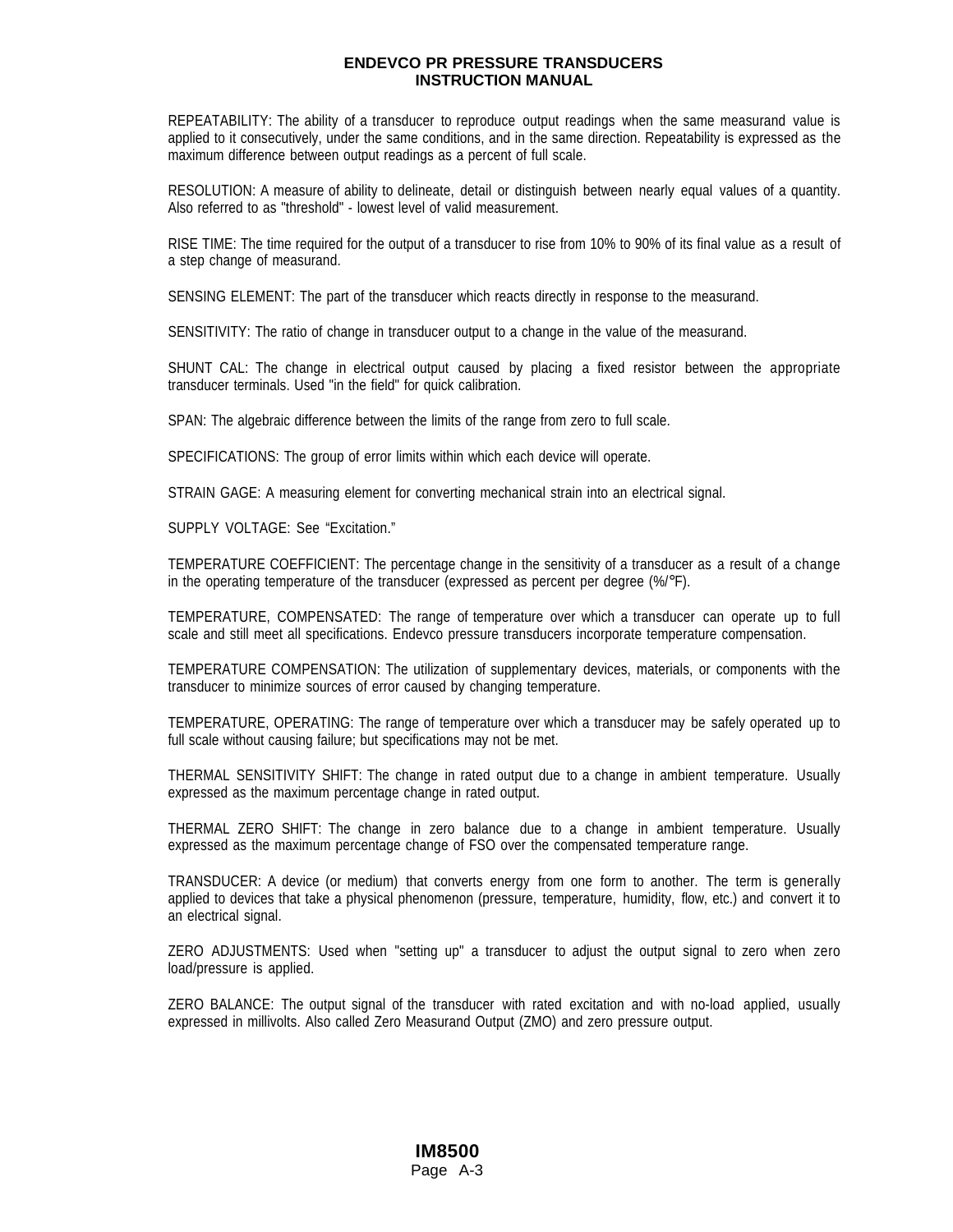ZERO MEASURAND OUTPUT: See ZERO BALANCE.

ZERO RETURN: The difference in zero balance measured immediately before rated load application of specified duration and measured after removal of the load, and when the output has stabilized.